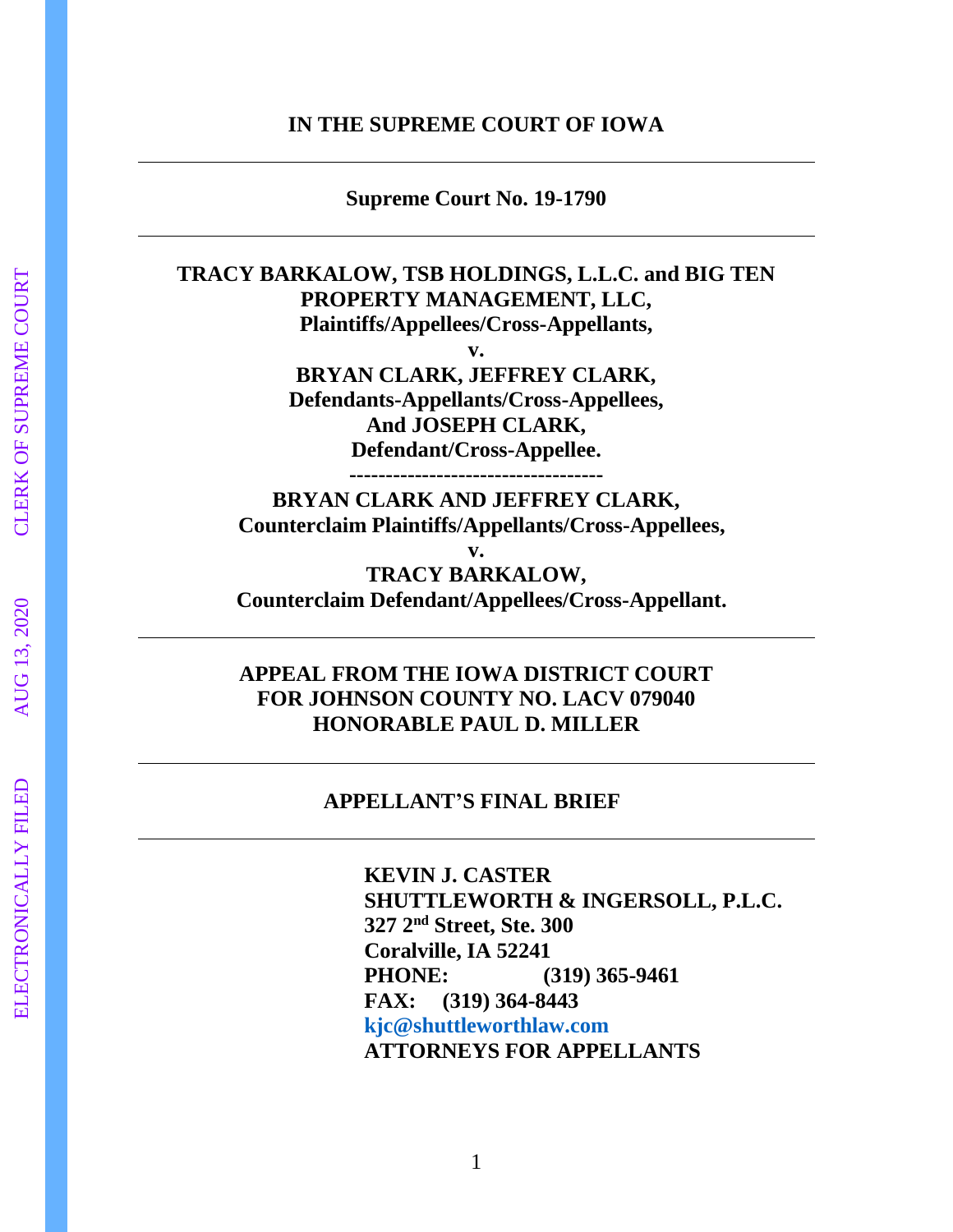# **TABLE OF CONTENTS**

<span id="page-1-0"></span>

| Ι.             | The parties adopted organizational documents to govern their<br>relationship and the operation of Outside Properties, LLC.  17                |  |  |  |
|----------------|-----------------------------------------------------------------------------------------------------------------------------------------------|--|--|--|
| II.            |                                                                                                                                               |  |  |  |
| Ш.             | The disputed capital contributions followed the requirements of the<br>governing documents and were for valid business purposes 24            |  |  |  |
|                | A. The December 2015 decision to use capital contributions to pay off<br>B. The 2016 decision to use capital contributions to repay the Clark |  |  |  |
| IV.            | Mr. Barkalow engaged in self-dealing and conversion.  31                                                                                      |  |  |  |
| V.             | Outside Properties continues to be a profitable, viable business. 33                                                                          |  |  |  |
| VI.            | Whether the contributions by Bryan and Jeff are treated as loans to<br>Outside Properties or as capital contributions has significant         |  |  |  |
|                |                                                                                                                                               |  |  |  |
| $\mathbf{I}$ . | The district court erred in ordering dissolution of Outside<br>Properties, LLC, a viable and profitable enterprise, where the                 |  |  |  |
|                | C. The standard for dissolving a limited liability company when it is<br>impracticable to carry on its activities was not met here 41         |  |  |  |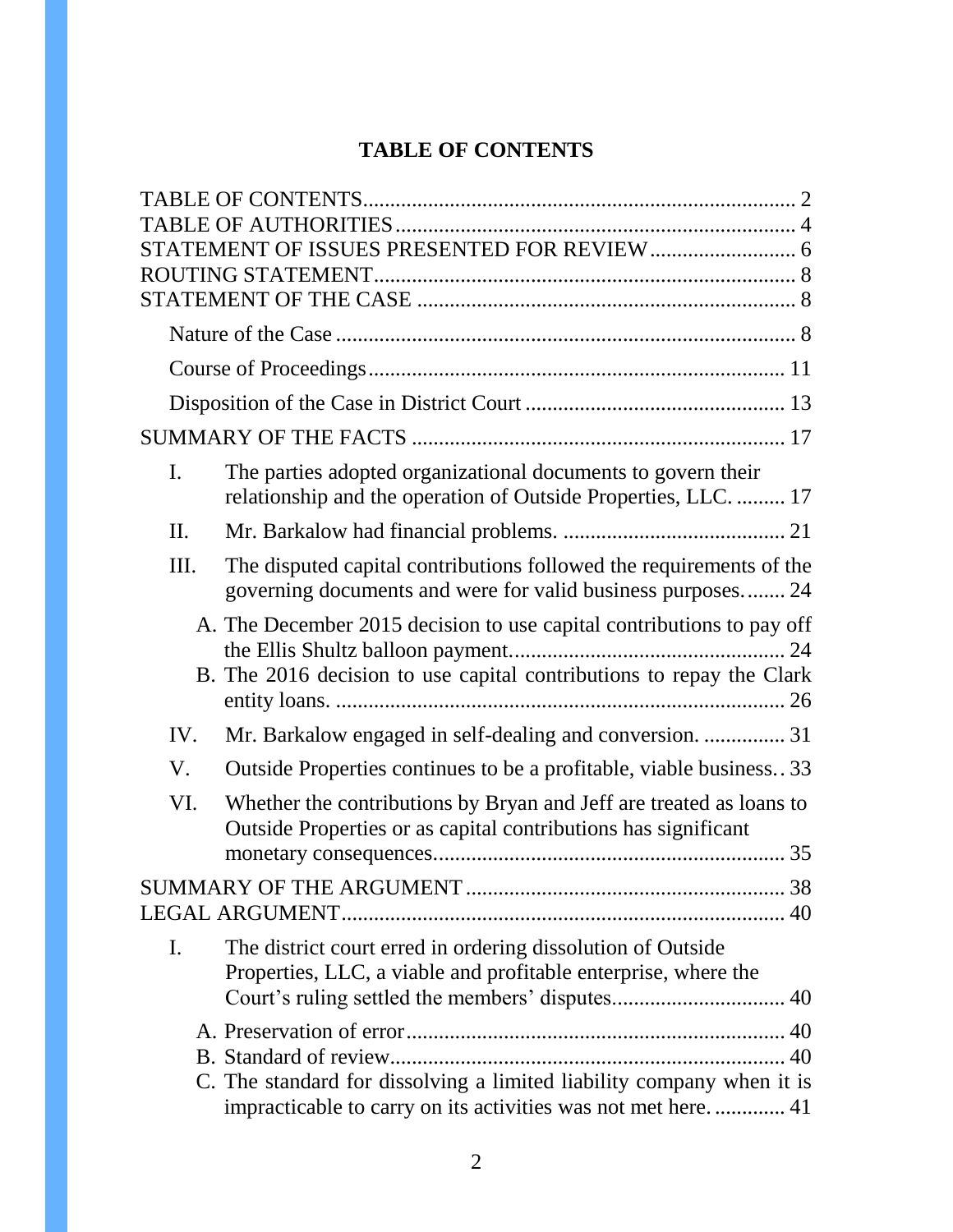| 1. Courts make clear that "impracticability to carry on" is<br>2. The district court's concerns do not make it                                                                                                                                                                                                                                                                         |
|----------------------------------------------------------------------------------------------------------------------------------------------------------------------------------------------------------------------------------------------------------------------------------------------------------------------------------------------------------------------------------------|
| impracticable to carry on Outside Properties' real estate                                                                                                                                                                                                                                                                                                                              |
| D. The district court's ruling upends corporate governance 48                                                                                                                                                                                                                                                                                                                          |
| The district court exceeded its statutory and equitable authority by<br>II.<br>transforming capital into debt and by setting ownership shares in                                                                                                                                                                                                                                       |
| C. Absent fraud or oppression, the statute requires the court to defer<br>to the operating agreements and the statute limits the available                                                                                                                                                                                                                                             |
| 1. Outside Properties' governing documents allowed voluntary<br>capital contributions, and the district court's re-<br>categorization remedy is not faithful to the parties' intent to<br>2. The statute does not provide the court with a remedy beyond<br>dissolution unless the managing members acted in a manner<br>that was illegal, fraudulent, oppressive or directly harmful. |
| D. The court does not have equitable authority to fashion a remedy                                                                                                                                                                                                                                                                                                                     |
|                                                                                                                                                                                                                                                                                                                                                                                        |
| Certificate of Compliance with Type-Volume Limitation, Typeface  66                                                                                                                                                                                                                                                                                                                    |
|                                                                                                                                                                                                                                                                                                                                                                                        |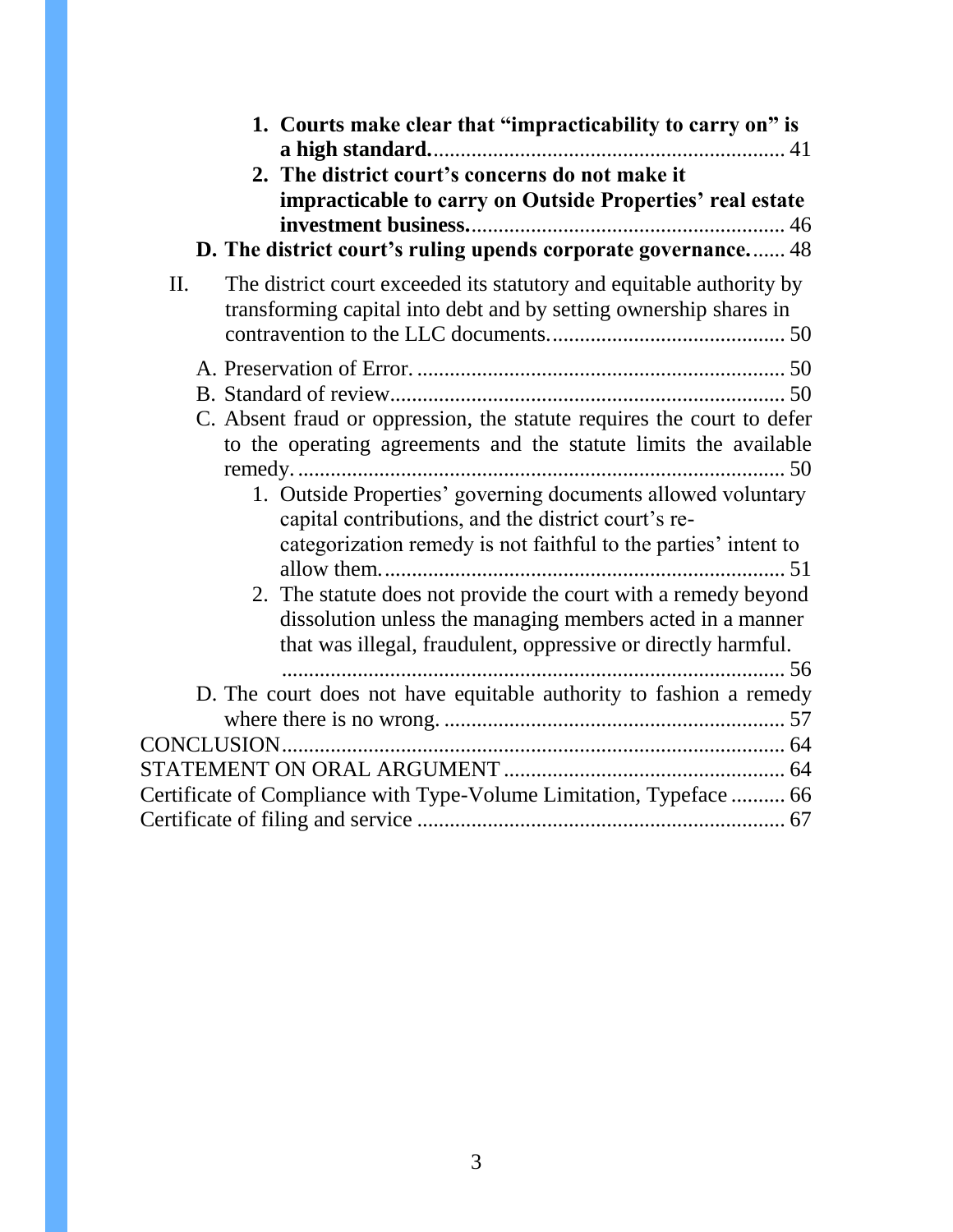# **TABLE OF AUTHORITIES**

# <span id="page-3-0"></span>**Cases**

| Albert v. Conger, 886 N.W.2d 877 (Iowa Ct. App. 2016)  41, 51            |
|--------------------------------------------------------------------------|
| Baur v. Baur, 832 N.W.2d 663 (Iowa 2013)  39, 41, 49, 51, 56, 59         |
| Becker v. Cent. States Health & Life Co. of Omaha, 431 N.W.2d 354 (Iowa  |
|                                                                          |
| Busse v. Busse, No. LACV083022, Findings of Fact, Conclusions of Law,    |
| and Judgment Entry (Iowa Dist. Ct. for Linn County, May 22, 2017) 45     |
| Dunbar Grp., LLC v. Tignor, 267 Va. 361, 593 S.E.2d 216 (2004)  43, 44   |
| Felt v. Felt, 928 N.W.2d 882, 2019 WL 2372321 (Iowa Ct. App. June 5,     |
|                                                                          |
|                                                                          |
| In re 1545 Ocean Ave., LLC, 893 N.Y.S.2d 590, 597-98 (N.Y. App. Div. 2d  |
|                                                                          |
| In re Hefel, No. BR 10-02787, 2011 WL 4356215 (Bankr. N.D. Iowa Sept.    |
|                                                                          |
| In re Marriage of Gallagher, 539 N.W.2d 479 (Iowa 1995)  58, 59          |
| Kern v. Palmer Coll. of Chiropractic, 757 N.W.2d 651 (Iowa 2008)  42     |
| Maschmeier v. Southside Press, Ltd., 435 N.W.2d 377 (Iowa Ct. App. 1988) |
|                                                                          |
| Matter of Arrow Inv. Advisors, LLC, CIV.A. 4091-VCS, 2009 WL 1101682     |
|                                                                          |
|                                                                          |
|                                                                          |
|                                                                          |
| Polikoff v. Dole & Clark Bldg. Corp., 37 Ill. App. 2d 29, 184 N.E.2d 792 |
|                                                                          |
| Smith v. Stowell, 256 Iowa 165, 125 N.W.2d 795 (1964)  54, 55            |
| Van Horn v. R.H. Van Horn Farms, Inc., 919 N.W.2d 768 (Iowa Ct. App.     |
|                                                                          |
| Venture Sales, LLC v. Perkins, 86 So. 3d 910 (Miss. 2012)  44            |
| <b>Statutes</b>                                                          |
|                                                                          |
|                                                                          |
|                                                                          |
|                                                                          |
|                                                                          |
|                                                                          |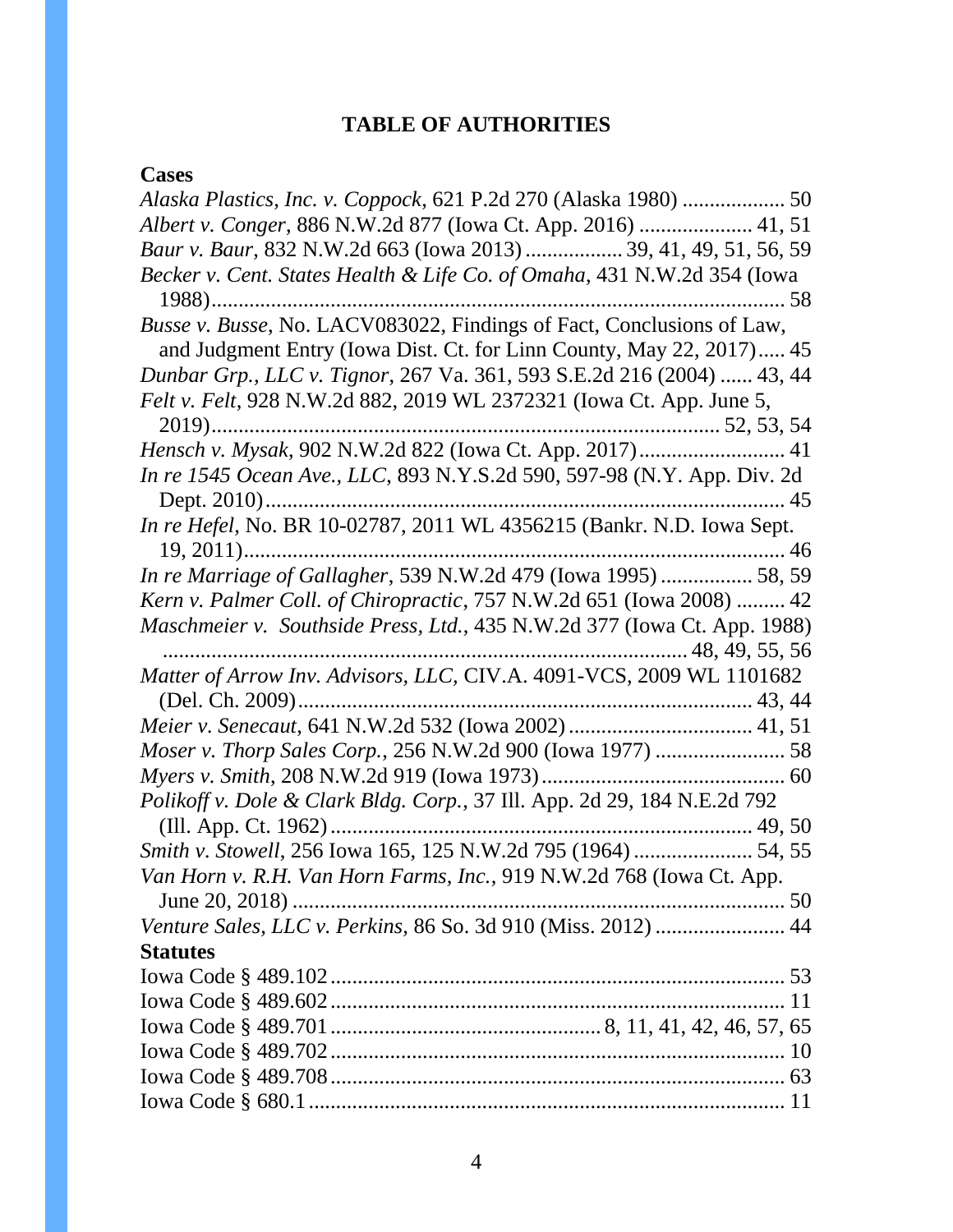| <b>Rules</b>             |  |
|--------------------------|--|
|                          |  |
| <b>Other Authorities</b> |  |
|                          |  |
|                          |  |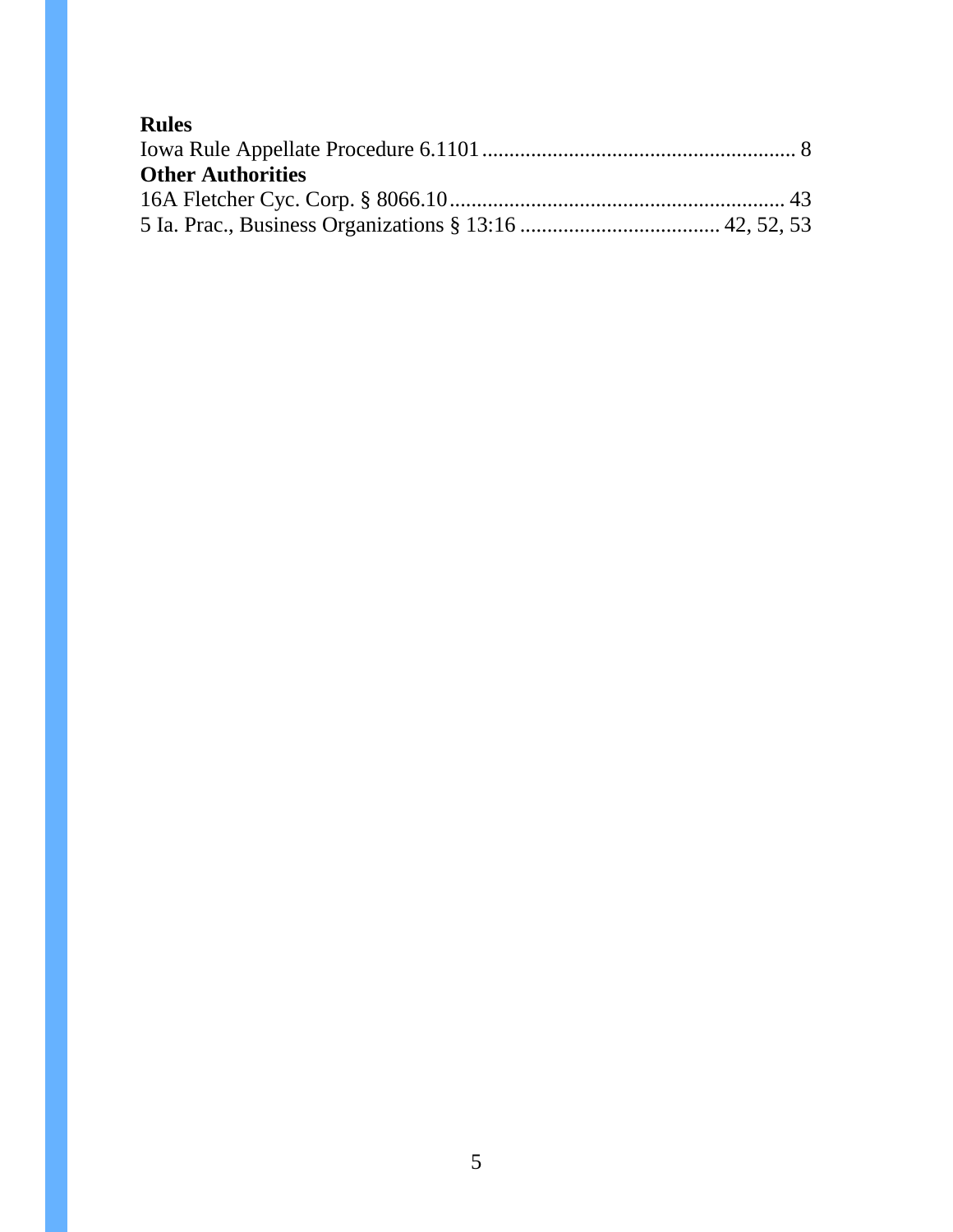## **STATEMENT OF ISSUES PRESENTED FOR REVIEW**

<span id="page-5-0"></span>**I. Whether the district court exceeded its authority under Iowa Code section 489.701(1)(d)(2) in ordering dissolution of Outside Properties, LLC, a viable and profitable enterprise, where the Court's ruling settled the members' disputes.** 

#### **Cases**

| Albert v. Conger, 886 N.W.2d 877 (Iowa Ct. App. 2016)  41, 51            |  |
|--------------------------------------------------------------------------|--|
| Baur v. Baur, 832 N.W.2d 663 (Iowa 2013)  39, 41, 49, 51, 56, 59         |  |
| Busse v. Busse, No. LACV083022, Findings of Fact, Conclusions of Law,    |  |
| and Judgment Entry (Iowa Dist. Ct. for Linn County, May 22, 2017)  45    |  |
| Dunbar Grp., LLC v. Tignor, 267 Va. 361, 593 S.E.2d 216 (2004)  43, 44   |  |
|                                                                          |  |
| In re 1545 Ocean Ave., LLC, 893 N.Y.S.2d 590, 597-98                     |  |
|                                                                          |  |
| In re Hefel, No. BR 10-02787, 2011 WL 4356215                            |  |
|                                                                          |  |
| Kern v. Palmer Coll. of Chiropractic, 757 N.W.2d 651 (Iowa 2008)  42     |  |
| Maschmeier v. Southside Press, Ltd., 435 N.W.2d 377                      |  |
|                                                                          |  |
| Matter of Arrow Inv. Advisors, LLC, CIV.A. 4091-VCS, 2009 WL 1101682     |  |
|                                                                          |  |
|                                                                          |  |
| Polikoff v. Dole & Clark Bldg. Corp., 37 Ill. App. 2d 29, 184 N.E.2d 792 |  |
|                                                                          |  |
| Van Horn v. R.H. Van Horn Farms, Inc., 919 N.W.2d 768                    |  |
|                                                                          |  |
| Venture Sales, LLC v. Perkins, 86 So. 3d 910 (Miss. 2012)  44            |  |
| <b>Statutes</b>                                                          |  |
|                                                                          |  |
| <b>Other Authorities</b>                                                 |  |
|                                                                          |  |
|                                                                          |  |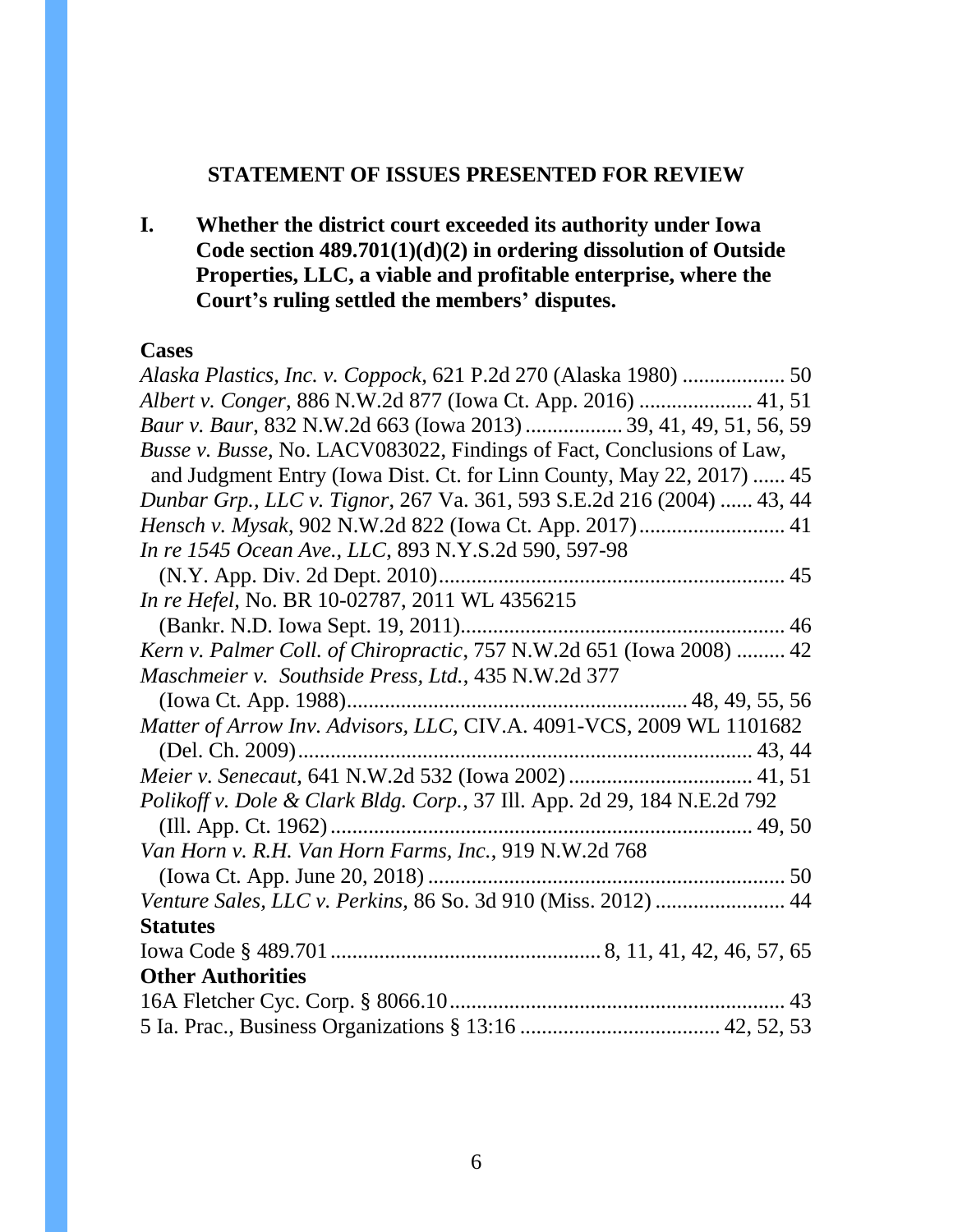**II. Whether the district court exceeded its equitable authority in ordering capital contributions be re-categorized as loans as part of the winding up process where the district court also expressly found the capital contributions were allowed by the company's governing documents, were properly approved by the members, and were for a proper business purpose.**

#### **Cases**

| Albert v. Conger, 886 N.W.2d 877 (Iowa Ct. App. 2016)  41, 51          |  |
|------------------------------------------------------------------------|--|
| Baur v. Baur, 832 N.W.2d 663 (Iowa 2013)  39, 41, 49, 51, 56, 59       |  |
| Becker v. Cent. States Health & Life Co. of Omaha, 431 N.W.2d 354      |  |
|                                                                        |  |
| Felt v. Felt, 928 N.W.2d 882, 2019 WL 2372321                          |  |
|                                                                        |  |
| <i>In re Marriage of Gallagher, 539 N.W.2d 479 (Iowa 1995)  58, 59</i> |  |
| Maschmeier v. Southside Press, Ltd., 435 N.W.2d 377                    |  |
|                                                                        |  |
|                                                                        |  |
|                                                                        |  |
|                                                                        |  |
|                                                                        |  |
| <b>Statutes</b>                                                        |  |
|                                                                        |  |
|                                                                        |  |
|                                                                        |  |
| <b>Other Authorities</b>                                               |  |
|                                                                        |  |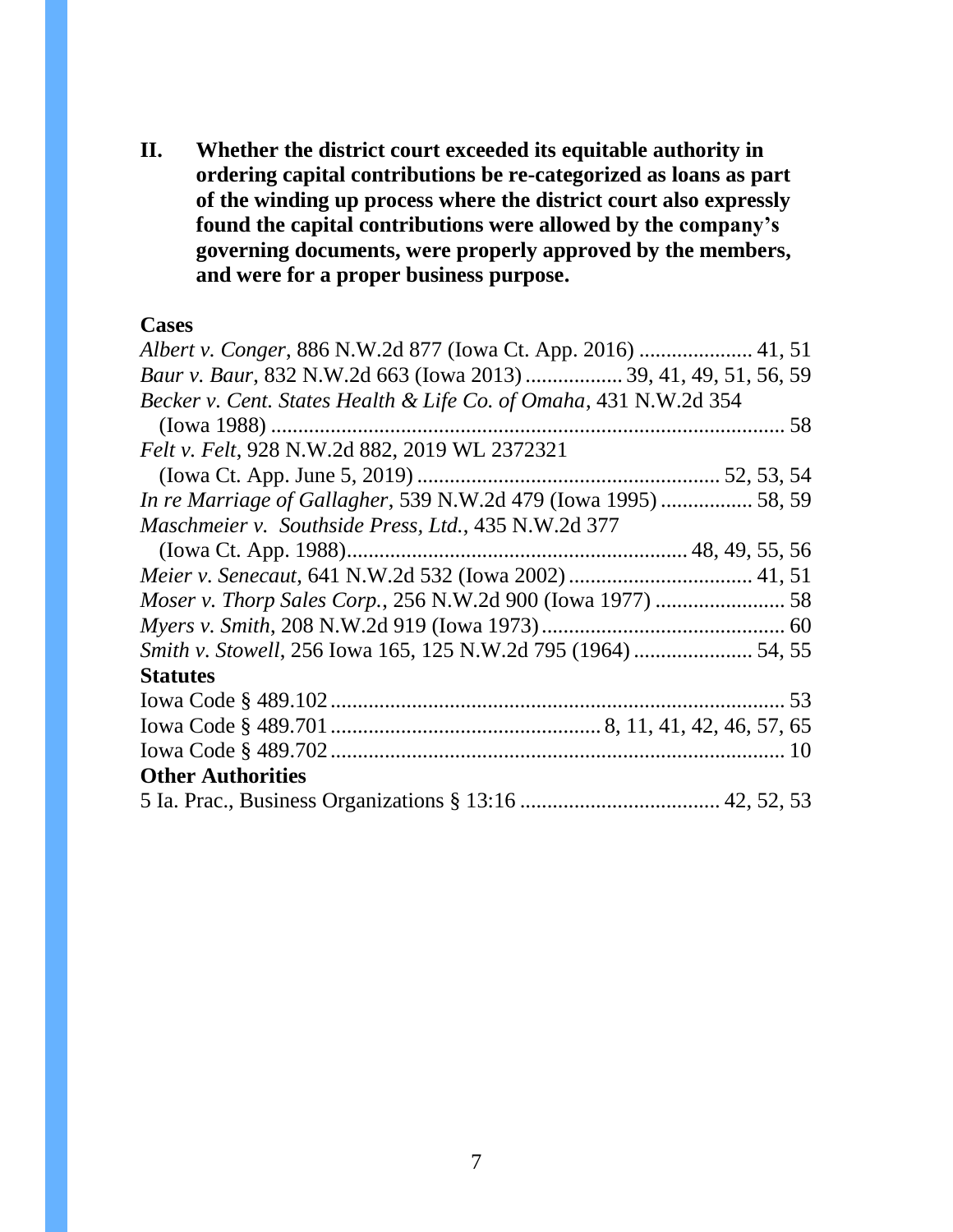#### **ROUTING STATEMENT**

<span id="page-7-0"></span>This case should be retained by the Iowa Supreme Court because it involves substantial issues of first impression concerning application of the judicial dissolution provision of the Revised Uniform Limited Liability Company Act, Iowa Code Chapter 489, in particular Iowa Code section 489.701(1)(d)(2) governing judicial dissolution when it is "not reasonably practicable to carry on the company's activities," and the equitable authority to fashion additional remedies. The court's resolution of this issue will have a significant impact on similarly situated limited liability companies dealing with disgruntled minority members, and this court should therefore retain this case. *See* Iowa Rule Appellate Procedure 6.1101(2)(c).

### **STATEMENT OF THE CASE**

#### <span id="page-7-2"></span><span id="page-7-1"></span>**Nature of the Case**

This case involves the district court's equitable authority to dissolve a viable and ongoing limited liability company because a minority member created an acrimonious and tense relationship amongst the company's members. It also involves the district court's authority to re-write company operating agreements regarding the allocation of equity interests to members by reclassifying capital contributions as loans and the limits of its equitable authority to order equitable remedies.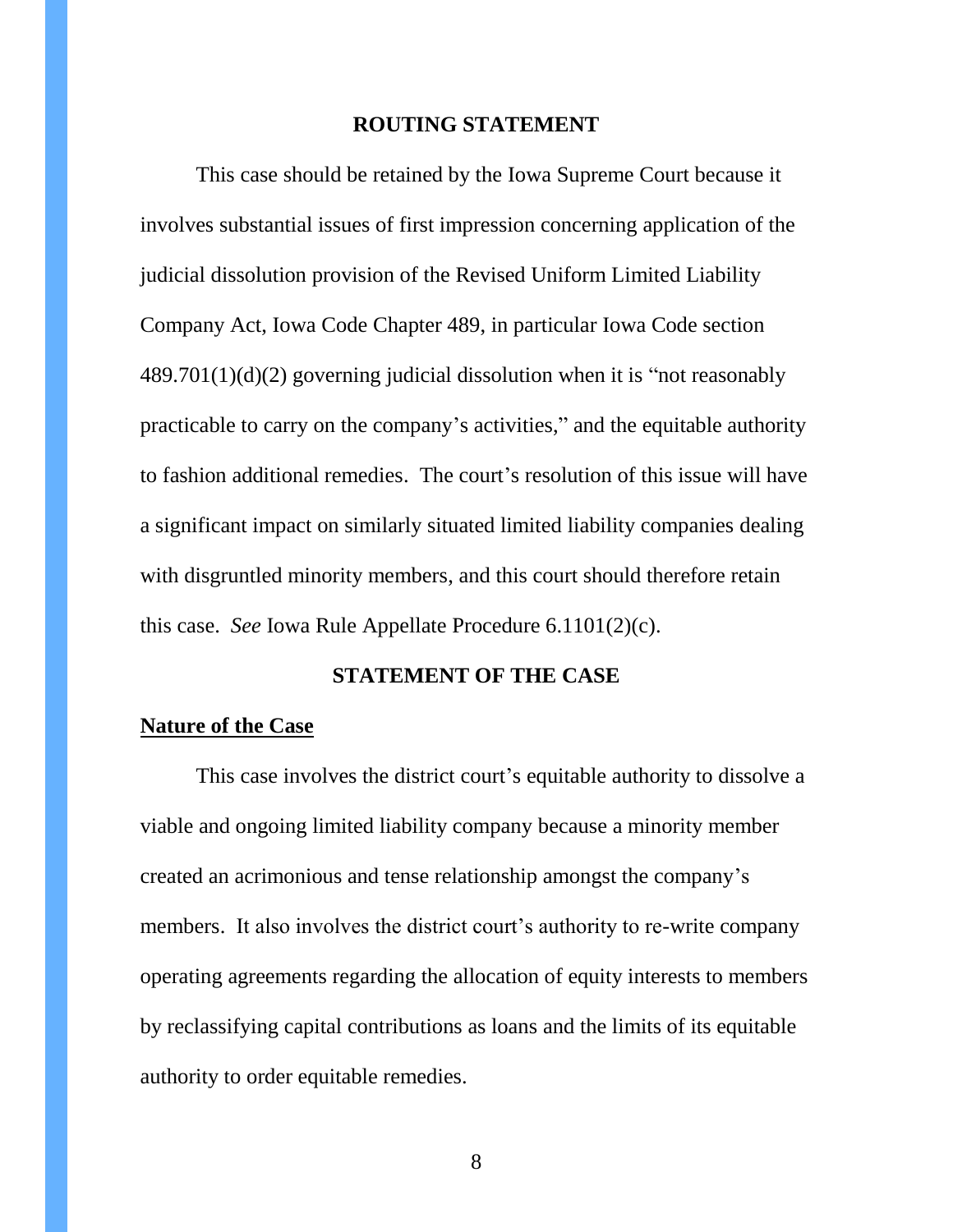Like so many cases involving disputes within closely held business entities, this is a family dispute. Three members of Outside Properties, LLC ("Outside Properties") are brothers: Jeff Clark, Joe Clark, and Bryan Clark.  $(Vol.I-48:1-12).$ <sup>1</sup> The fourth member of Outside Properties is Tracy Barkalow. Mr. Barkalow, Jeff Clark, and Bryan Clark are brothers-in-law; they are married to three sisters. (Vol.I-48:1-12). Outside Properties was formed by four individuals to invest in rental property in Iowa City. Most of Outside Properties' real estate holdings are lucrative student rentals near Kinnick Stadium.

Mr. Barkalow initiated this lawsuit in an attempt to wrest control of Outside Properties from the Clarks and keep it for himself, or alternatively to dissolve Outside Properties. Just a few of his claims were: judicial expulsion (or dissociation) of the Clark brothers; judicial dissolution; breach of fiduciary duty; breach of contract; economic duress; and civil extortion. The disputes revolved around company governance issues, including voting rights, management rights, and contribution rights. After a five-day bench trial, the district court settled these disputes, clarifying the members' relationships going forward. The district court rejected and dismissed nearly

 $\overline{a}$ 

<sup>&</sup>lt;sup>1</sup> Joe Clark is separately represented and has not appealed the district court ruling. Each reference to "Vol.[I, II, III, IV or V]" refers to the Trial Transcript Volume.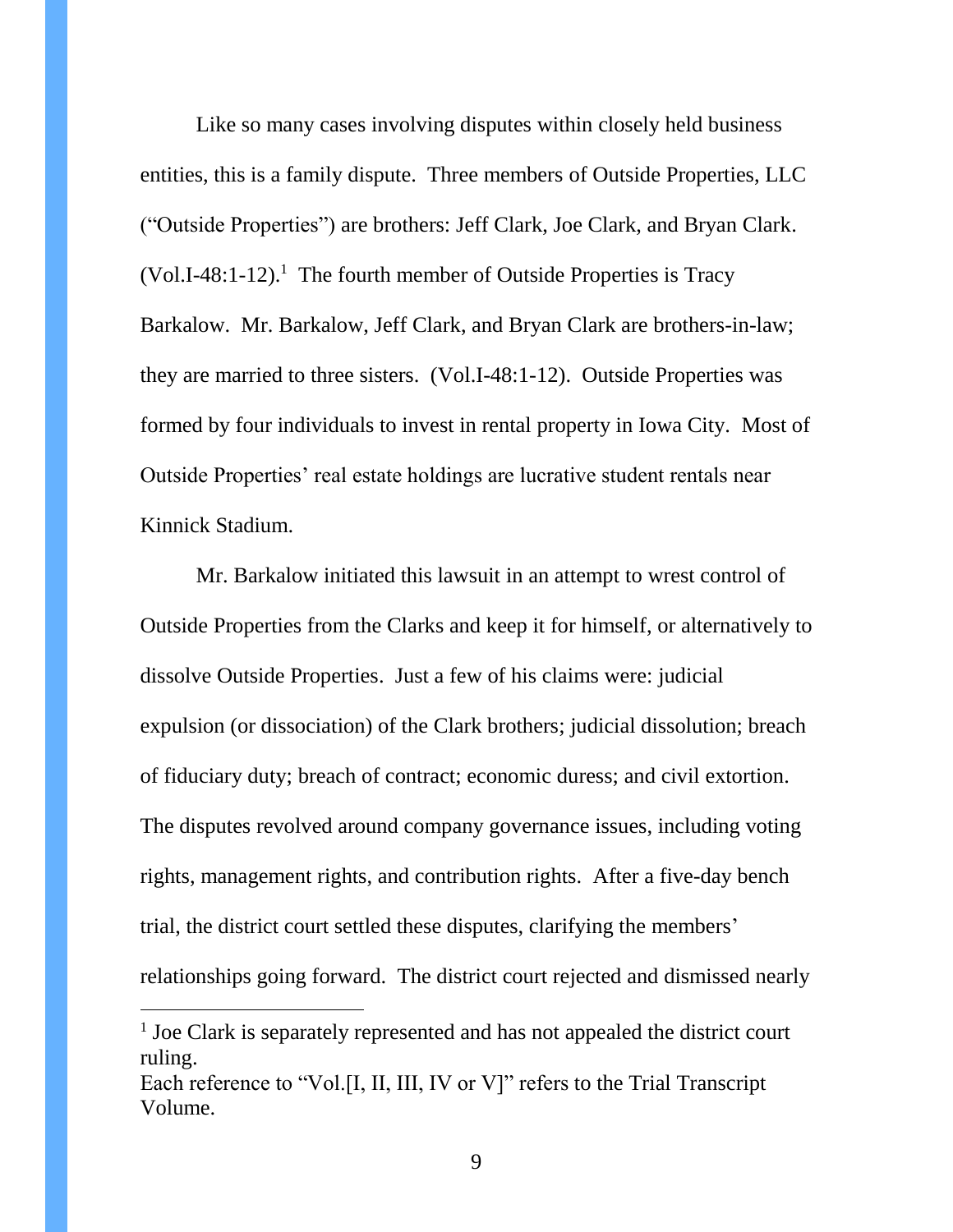all of Mr. Barkalow's claims, making detailed fact-findings in the Clark brothers' favor.

The district court overwhelmingly found against Mr. Barkalow factually and legally, recognizing that Mr. Barkalow was a "difficult partner." The court rejected Mr. Barkalow's request to dissolve Outside Properties on the ground of majority member oppression, but nonetheless entered an order dissolving the company on the basis that it was "not reasonably practicable to carry on the company's activities in conformity with the certificate of organization and the operating agreement" under Iowa Code § 489.702(d)(2) due to the acrimony between Mr. Barkalow and the Clarks. It then recategorized as loans capital contributions made by the Clark brothers years prior that Mr. Barkalow claimed unfairly diluted his interest in Outside Properties.

Though the district court's fact findings were sound, with one exception, its dissolution of Outside Properties—a viable enterprise— and its recategorization of validly made capital contributions as loans was improper and exceeded its equitable authority. Dissolution was improper where the court resolved the governance disputes between the parties, such that Outside Properties can viably carry on. The recategorization of properly made capital contributions into loans contravened the members' intent that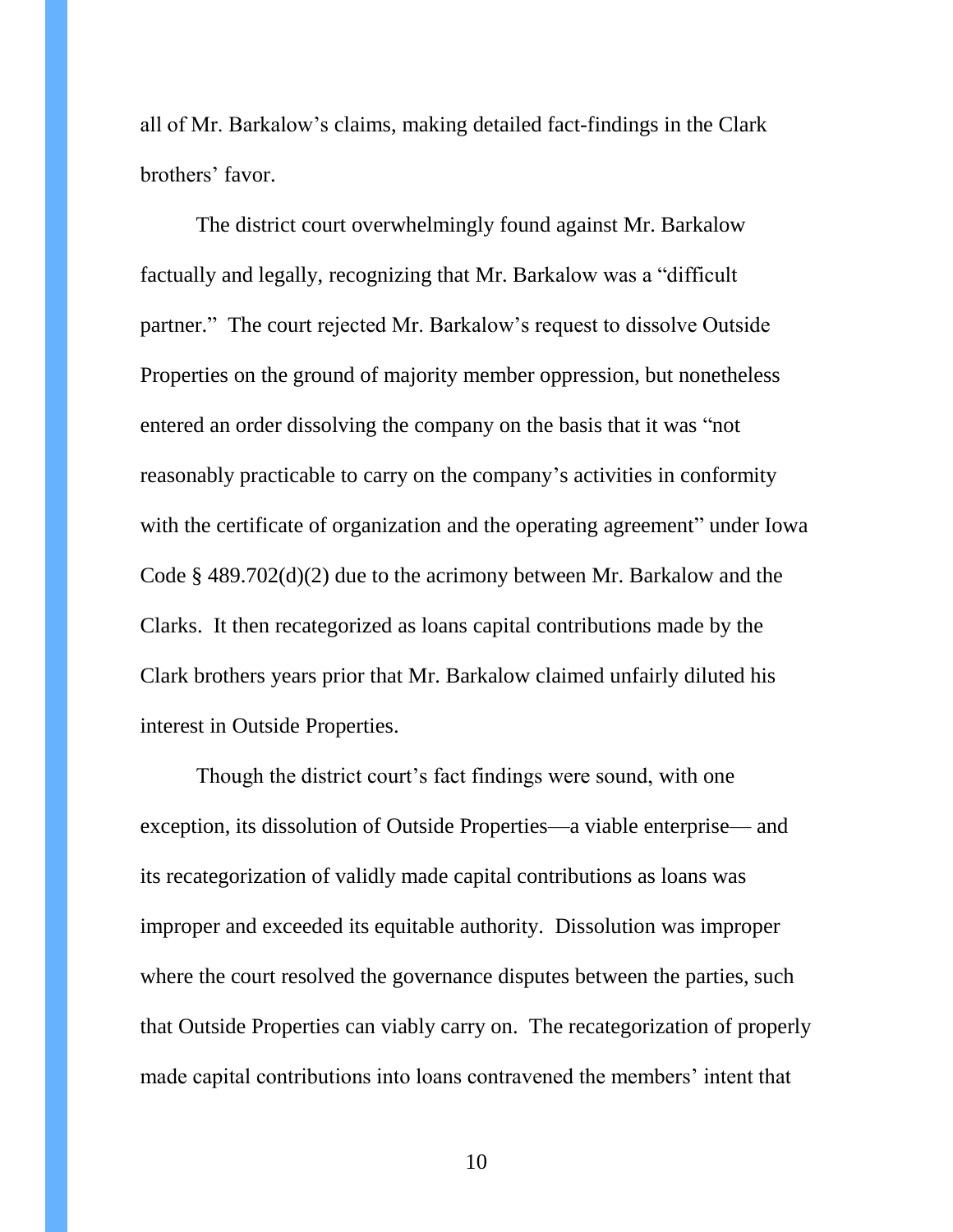they be able to make voluntary capital contributions, as expressed in the company's governing documents and correctly recognized by the district court. The recategorization remedy also produced a patently inequitable result by giving Mr. Barkalow, a recognized bad actor, a windfall of approximately \$423,000.

Faithfulness to the provisions of the Revised Uniform Limited Liability Company Act requires this court to reverse the district court's order of dissolution. Alternatively, even if this court does not reverse the order of dissolution, it should still reverse the recategorization remedy.

### <span id="page-10-0"></span>**Course of Proceedings**

Plaintiffs are Tracy Barkalow ("Mr. Barkalow") and TSB Holdings, LLC and Big Ten Property Management, LLC, two entities owned solely by Mr. Barkalow. Mr. Barkalow's claims included: Count I: judicial expulsion of the Clarks from Outside Properties under Iowa Code § 489.602; Count II: judicial dissolution of Outside Properties under Iowa Code § 489.701; Count III: Breach of Fiduciary Duty against the Clarks; Count IV: Breach of Contract / Breach of Implied Covenant of Good Faith and Fair Dealing related to the Outside Properties Operating Agreement against the Clarks; Count V: Appointment of Receiver under Iowa Code § 680.1; Count VI: Breach of Contract/ Breach of Implied Covenant of Good Faith and Fair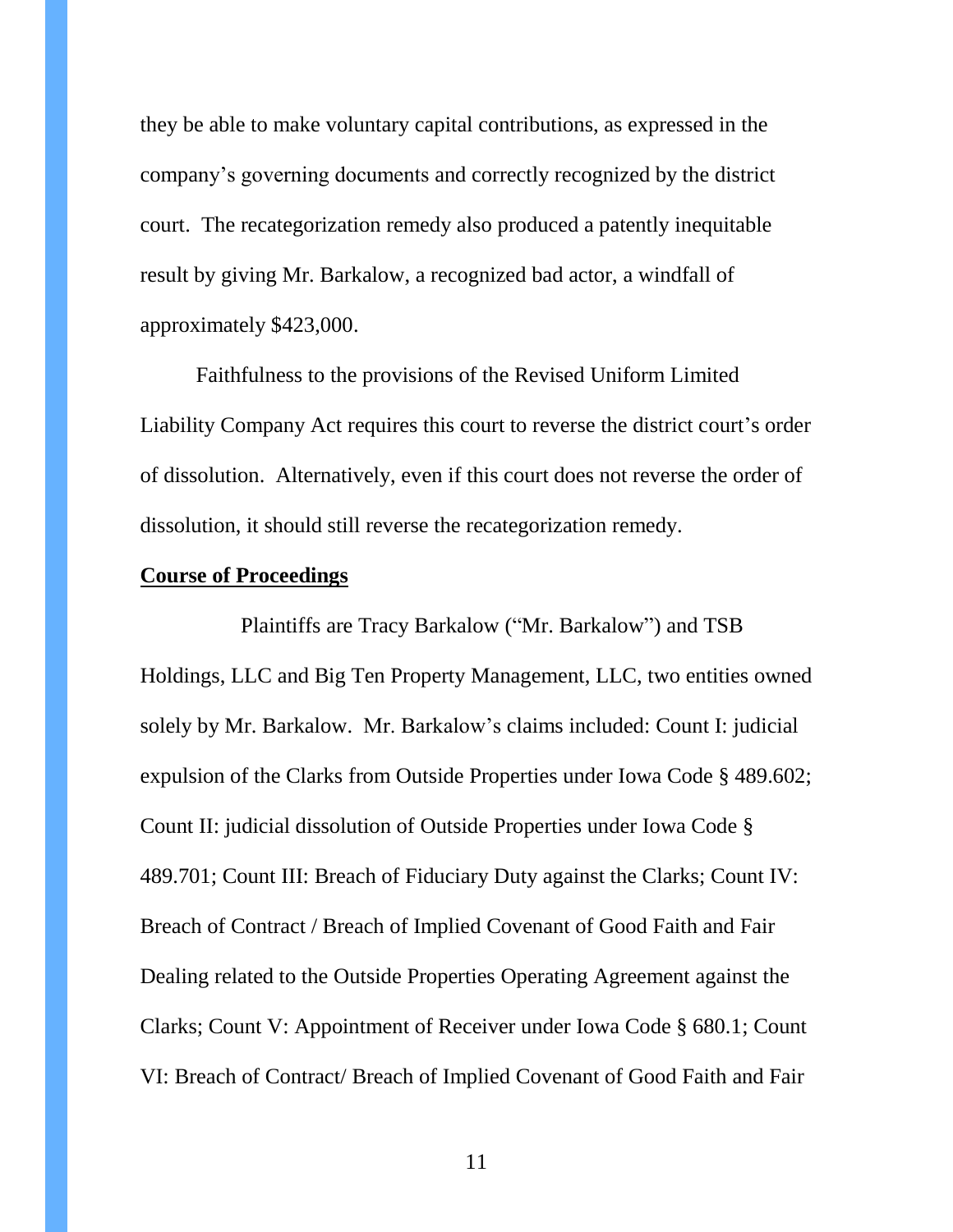Dealing related to Security Agreements; Count VII: Economic Duress; Count VIII: Civil Extortion; Count IX: Civil Conspiracy; Count X: Injunctive Relief (App. 015, 6/25/2018 Amended Petition). Mr. Barkalow dismissed Counts V and VII prior to trial.

Jeff and Bryan filed counterclaims against Mr. Barkalow, asserting claims for: Counts I and II: Declaratory Judgment and request for Injunctive Relief; Count III: Breach of Fiduciary Duty and Accounting; Count IV: Conversion (derivative claim on behalf of Outside Properties); Count V: Breach of Fiduciary Duty (derivative claim on behalf of Outside Properties); Count VI: Expulsion of Tracy as a member of Outside Properties (derivative claim on behalf of Outside Properties). (V.I.App. 071-077, Answer and Counterclaim to Amended Petition). Jeff and Bryan dismissed Counts I and III prior to trial.

The case proceeded to a five-day bench trial before the Honorable Judge Paul Miller on December 11, 2018. The district court entered its Ruling on August 8, 2019.

Following the district court's disposition of post-trial motions, Jeff and Bryan filed a timely Notice of Appeal on October 24, 2019, and Plaintiffs filed a Notice of Cross-Appeal on November 4, 2019.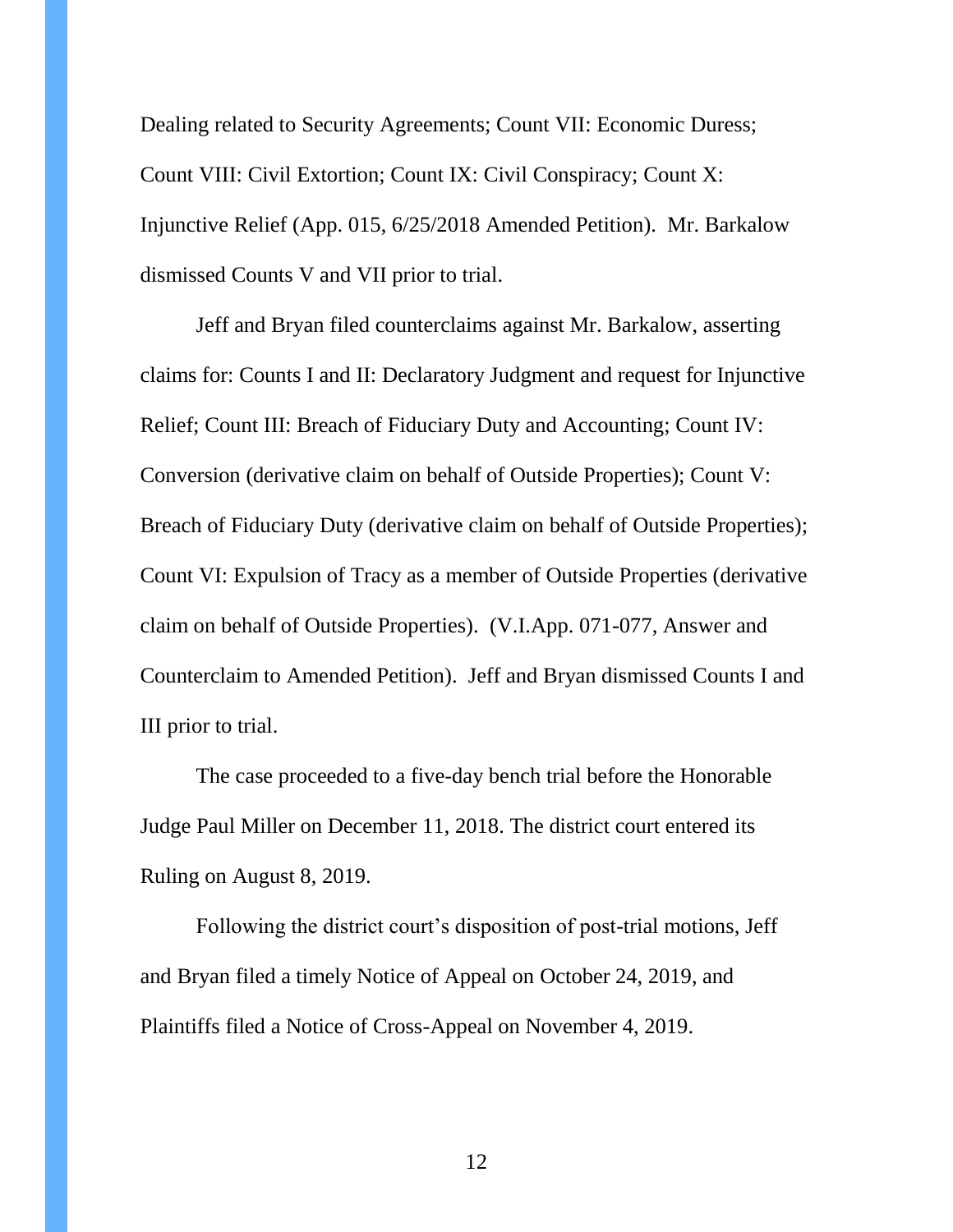#### <span id="page-12-0"></span>**Disposition of the Case in District Court**

In its detailed August 8, 2019 Ruling, the district court made numerous legal and fact-findings in the Clarks' favor related to the interpretation of the operating agreement, determination of voting rights, and dispute over capital contributions.

The district court expressly found Outside Properties' governing documents unambiguously allowed additional voluntary capital contributions by the members under certain circumstances. (V.I.App. 271, Ruling). Such contributions were allowed if: (1) the voluntary contributions were approved by a majority of voting members, and (2) all members were provided an opportunity to participate. (*Id*.) Critically, the district court found both conditions were met for the two capital contributions Mr. Barkalow disputed. (*Id.* at 10, 12-15).

With respect to voting rights of the members, the district court found the governing documents unambiguously provided voting rights were based on one vote per member unless a demand was made with respect to a specific vote, in which case voting was proportionate to each member's total capital contributions. (V.I.App. 272-273, Ruling).

Ultimately, the district court concluded the Clarks did not act oppressively toward Mr. Barkalow when they made voluntary capital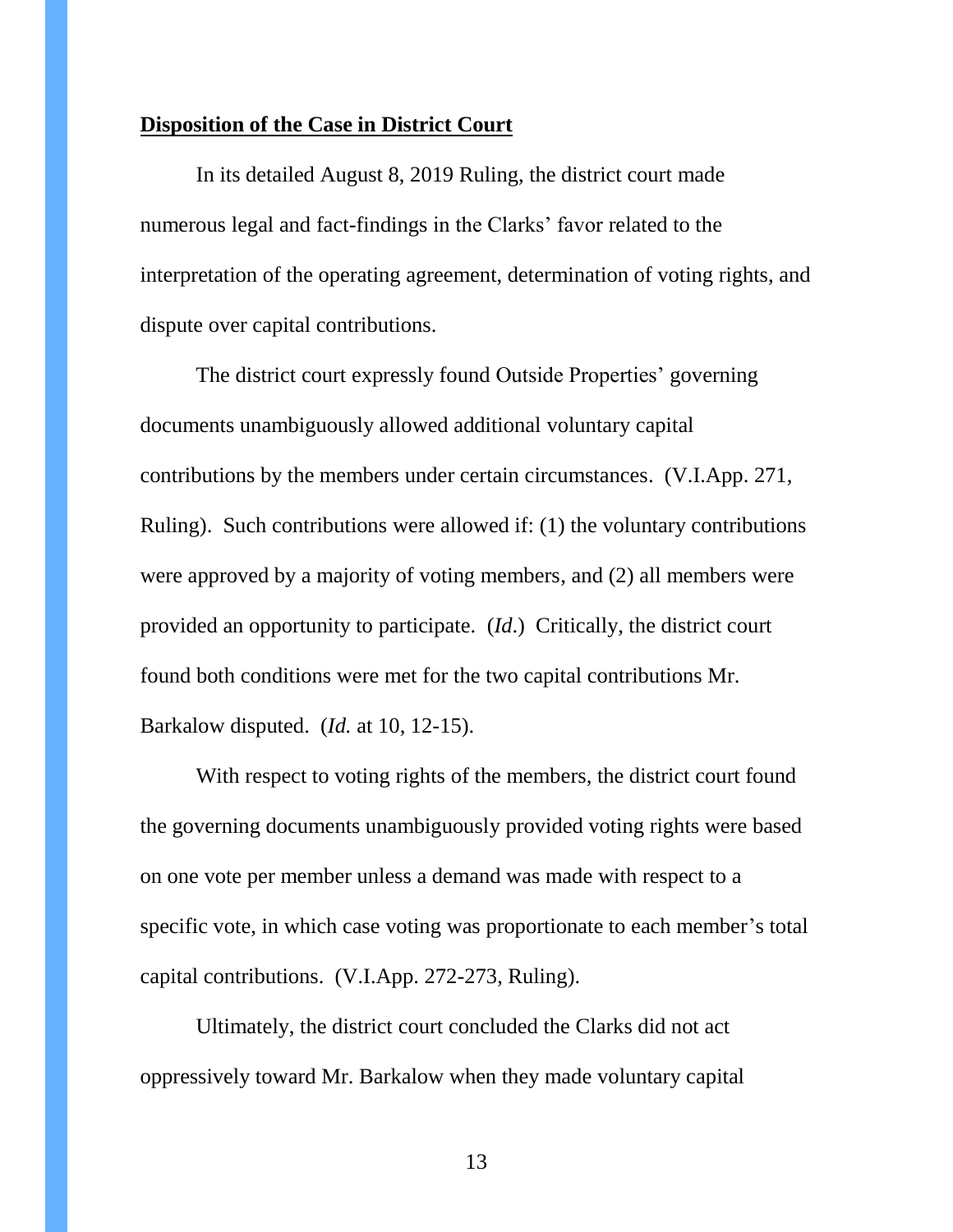contributions, which diluted Mr. Barkalow's proportionate equity interest because (1) "Tracy was offered the opportunity to participate in both capital calls and declined, and (2) "both of the capital calls were supported by a legitimate business purpose." (V.I.App. 279, 280, Ruling). This finding was determinative of most of Plaintiffs' claims.

The district court dismissed Mr. Barkalow's claim for judicial dissolution of Outside Properties based on majority member oppression (Count II), because Mr. Barkalow failed to prove the Clarks defeated his reasonable expectations as a minority member and failed to show the Clarks' actions lacked a business purpose. (V.IApp. 278-281, Ruling). Counts III, IV, and X (breach of fiduciary duty; breach of contract/implied covenant of good faith and fair dealing; and for an injunction to prohibit dilution of Mr. Barkalow's membership interest) likewise failed based on the district court's findings that the Clarks acted pursuant to the governing documents and with a proper business purpose. (V.I.App. 281-283, Ruling).

With respect to Mr. Barkalow's separate claim that he and the Clarks entered an oral agreement to allow him to buy out the Clarks' interests in Outside Properties at some future date (Count IV), the district court found the terms Mr. Barkalow claimed were too indefinite to form a binding contract. (V.I.App. 283-285; Ruling).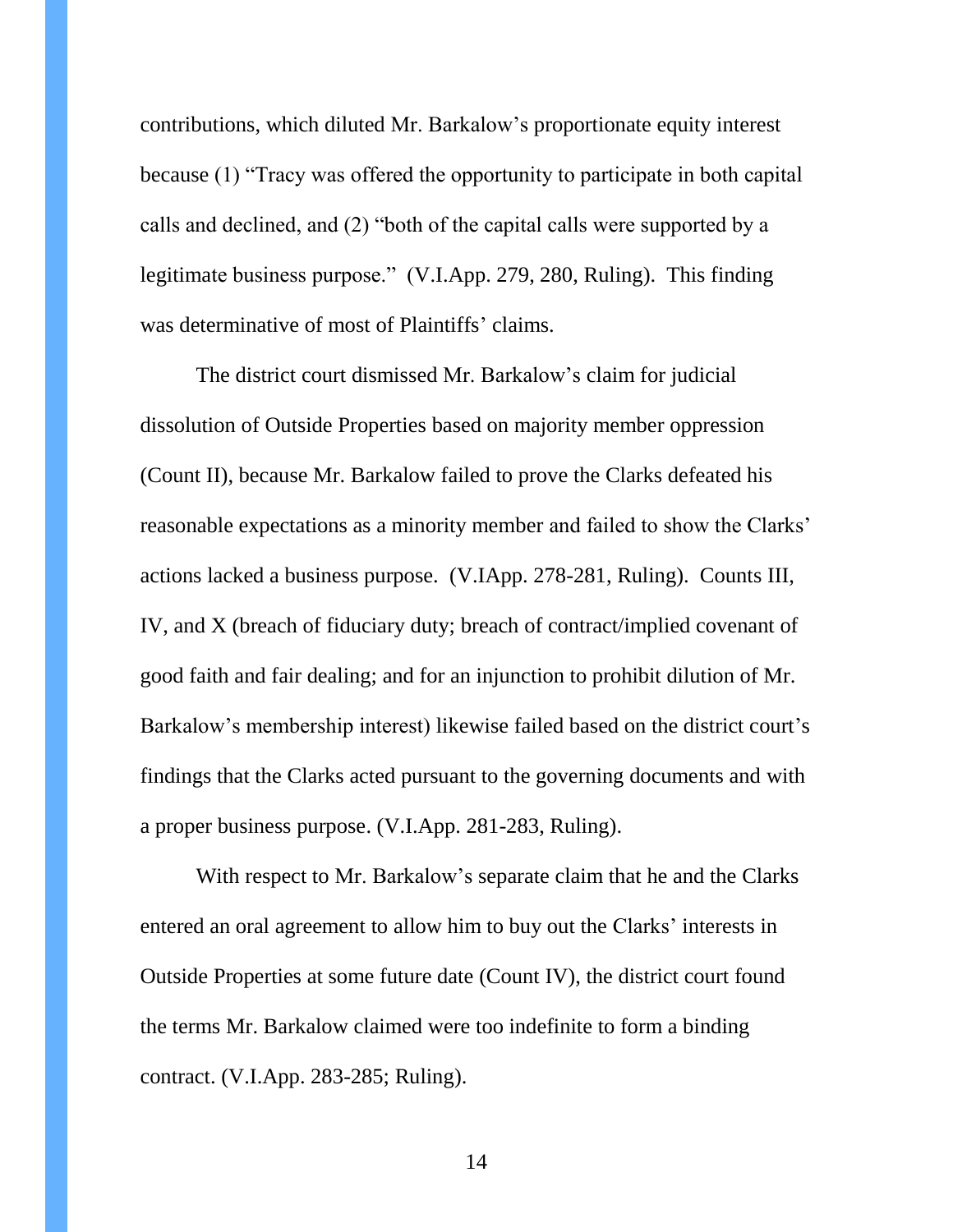Two of Mr. Barkalow's claims (Count VI-breach of contract and Count VIII-civil extortion) related to security agreements he entered with Jeff and Bryan separate from their relationship as members of Outside Properties. The Clarks regarded Mr. Barkalow as family, and wanted to help him through a "snowballing" personal financial crisis that reduced Mr. Barkalow to tears and seeking his brother-in-laws' help because he was "really underwater." (Vol.IV-161:8-20). The security agreements were tied to money the Clarks loaned Mr. Barkalow to help him out of this crisis, but the financial assistance they provided strained their relationship. (Vol.IV-162:6-9). Mr. Barkalow alleged the Clarks threatened to default him under the security agreements if he did not use their rental property lease form for his own property management company. The district court dismissed Mr. Barkalow's breach of good faith and fair dealing claim related to the security agreements failed because the damages he sought—attorney's fees and a settlement Mr. Barkalow's company made in an unrelated case—were not foreseeable. (V.I.App. 286-288, Ruling). The district court also dismissed his civil extortion claim (Count VIII) related to the security agreements, finding the Clarks never made any threats to Mr. Barkalow, and noting Mr. Barkalow's testimony about the alleged threats was "uncorroborated" and "vague." (V.I.App. 288-289, Ruling).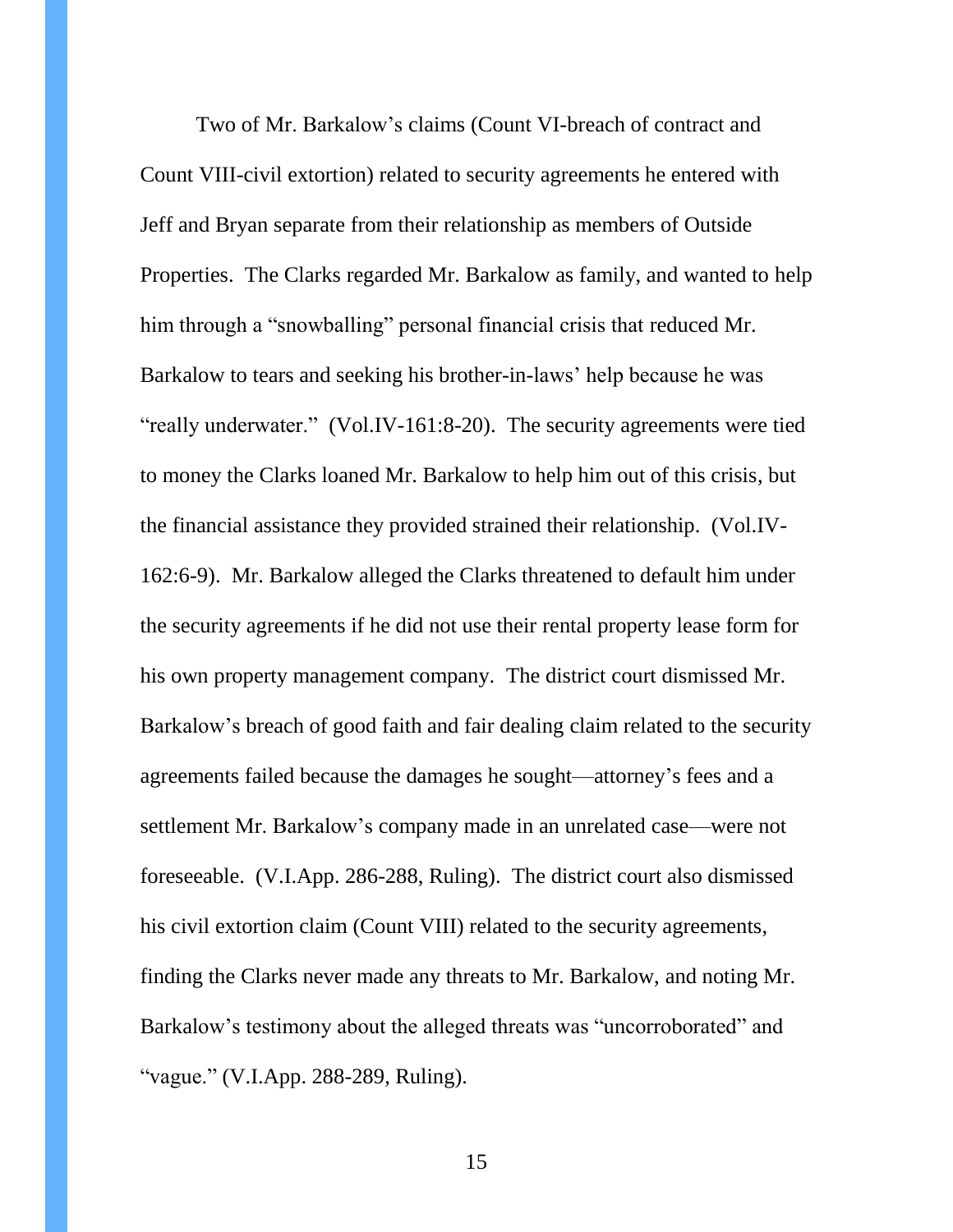With respect to Jeff and Bryan Clark's counterclaims, the district court found Outside Properties was a member-managed limited liability company and Mr. Barkalow lacked authority to act unilaterally or to the exclusion of the other members. The district court credited the Clarks' testimony that the members all agreed to provide certain services to the company without compensation, which Mr. Barkalow did not dispute. (V.I.App. 289-290, Ruling). Despite this agreement, Mr. Barkalow unilaterally paid one of his own wholly owned entities \$153,203.25. Based on these findings, the district court found Jeff and Bryan proved their counterclaims for declaratory judgment (Count II), conversion (Count IV), and breach of fiduciary duty (Count V). (V.I.App. 290-296, Ruling).

Ultimately, the district court found in favor of the Clarks on all of their counterclaims and found against Mr. Barkalow on all of his claims except his claim for judicial dissolution on the basis that it was not reasonably practical to carry on the company's activities. (V.I.App. 296-298, Ruling). The district court ordered Outside Properties dissolved based on its conclusion that the members had a "toxic relationship." (V.I.App. 298, Ruling).

Not only did the district court order dissolution of Outside Properties, it also invoked its "equitable powers to fashion a remedy" to order that the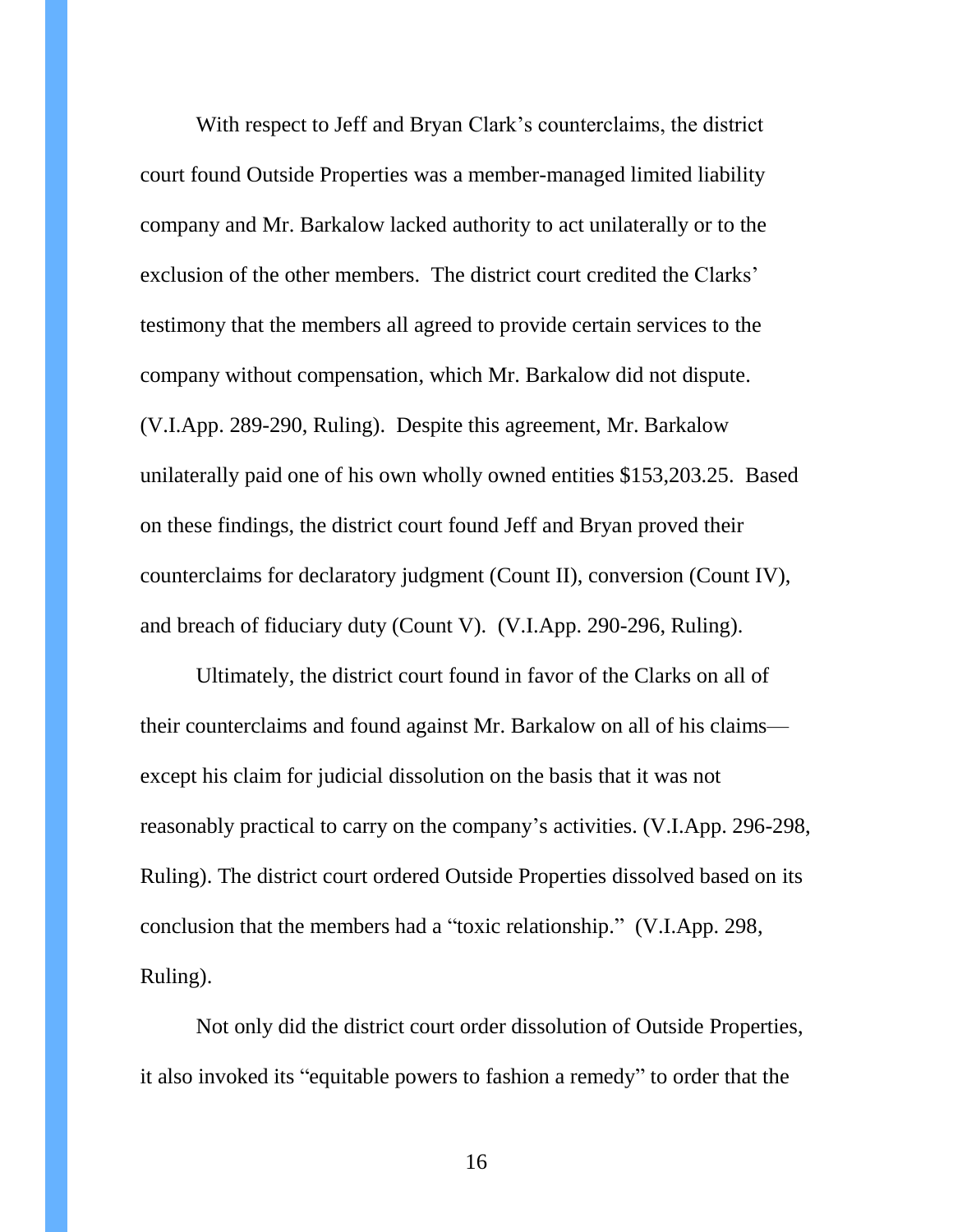capital contributions which it explicitly found appropriate under the company's governing documents be reclassified as loans with an interest rate of 3.85%, restoring each member's ownership interest—including Mr. Barkalow—to 25%. (V.I.App. 298-299, Ruling).

Given the district court's order of dissolution, it denied as moot all parties' claims seeking dissociation of the others. (*Id.*)

#### **SUMMARY OF THE FACTS**

<span id="page-16-0"></span>The district court made detailed findings of fact, many of which required the district court to choose among conflicting testimony of the parties.

### <span id="page-16-1"></span>**I. The parties adopted organizational documents to govern their relationship and the operation of Outside Properties, LLC.**

Outside Properties, LLC, formed in 2009 after Mr. Barkalow found a piece of residential rental property he was interested in buying. (Vol.I-45:20-46:11). Mr. Barkalow lacked the financial ability to buy it himself, so he asked Bryan Clark to help finance the property. (*Id.*). Bryan enlisted Jeff and Joe Clark, and the four individuals formed a new limited liability company, Outside Properties, LLC.

The four members—Jeff, Bryan, Joe, and Mr. Barkalow— were each required to contribute \$41,000 for an equal 25% share of the company. The cash was needed for the \$150,000 down payment to purchase the property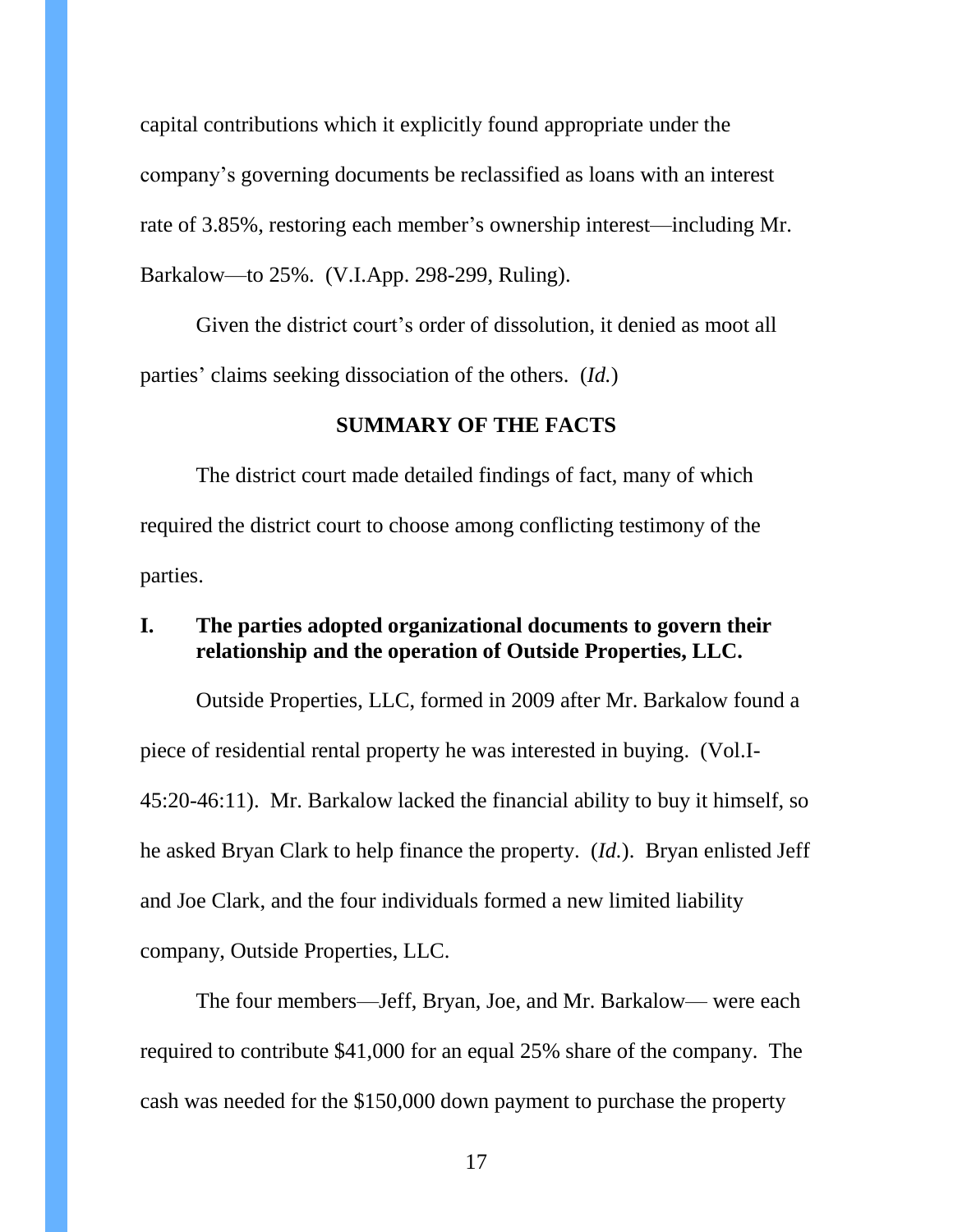and to cover the first annual principal payment. (V.I.App. 468, Ex. 322; Vol.I-57:14-58:21). Mr. Barkalow lacked the funds to make his initial contribution, and the three Clark brothers put in additional cash as a loan to him. (V.I.App. 263, Ruling).

The company was governed by a Certificate of Organization, filed with the Iowa Secretary of State on October 2, 2009, an Operating Agreement signed by all four members on August 31, 2009, and Management Certificates issued to each member. (V.I.App. 270, Ruling; V.I.App. 321, Ex. 1; V.I.App. 391, Ex. 36; V.I.App. 462-468, Exs. 319- 322). It was organized as a member-managed company. (V.I.App. 327, Ex. 1, § 5.1). The stated "Purpose" of the company was "primarily, to invest in real estate holdings and, secondarily, to engage in all lawful types of business, as from time to time determined by the members." (V.I.App. 391, Ex. 36,  $\P$ 3).

While additional capital contributions could not be required of any member (*see* V.I.App. 391, Ex. 36, ¶ 7 ("Additional Liability of Members. That no additional capital contributions will be required.")), voluntary capital contributions were allowed, which would result in reducing the proportionate interest of any member who did not participate in a capital call. The Management Certificates each provided: "The stated capital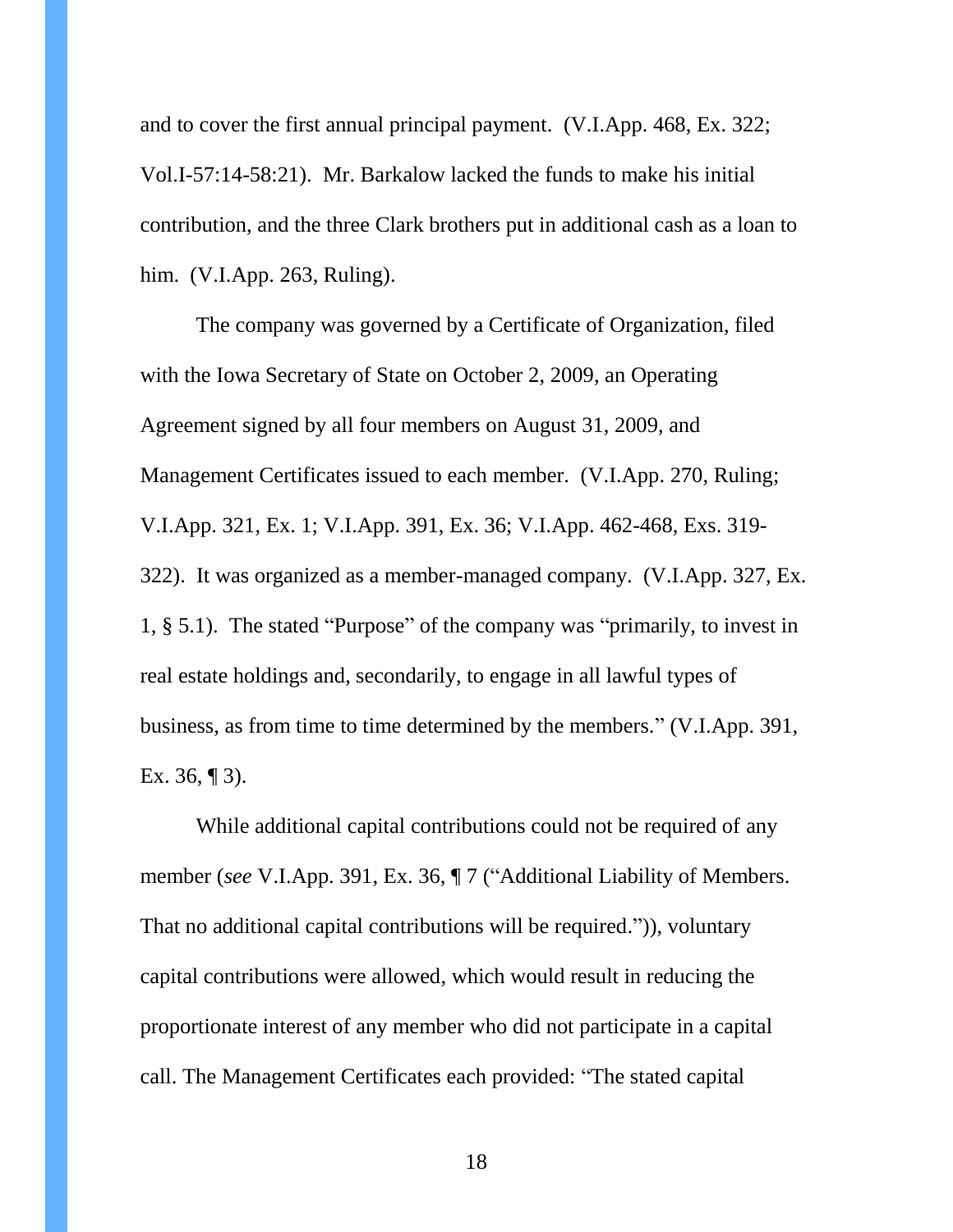contribution *and proportionate equity interest* is subject to change and is reflected in the books and records of the company that are prepared and kept in accordance with the Certificate of Organization and all Operating Agreements as may be in force from time to time." (V.I.App. 468, Ex. 322 (emphasis added)).

Mr. Barkalow admitted at trial that the organizational documents permitted voluntary capital contributions "as long as they were done lawfully and legally." (Vol.II-105:5-9, 110:5-12). Mr. Barkalow also admitted the organizational documents permitted dilution of a member's proportionate interest if that member chose not to participate in a capital call "as long as it was done in the best interests of the company." (Vol.II-110:9- 12).

The Operating Agreement also determined voting rights of the members. Generally, each member had one vote and the vote of a majority of the members at a meeting with a quorum determined company action. (V.I.App. 325, Ex. 1, § 2.7.1). However, the Operating Agreement also contained a "demand" rule, providing: "Upon demand of any member, voting on a particular issue shall be in proportion to the capital contributions of each member to the company, as adjusted from time to time to reflect any additional contributions or withdraws." (*Id.*).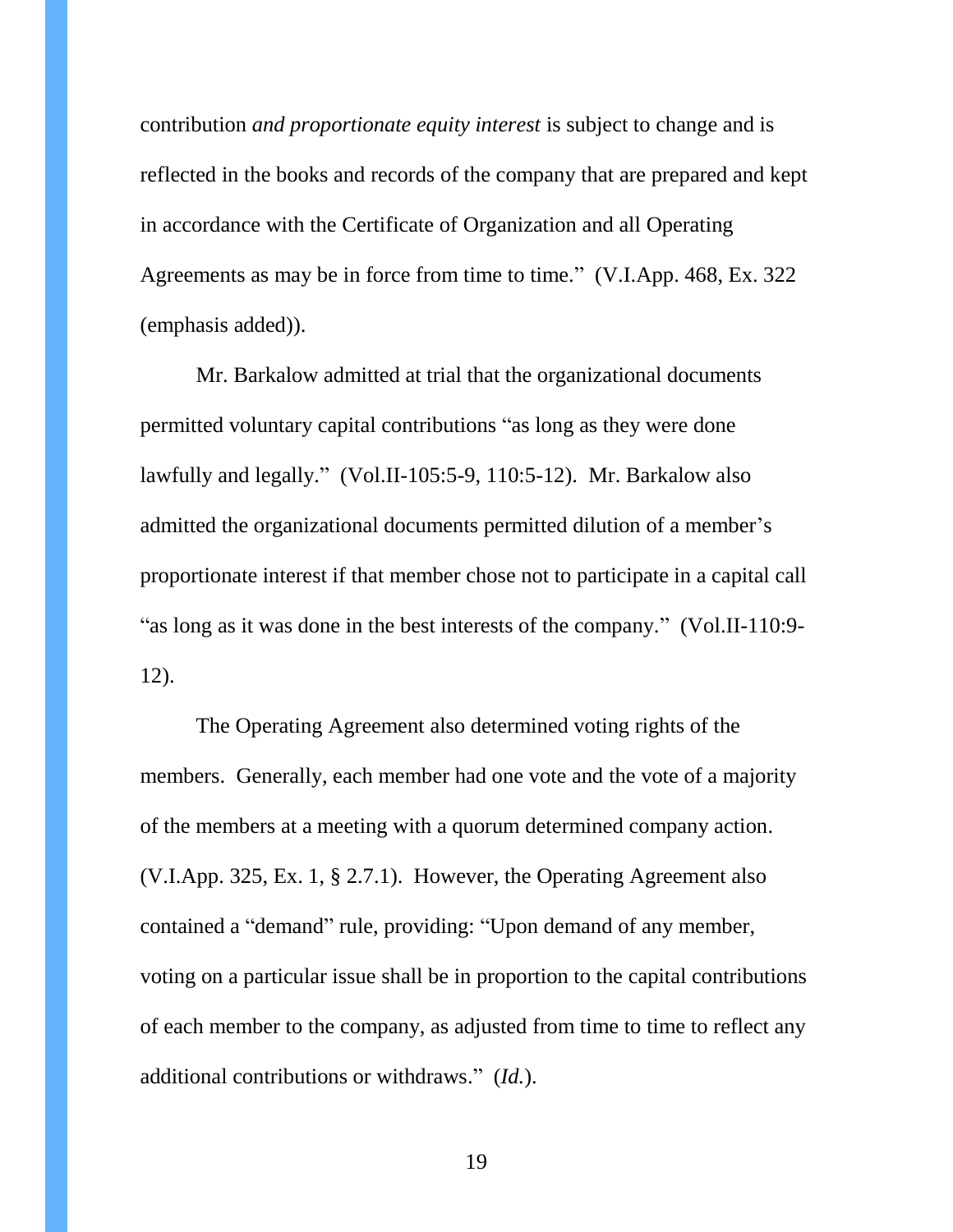Each of the members brought something to the company. The members agreed not to receive compensation for certain services they provided until all loans had been repaid. (Vol.II-112:19-24 (Mr. Barkalow) ("Q. Okay. And you had an oral argument that you've already testified about at the beginning that there would be no distribution of profits until the debt was paid off; right? A. Correct, we said we would not take any money out of the company.")). Under this agreement, Mr. Barkalow was to provide property management services without charging Outside Properties, while Jeff Clark provided remodeling and construction services, Bryan Clark provided financial and maintenance services, and Joe Clark was available for consulting with Mr. Barkalow—all without compensation. (Vol.I-76:7-78:7 (Tracy); Vol.II-91:21-92:24 (Tracy); Vol.III-111:8-114:21 (Jeff); Vol.IV-181:20-182:9, 185:25-186:3, 188:19-23 (Bryan); Vol.IV-84:16-85:1 (Joe)). While Mr. Barkalow managed the day-to-day operations, Bryan was primarily involved in arranging financing to purchase additional properties and ensure adequate cash flow. (Vol.IV-157:23-158:9, 159:4-12). Jeff and Bryan each provided construction, remodeling, and maintenance for Outside Properties' properties worth over \$100,000 without compensation from the company. (Vol.III-111:8-114:21 (Jeff); Vol.IV-183:5-184:20 184:22-185:24 (Bryan)).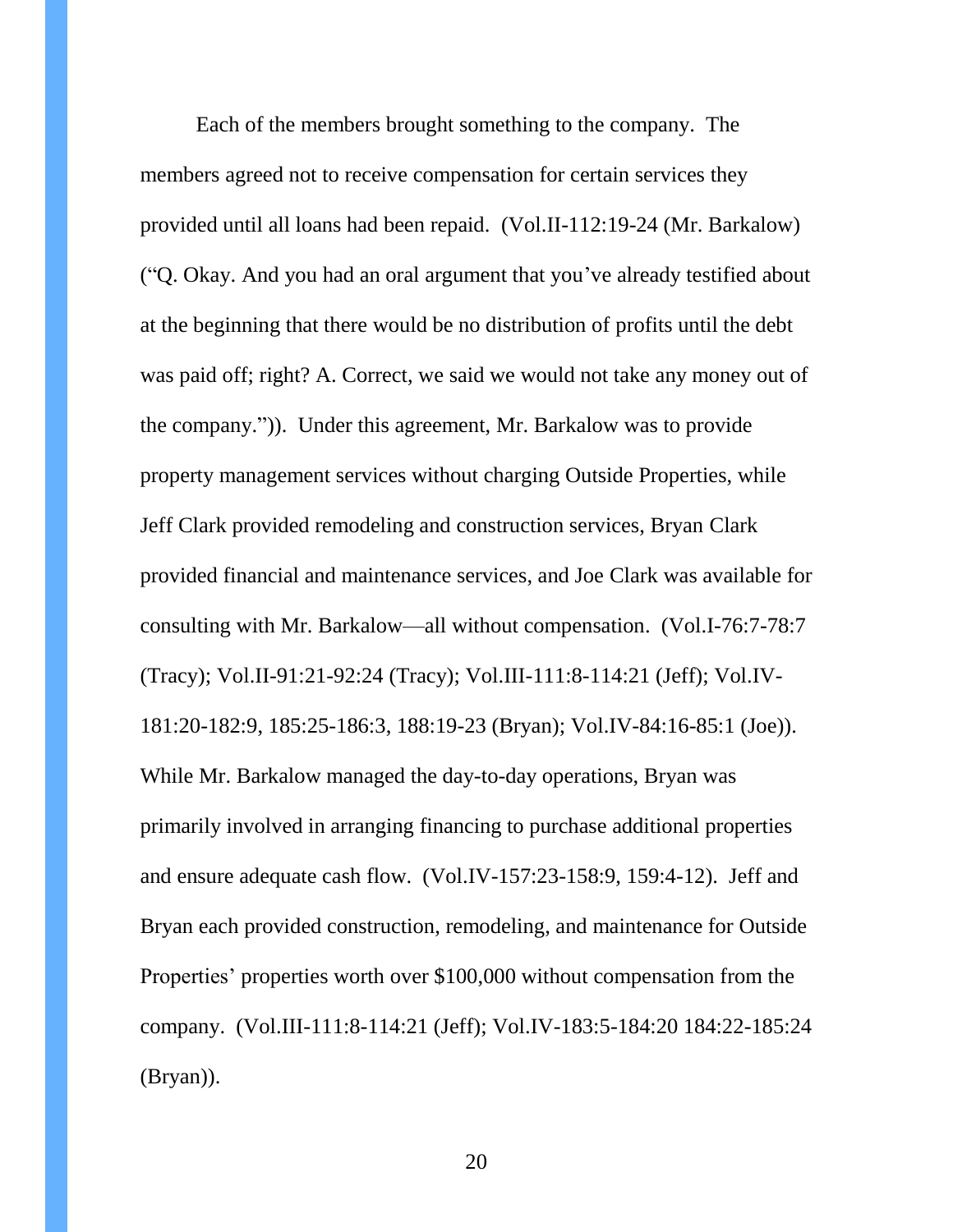#### <span id="page-20-0"></span>**II. Mr. Barkalow had financial problems.**

While Mr. Barkalow was good at finding properties, he lacked the financial capacity to buy them. So he relied heavily on the Clarks to finance Outside Properties. Mr. Barkalow did not pay his initial \$41,000 contribution into Outside Properties when it was formed in 2009 to purchase the first property. Indeed, he did not make his initial (or any other) monetary contribution into Outside Properties until years later on September 15, 2016—the same day he wrote unauthorized checks to his wholly owned entity, Big Ten Property Management. (V.I.App. 292, Ruling; V.II.App. 141, Ex. 96).

Outside Properties ultimately purchased seven properties between 2009 and 2012. Four were purchased through seller financing, requiring down payments for each; two were purchased using a mortgage from U.S. Bank, also requiring a down payment; and the last property was purchased with cash. (V.II.App. 219, Ex. 121). The Clark family (Jeff, Bryan, Joe, their parents, and their two sisters) had a number of entities that loaned money to Outside Properties, primarily to help finance the purchase of additional properties by providing cash for the required down payments, pay off U.S. Bank to save interest expenses for Outside Properties through lower interest loans, and provide the cash to purchase the last property. (V.II.App.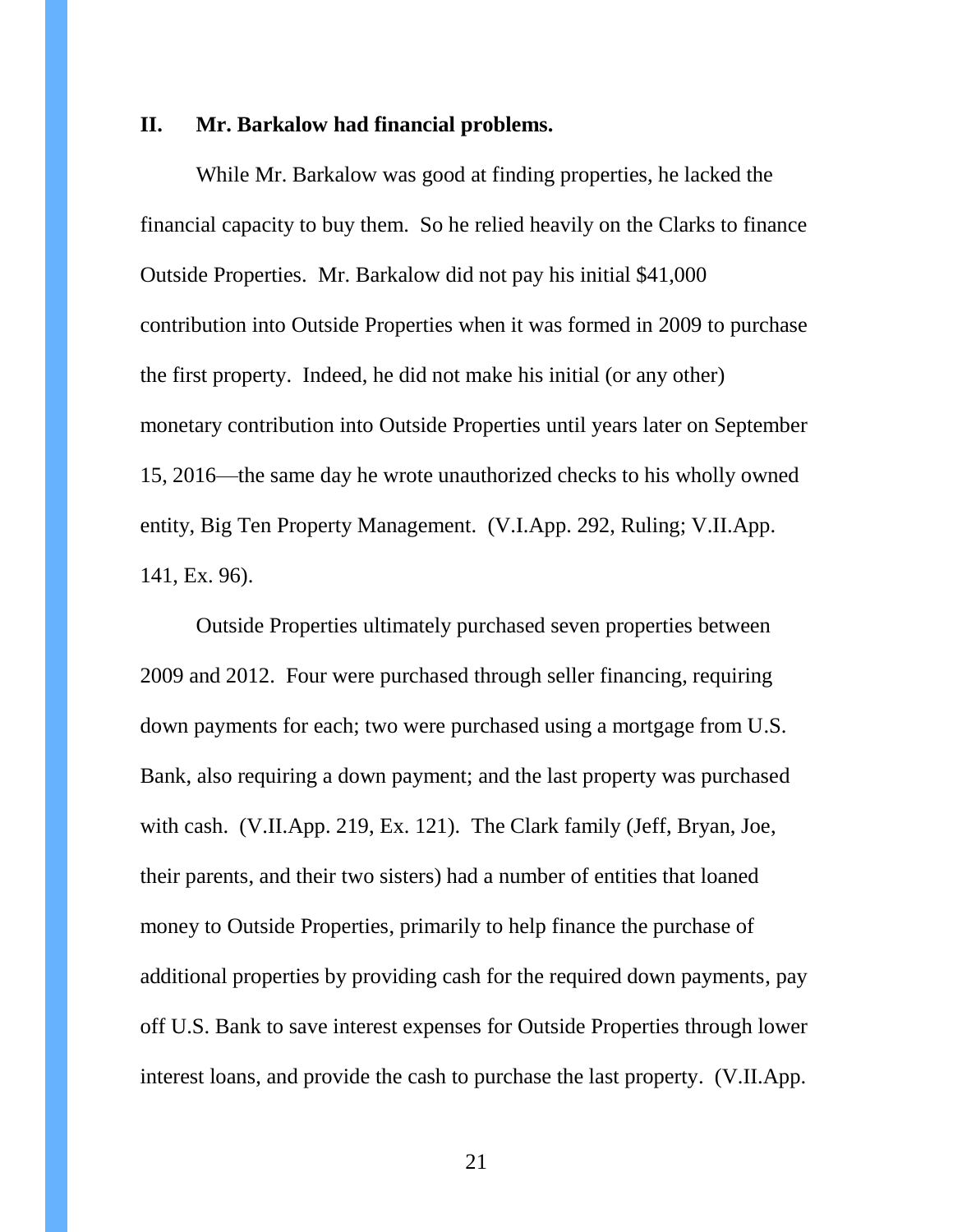091, Ex. 78; V.II.App. 161, Ex. 99). Mr. Barkalow agreed Outside Properties could borrow money from the Clark entities to make down payments. (Vol.II-117:15-18). These were referred to by the parties as the Clark entity or Clark family loans. The Clark family loans were reflected on Outside Properties' financial statements, prepared semi-annually by their accountant, Jason Wagner. (Vol.IV-61:21- 63:19; V.II.App. 010-025, Exs. 54-61). Notably, some of these loans were made by Clark entities whose members were not members of Outside Properties. (*Id.*)

In 2010, when Mr. Barkalow and his wife faced significant financial troubles, Mr. Barkalow asked Bryan and Jeff for help. Jeff and Bryan each extended credit, or became co-signors on loans, to help Mr. Barkalow refinance his significant debt which otherwise would have gone into default. (Vol.IV-161:4-162:5). Initially, they loaned Mr. Barkalow \$65,000 in October 2010, when no other lender would give him any money. (V.I.App. 331, Ex. 3). In addition, Bryan co-signed a loan in the amount of \$2,591,000 with Mr. Barkalow, and Jeff co-signed a \$500,000 loan for Mr. Barkalow to purchase Jeff's house as well as a \$50,000 line of credit. (Vol.II-148:13-150:16 (Tracy)). When Mr. Barkalow was unable to meet the obligations, and Jeff and Bryan each had to continue lending their credit to refinance Mr. Barkalow's loans, the Clarks conditioned their continued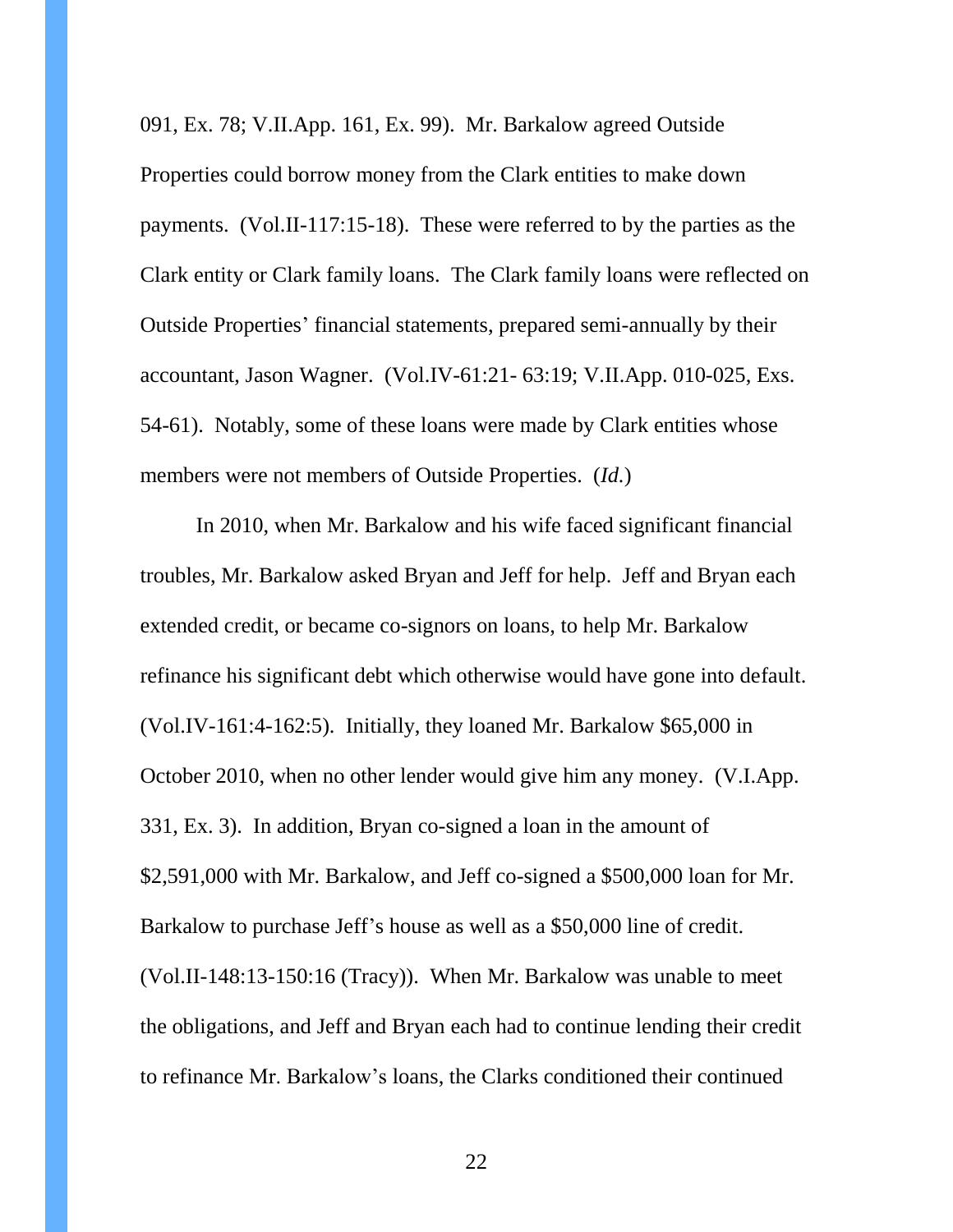help on Mr. Barkalow entering into a security agreement. Mr. Barkalow was represented by his personal counsel when he agreed to the security agreement. (V.I.App. 286, Ruling; Vol.I-193:8-20).

The initial security agreement was signed on October 29, 2010. (V.IApp. 263, Ruling). However, Mr. Barkalow's financial problems continued, requiring the security agreements to be rewritten two more times, because he still could not pay off or otherwise refinance his debt obligations without Jeff and Bryan's assistance. (Vol.II-150:17-157:17; V.I.App. 331, Ex. 3; V.I.App. 356, Ex. 20). Each time, Mr. Barkalow was represented by counsel. (V.I.App. 286, Ruling). The first supplement was signed on February 24, 2011, and the second supplement was signed on April 4, 2013. (V.I.App. 263, Ruling). Mr. Barkalow continued to struggle financially. The parties' relationships began to deteriorate in 2013 as Mr. Barkalow continually failed to meet his promises, and Jeff and Bryan grew weary of helping him. (Vol.IV-162:6-9).

In August 2014, Mr. Barkalow requested information about the Clark entity loans. (Vol.I-96:17-97:2; Vol.IV-165:8-168:6; V.I.App. 471, Ex. 401). Accountant Jason Wagner supplied Mr. Barkalow with information about the loans, detailing the receipt of the funds, the property purchased with the funds, and amortization schedules reflecting payments and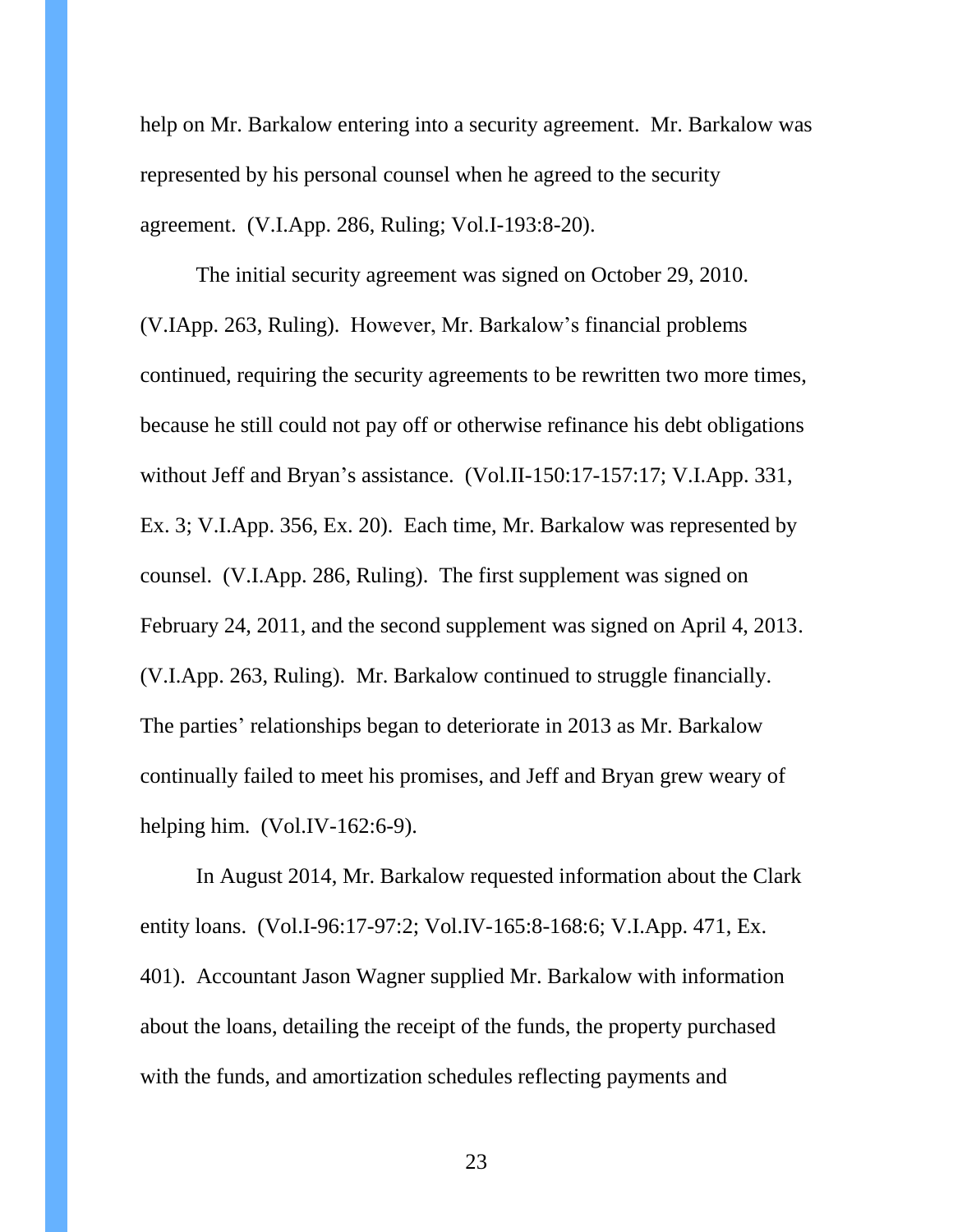remaining balances. (V.I.App. 472-473, Ex. 401). Despite the documentation of the receipt and use of proceeds from the Clark entity loans, Mr. Barkalow challenged the loans because there were no written and executed loan agreements, repeatedly telling the Clarks: "no note, no mortgage, no payment." (V.I.App. 471, Ex. 401; Vol.IV-167:10-15; V.I.App. 411, Ex. 45).

### <span id="page-23-0"></span>**III. The disputed capital contributions followed the requirements of the governing documents and were for valid business purposes.**

The disputes leading to litigation largely revolved around two sets of voluntary capital contributions, which were made against the backdrop of the parties' relationship described above.

## <span id="page-23-1"></span>**A. The December 2015 decision to use capital contributions to pay off the Ellis Shultz balloon payment.**

Three of the properties purchased by Outside Properties were purchased on September 3, 2010 from Ellis Shultz for a total purchase price of \$1,200,000, with \$1,080,000 financed by the seller. (Vol.I-65:17-24, 67:18-19; V.I.App. 397, Ex. 39.) The contract had a balloon payment due on December 1, 2015 for \$1,005,298.26. (*Id.*, Vol.I-101:13-25; V.I.App. 397, Ex. 39). Even though Mr. Barkalow was in charge of general operations, he was unaware of the balloon payment until Mr. Shultz called him on or around December 1, 2015. (*Id.*, Vol.I-102:19-103:1). Mr. Shultz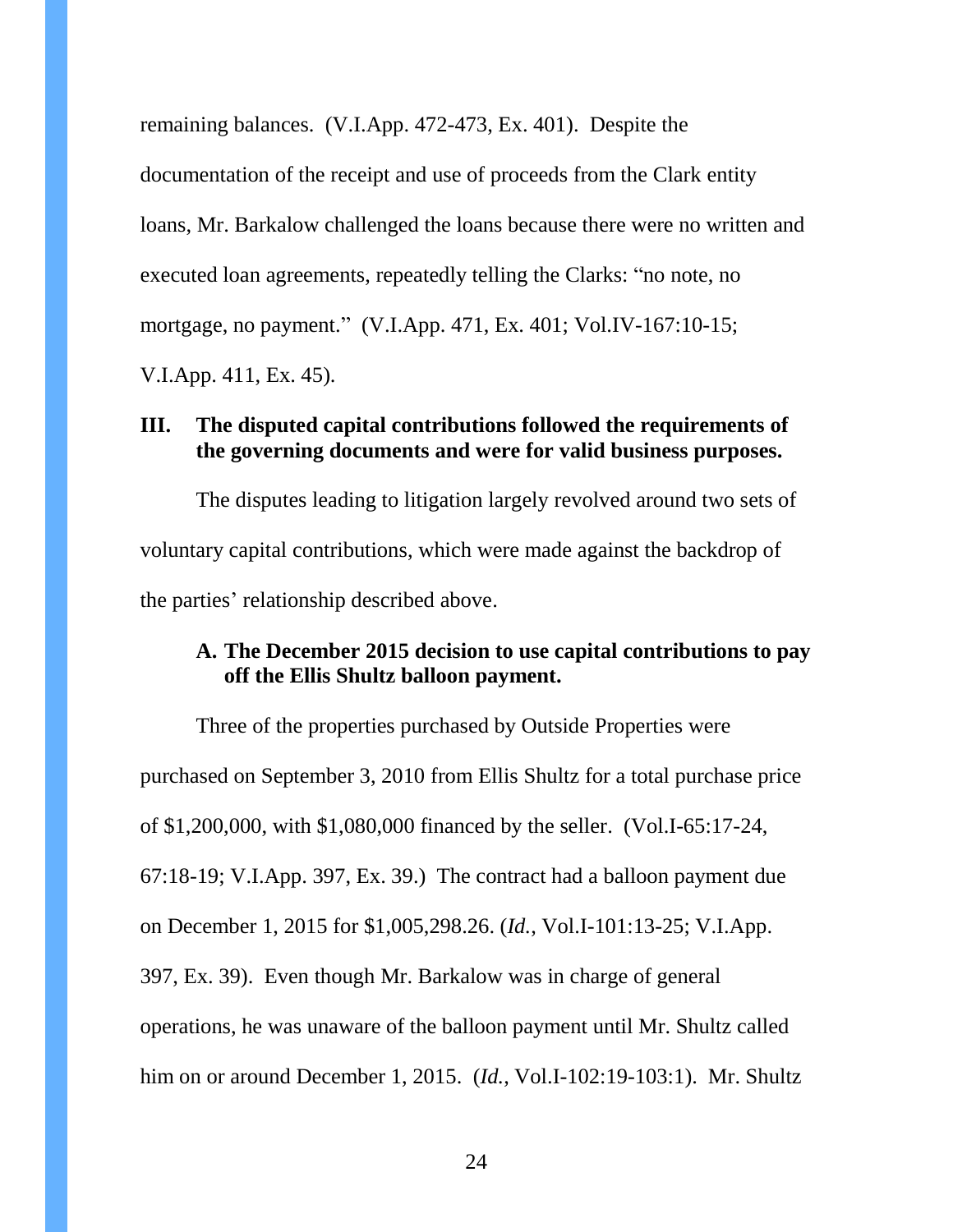refused to extend the balloon payment beyond December 9, 2015. (Vol.I-142:5-15 (noting Mr. Shultz would agree to a 10-day or two week extension, "but nothing significant"); *see also* Vol.IV-87:19-24; Vol.III-138:8-10, 139:22-25).

The four members of Outside Properties had several discussions about what to do about the Shultz payoff between December 1 and 7, 2015. (V.I.App. 397, Ex. 39). Joe Clark was concerned about losing the property. He believed it was in the best interests of Outside Properties to fully pay off Mr. Shultz by the December 9, 2015 deadline and for him to put the money in to make that happen. (Vol.IV-87:25-89:1, 128:5-13). Jeff and Bryan Clark agreed it was important for Outside Properties to timely pay its debts and that they needed to find funds to meet the December 9, 2015 deadline. (Vol.III-141:7-142:2; Vol.IV-172:3-6). Mr. Barkalow, however, took the position that the Shultz loan was not in "default" even though he admitted it was past due. (Vol.II-86:6-87:16, 87:14-16; V.I.App. 432, Ex. 72).

Jeff, Bryan, and Joe orally agreed to make capital contributions to get the loan repaid by December 9, 2015. (Vol.III-138:3-21 (Jeff); Vol.IV-171:25-172:2) (Bryan); Vol.IV-123:3-20; *see also* V.I.App. 400, Ex. 40). Those actions were ratified by a majority vote at a duly called member meeting held on December 17, 2015, just a week after the capital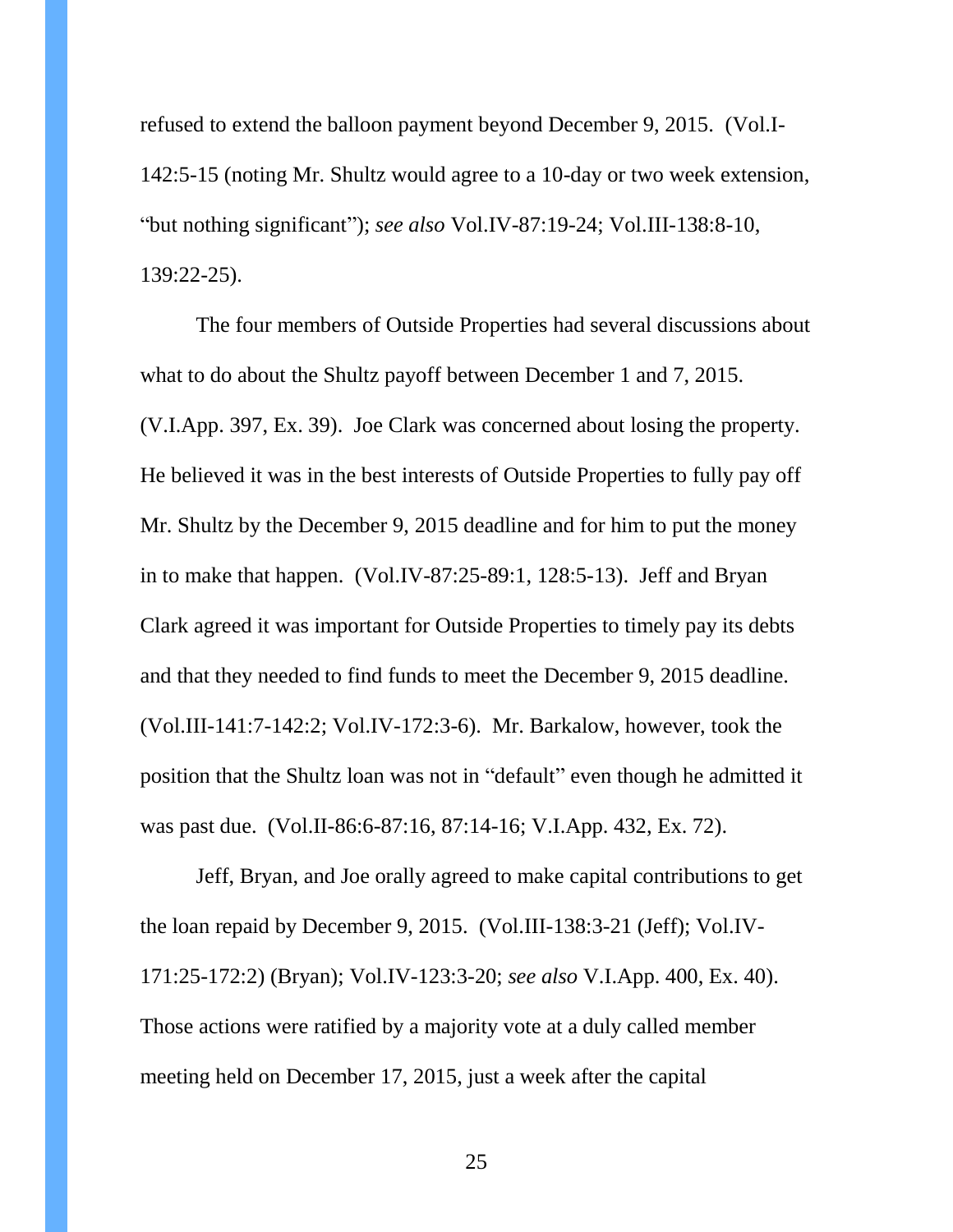contributions were made and the Shultz loan repaid. (V.I.App. 401, Ex. 41; Vol.IV-142:15-143:18). Mr. Barkalow was given the opportunity to make an equal contribution, but declined to do so. (Vol.II-199:23-200:12; V.I.App. 406, Ex. 43, (February 19, 2016 meeting minutes noting "Tracy had been given the opportunity to participate in that voluntary capital contribution but opted not to do so."), p. 3 (Tracy's attorney approving accuracy of minutes)). Jeff, Bryan, and Joe each contributed \$333,956.62 on December 9, 2015 to pay off the Ellis Shultz balloon payment. (V.II.App. 114, Ex. 79). The contributions were booked as additional capital contributions pursuant to the members' vote. (V.II.App. 207, Ex. 112).

## <span id="page-25-0"></span>**B. The 2016 decision to use capital contributions to repay the Clark entity loans.**

Mr. Barkalow has never disputed that Outside Properties accepted funds from the Clark entities or that the company used those funds to cover the down payments needed to buy additional properties and refinance the U.S. Bank mortgage to reduce interest expenses. He nonetheless continued to question the validity of those loans, repeatedly stating: "no note, no mortgage, no payment." (V.I.App. 471, Ex. 401; Vol.IV-167:10-15). Mr. Barkalow's dispute about the Clark entity loans caused Outside Properties to stop making payments on those loans between September 2014 and January 2016. (Vol.IV-167:15-168:6). Joe attempted to refinance the Clark entity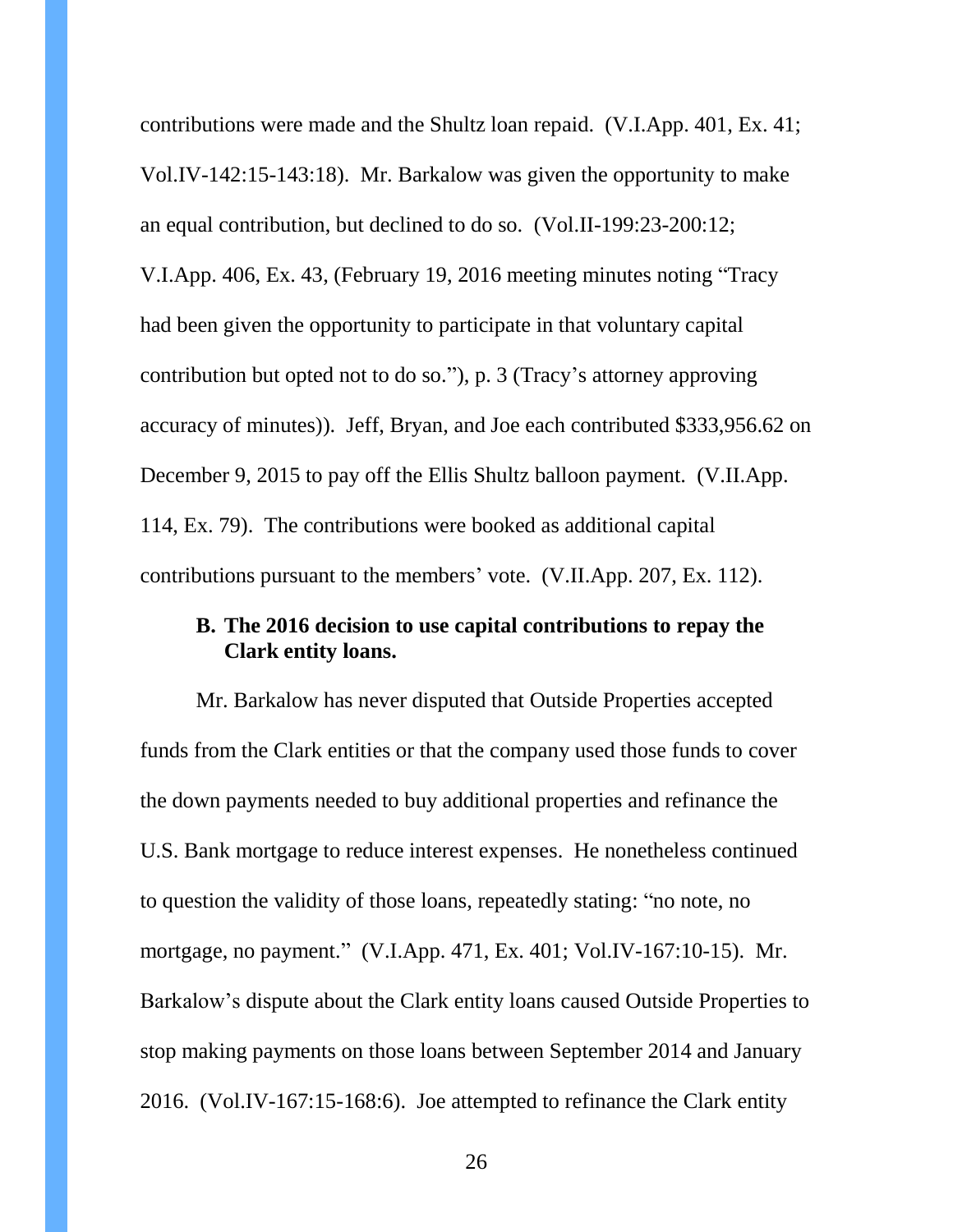loans with U.S. Bank in the spring of 2015. But, U.S. Bank required approval by all four members of the company, and Mr. Barkalow refused to agree, stopping Joe's attempted refinance. (V.II.App. 209, Ex. 118; *see also*  Vol.IV-91:2-94:4; Vol.IV-167:6-15; Vol.III-122:12-127:13, 194:20-25). It took two contested votes of the members to restart payments on the Clark entity loans, both of which Mr. Barkalow voted against. (Vol.IV-147:21- 148:15; V.I.App. 401, Ex. 41 (12/17/15 meeting); V.I.App. 404, Ex. 42 (1/15/16 meeting)).

The Clark entities making the loans were owned not only by Jeff, Bryan, and Joe, but also by their parents and their two sisters. Given the stop in payments and Mr. Barkalow's actions of disputing the validity of the Clark entity loans, the members of those entities (the Clark parents and sisters) made demands to Outside Properties that the loans—which had no due date—be repaid. (V.I.App. 280, Ruling; Vol.IV-168:18-170:20).

Against this backdrop, the members held a meeting on January 15, 2016 and voted whether to pay off the Clark entity loans. The members voted three-to-one to refinance using a financial institution. (V.I.App. 404, Ex. 42, Vote 2). However, the minutes reflected that "[I]f this proposal [to refinance using a bank] is voted down by any member, then according to U.S. Bank, they will not loan to the entity." (*Id*.)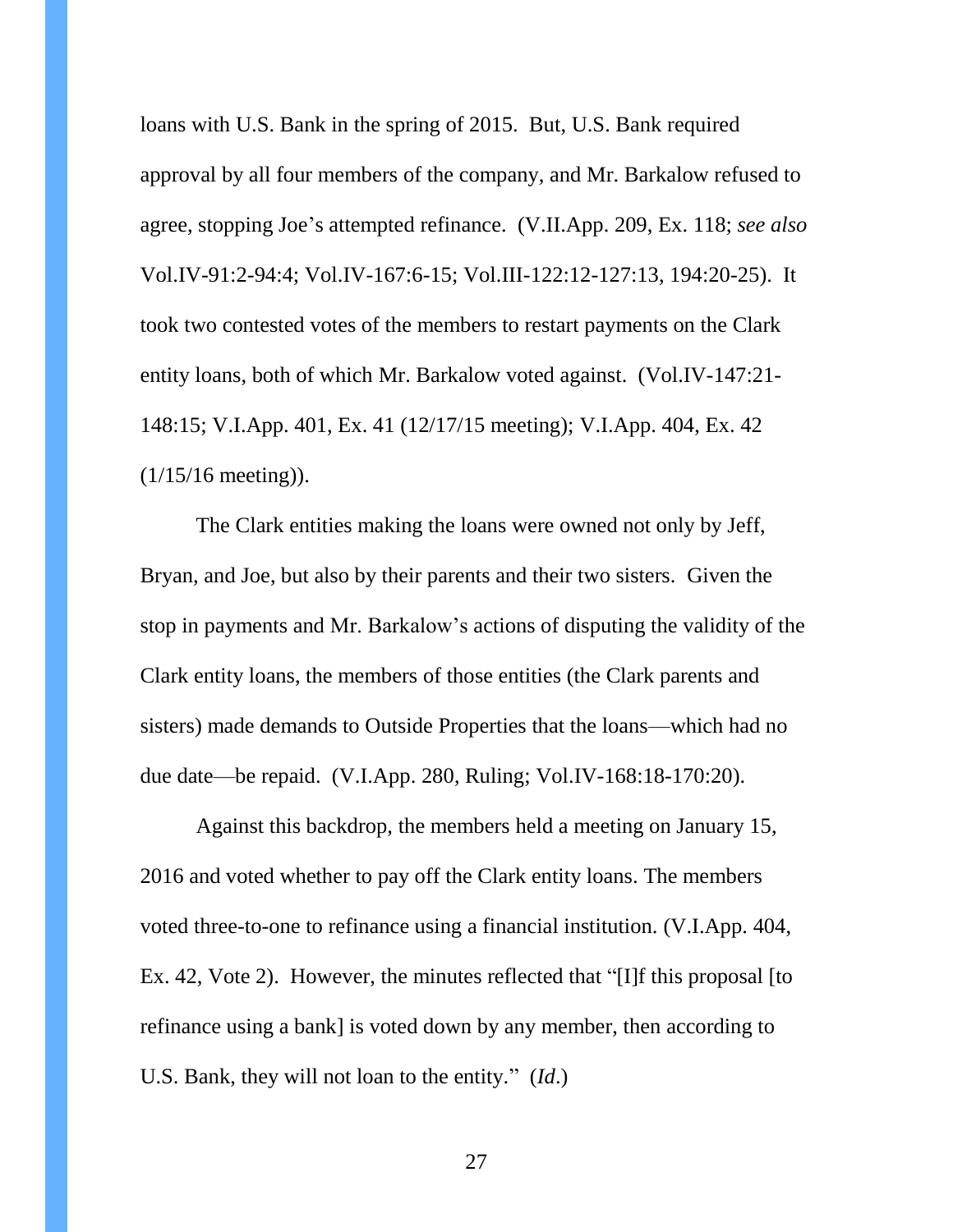Since Mr. Barkalow's "no" vote prevented institutional financing, the members then voted on whether to use voluntary capital contributions to repay the Clark entity loans. (*Id.*, V.I.App. 405, Ex. 42, Vote 3). Bryan and Jeff voted yes to Vote 3, Tracy voted no, and Joe did not vote, asking to defer the vote. Despite Jeff and Bryan both voting yes, the members ultimately agreed to defer the decision at Joe's request. (*Id.*, V.I.App. 405, Ex. 42).

The four members met again on February 19, 2016 at the office of Mr. Barkalow's personal attorney, Bob Downer. (V.I.App. 406, Ex. 43; Vol.IV-104:13-105:10 (Joe).) Jeff, Bryan, and Joe offered to purchase Mr. Barkalow's interest in Outside Properties "for the undiscounted fair market value of his units." (V.I.App. 406, Ex. 43, p. 1, second paragraph). Mr. Barkalow declined the offer, and the topic then moved to "how the company would finance paying off the debt obligations owed various Clark family entities" of approximately \$930,000. (V.I.App. 406, Exh. 43 p. 1, third paragraph.) The parties discussed obtaining third-party loans to repay both the Clark entity loans and the capital contributions made by the Clark brothers in December 2015, which would "restore all of the owners to equal 25% ownership." (V.I.App. 406, Ex. 43 p. 1, fifth paragraph). Mr. Barkalow rejected this offer as well. He objected "most strenuously" to the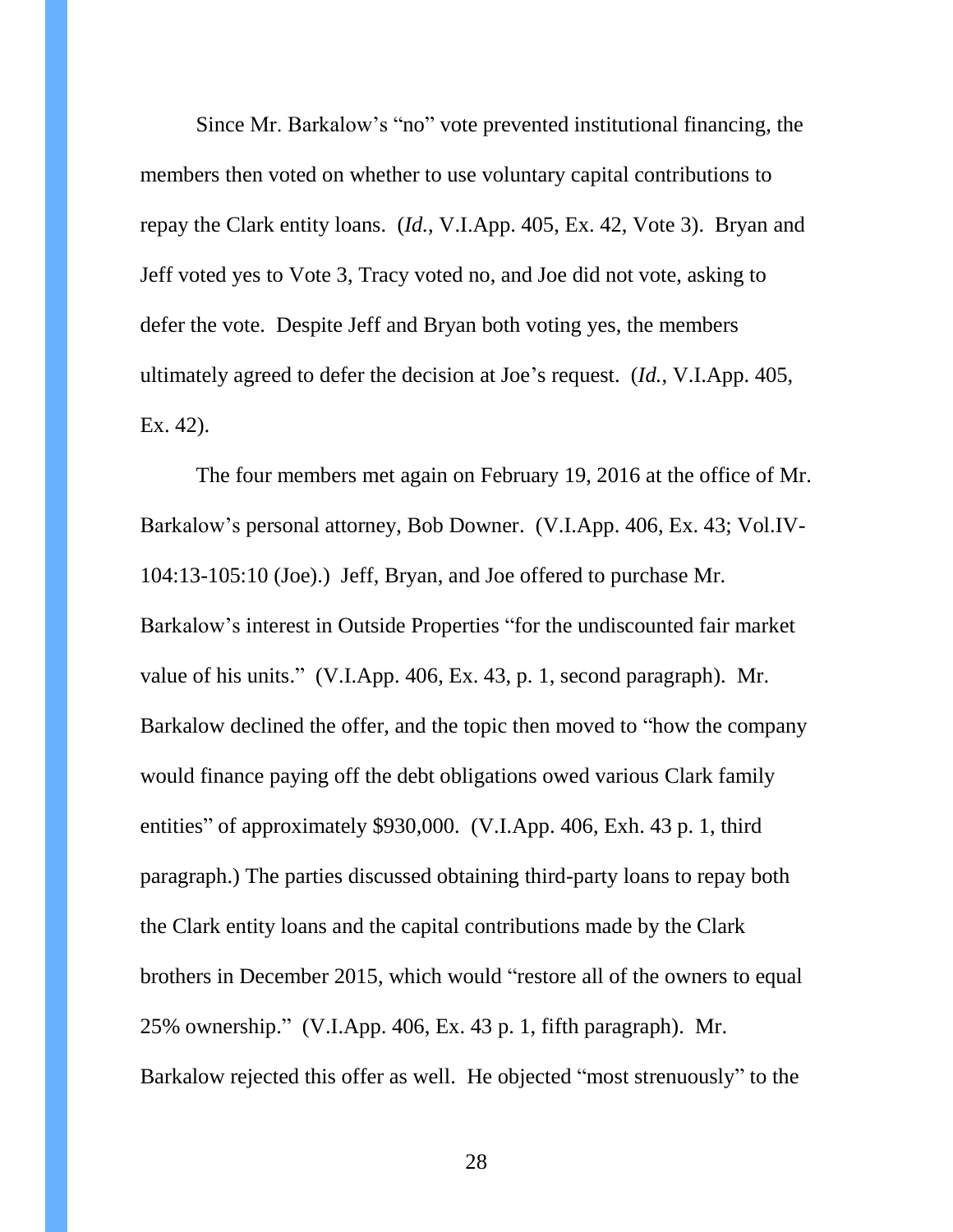requirement of a global release, as Mr. Barkalow was more interested in retaining his right to sue the Clarks than accepting their offer to restore everyone to 25% ownership (according to the minutes prepared by attorney Paul Morf, and reviewed by attorney Bob Downer). (V.I.App. 407, Ex. 43 p. 2, first full paragraph).

Given Mr. Barkalow's rejection of both offers, the Clarks requested voluntary capital contributions from all members to finance the payoff of the Clark entity loans. "Accordingly, the question was posed whether the company should seek voluntary contributions from existing members in an amount of \$950,000 to pay off those loans. It was indicated that this opportunity would be made equally available to all owners." (V.I.App. 407, Ex. 43 p. 2, fourth full paragraph). The Clarks offered Mr. Barkalow additional time to decide whether to participate in the approved voluntary capital contributions, and their offer was rejected. (V.I.App. 407, Ex. 43 p. 2, fourth full paragraph; *see also* Vol.IV-116:4-24, confirming accuracy of Exhibit 43 as reflecting what happened at the February 19, 2016 meeting); Vol.III-159:11-17). Each of the three Clarks stated they would participate in the voluntary capital contribution. (V.I.App. 406, Ex. 43).

During this same timeframe, Mr. Barkalow purchased eight pieces of real estate for his separate, wholly owned company, TSB Holdings LLC, for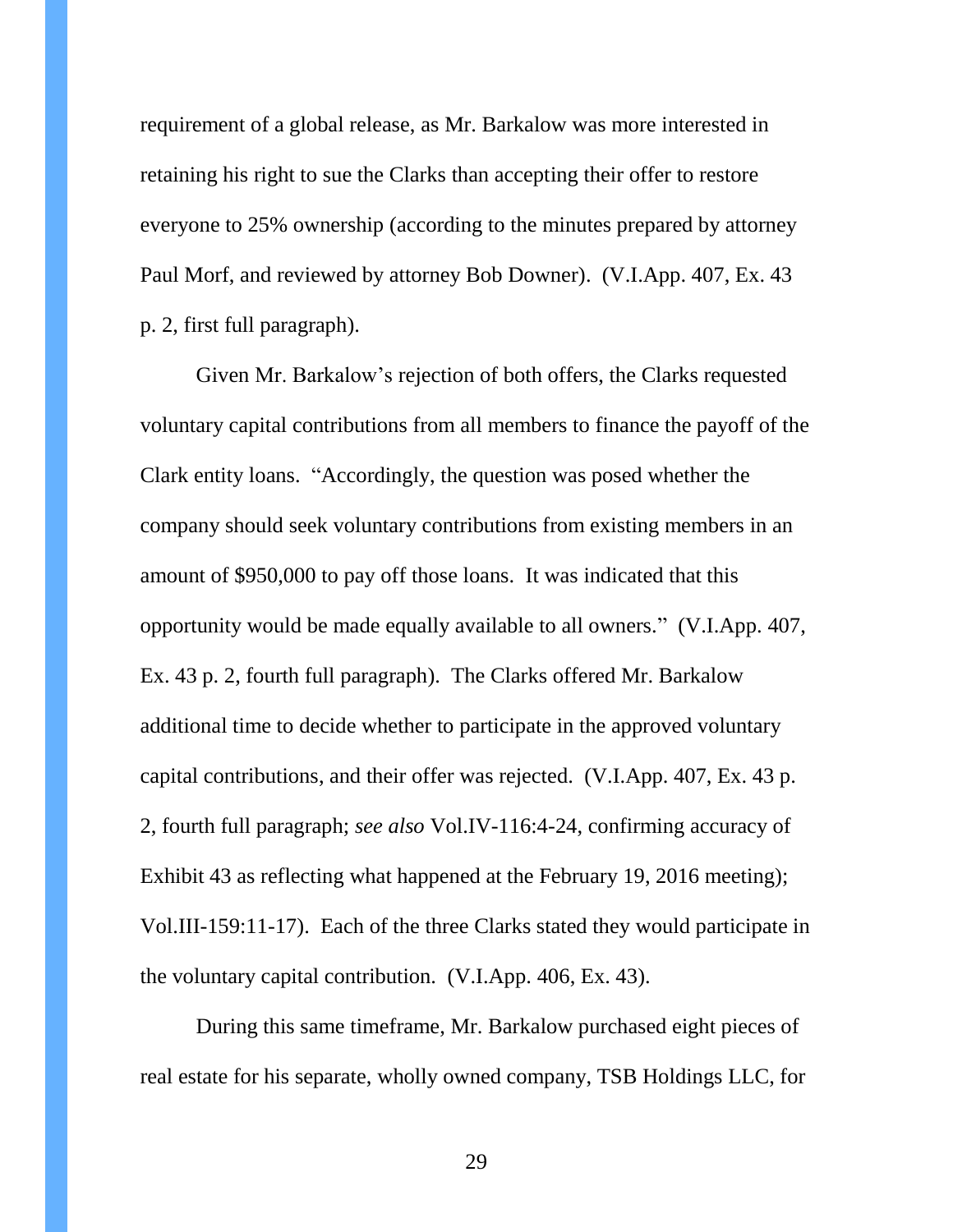over three million dollars. (Vol.II-201:23-202:15). While Mr. Barkalow was choosing to invest in his wholly owned company, he expected the Clarks to make loans to provide the capital needed to operate Outside Properties. When asked why he did not participate in the voluntary capital call, Mr. Barkalow testified he chose not "to deprive [him]self of gaining another company to benefit [Outside Properties]." (Vol.II-202:16-22).

While Joe preferred to go back to all members owning 25%, he also testified that he voted to allow voluntary capital contributions in February 2016 for the purpose of repaying the Clark entity loans. Although Joe had committed to making a voluntary capital contribution for the February 2016 capital call, he never did, and Bryan and Jeff put in additional capital to fully fund the Clark entity loan repayments. (Vol.IV-117:1-3, 132:1-15 (Joe)). Jeff and Bryan each contributed \$316,666 on June 25, 2016 for their share of the cash needed to repay the Clark entity loans. They each then contributed another \$158,333 on July 1, 2016 to cover the amount Joe had originally agreed to contribute but did not. (V.II.App. 113, Ex. 79). These were booked as additional capital contributions pursuant to the members' vote. (V.II.App. 207, Ex. 112).

Ultimately, Jeff, Bryan, and Joe made equal voluntary capital contributions following the December 2015 capital call to repay the Ellis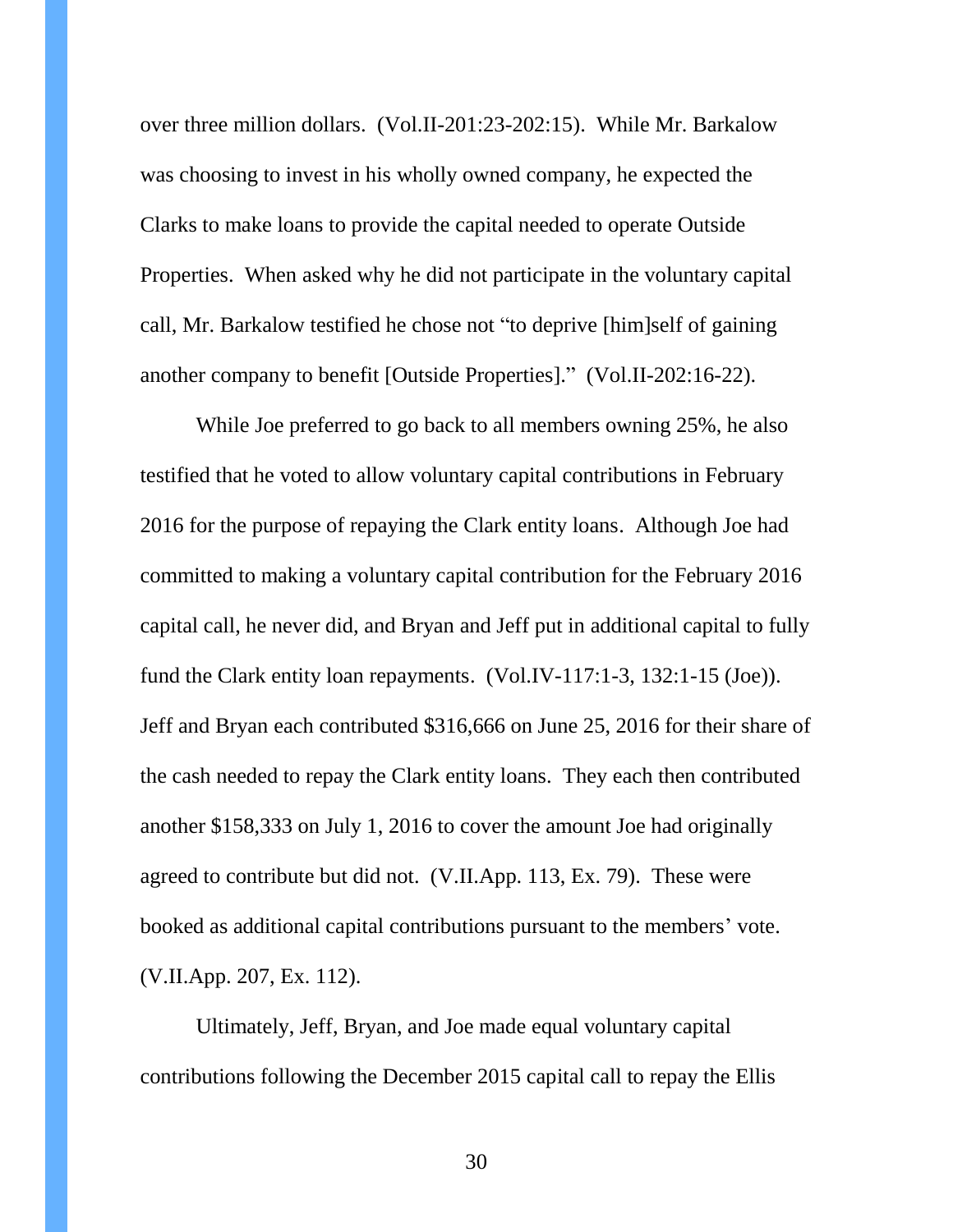Shultz balloon payment, and Jeff and Bryan made equal voluntary capital contributions following the February 2016 capital call to repay the Clark entity loans. Joe made total additional contributions of \$333,956.62 and Jeff and Bryan each contributed an additional \$808,955.62. (V.II.App. 113, Ex. 79). At that point, Mr. Barkalow had still not repaid the loan for his original \$41,000 capital contribution. (V.I.App. 292, Ruling (noting Tracy repaid the loan on September 15, 2016); V.II.App. 141, Ex. 96).

#### <span id="page-30-0"></span>**IV. Mr. Barkalow engaged in self-dealing and conversion.**

Mr. Barkalow's primary contribution to Outside Properties was providing property management services. The members agreed Mr. Barkalow would be in charge of daily operations, but he agreed he lacked authority to direct the other members. (Vol.II-137:1-3, 138:3-14; V.I.App. 327, Ex. 1, Operating Agreement § 5.2 ("The general manager shall report and answer to the members.")). Mr. Barkalow performed the day-to-day property management services through his wholly owned entity, Big Ten Property Management, LLC ("Big Ten"). Outside Properties' eleven rental units account for less than 10% of the work performed by Big Ten, which manages a total of 150 to 160 rental units. (Vol.II-219:20-220:10).

In September 2016, Mr. Barkalow issued two checks from Outside Properties' checking account to Big Ten: check # 2150 for \$117,617.50, and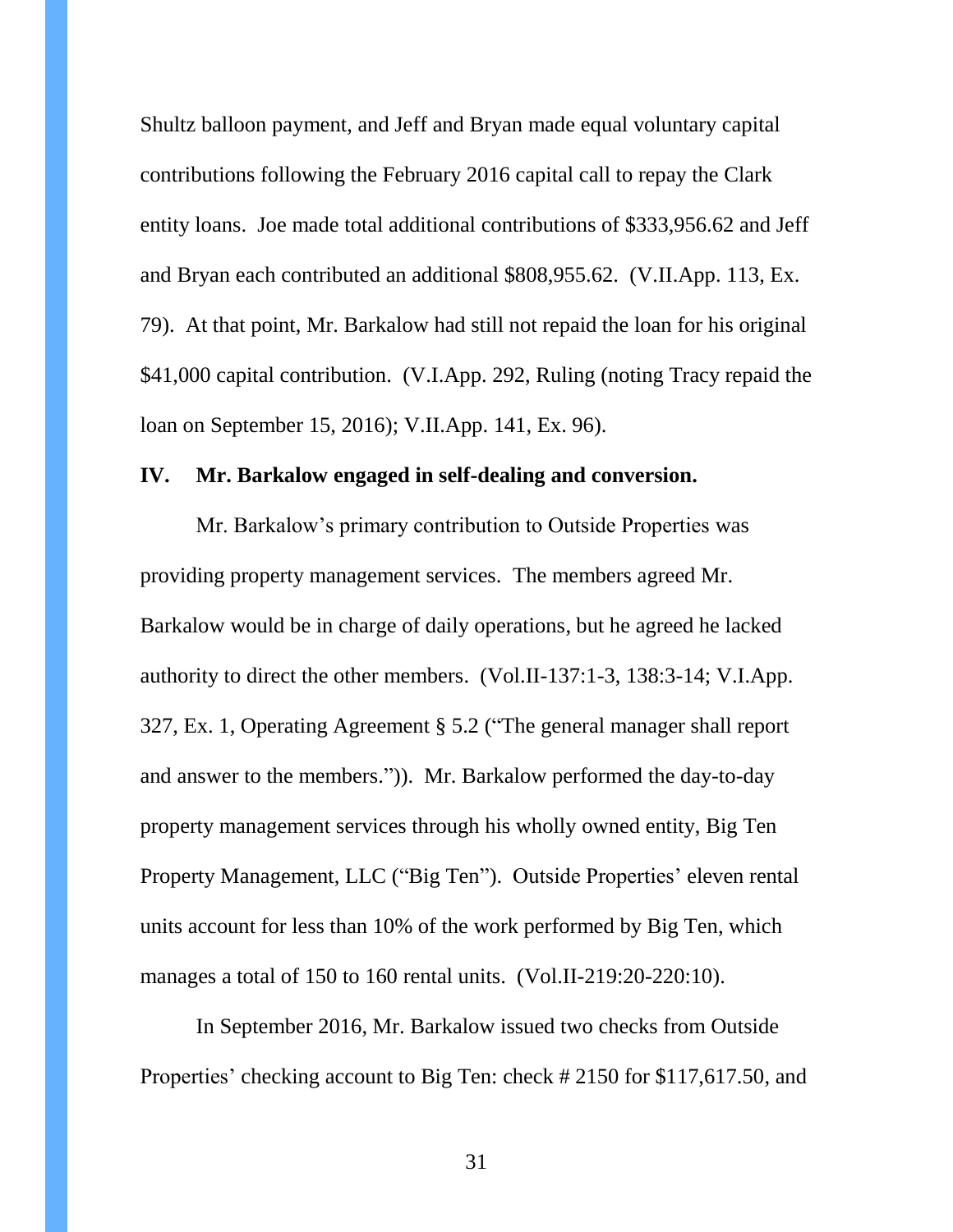check # 2151 for \$27,585.75. (V.I.App. 423, Ex. 49). Check # 2150 was based on a statement received from Big Ten for purported management fees totaling \$125,617.70 (less an \$8,000 credit for electronic funds previously withdrawn directly from Outside Properties' checking account) for each year 2009 through 2016, representing 6% of the company's gross income for each year. (V.I.App. 292, Ruling; V.I.App. 422, Ex. 49). Mr. Barkalow made the management fee payments even though the members had not approved them, and in fact had been in an ongoing dispute over whether he was entitled to receive property management fees. (V.I.App. 292-293, Ruling; Vol.II-208:16-209:7).

Check # 2151 related to a class action lawsuit against Big Ten. Big Ten attempted to pass through a proportionate share of the settlement and related attorney's fees it incurred in the lawsuit to various properties for which Big Ten provided management services, including Outside Properties. (V.I.App. 292, Ruling; V.I.App. 421, Ex. 49; V.III.App. 021, Ex. 205). As the district court found, Big Ten lacked any authority to pass its own attorney's fees to Outside Properties, which was not a party to the lawsuit. (V.I.App. 292-293, Ruling).

Both checks were dated September 15, 2016, which was the same date Mr. Barkalow finally paid Outside Properties for his initial \$41,000 capital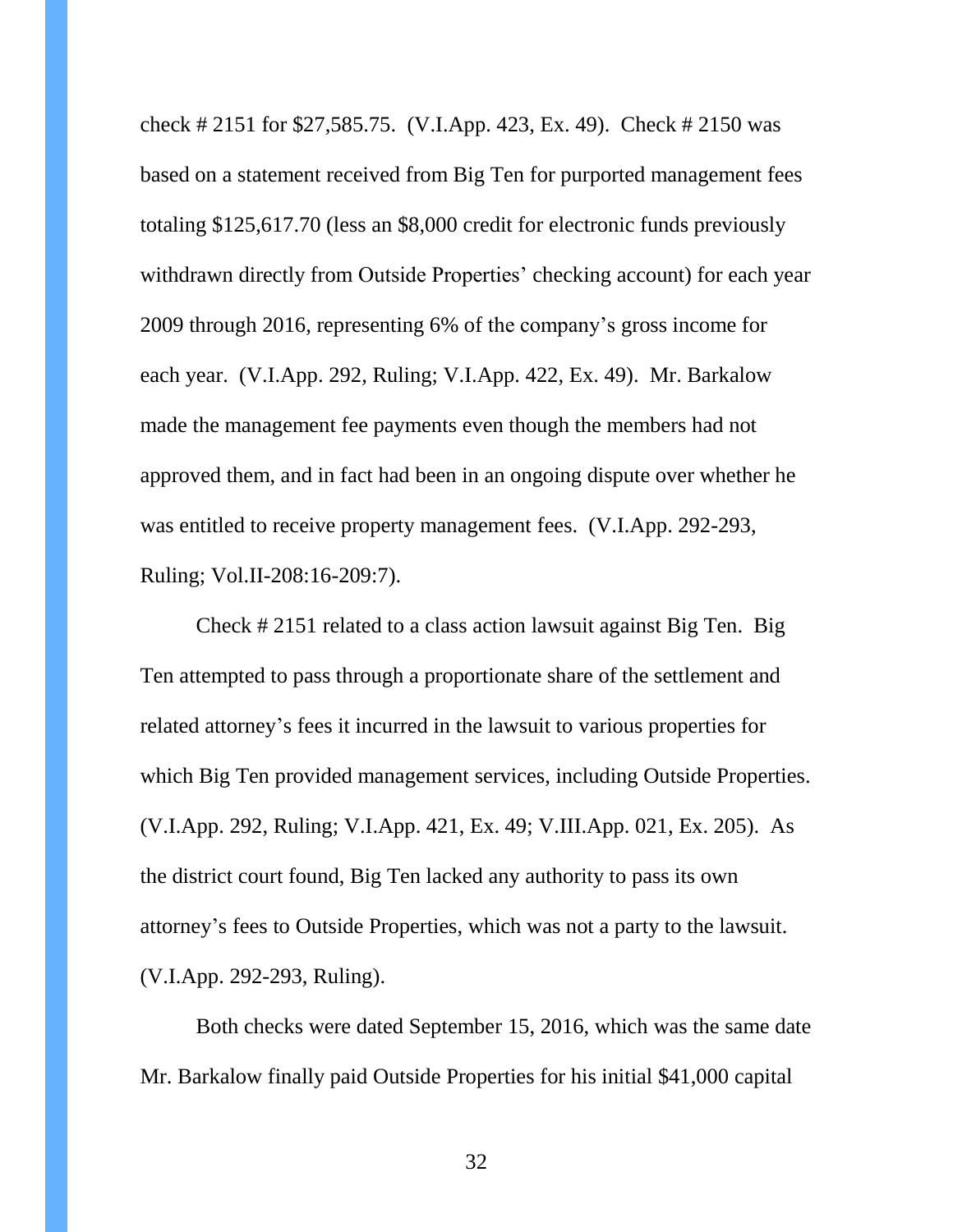contribution that he had not paid when the entity was formed seven years before in 2009. (V.I.App. 292, Ruling; V.II.App. 141, Ex. 96; Vol.II-209:25-210:10).

Neither of these payments to Mr. Barkalow's wholly owned entity was approved by the members. When Jeff, Bryan, and Joe learned about the two checks, they called a member meeting on May 9, 2017 and passed a resolution requiring Mr. Barkalow to make an accounting of his activities and to repay the unauthorized withdrawals. (V.I.App. 418, Ex. 49).

Mr. Barkalow filed this lawsuit less than a month later, on June 7, 2017. The parties entered into an interim management agreement, under which Mr. Barkalow is paid for providing property management services. Mr. Barkalow testified that if he "continue[s] to manage [Outside Properties] under the management agreement that [they] have right now, Outside Properties will continue to make profit." (Vol.II-219:3-6).

### <span id="page-32-0"></span>**V. Outside Properties continues to be a profitable, viable business.**

Despite the disputes over governance of the company, the members continued to profitably operate Outside Properties, and continue to do so to this day. The company's net income grew every year. (V.II.App. 010-025, Exs. 54-61). Likewise, the fair market value of the properties Outside Properties owned increased significantly over the amounts paid to purchase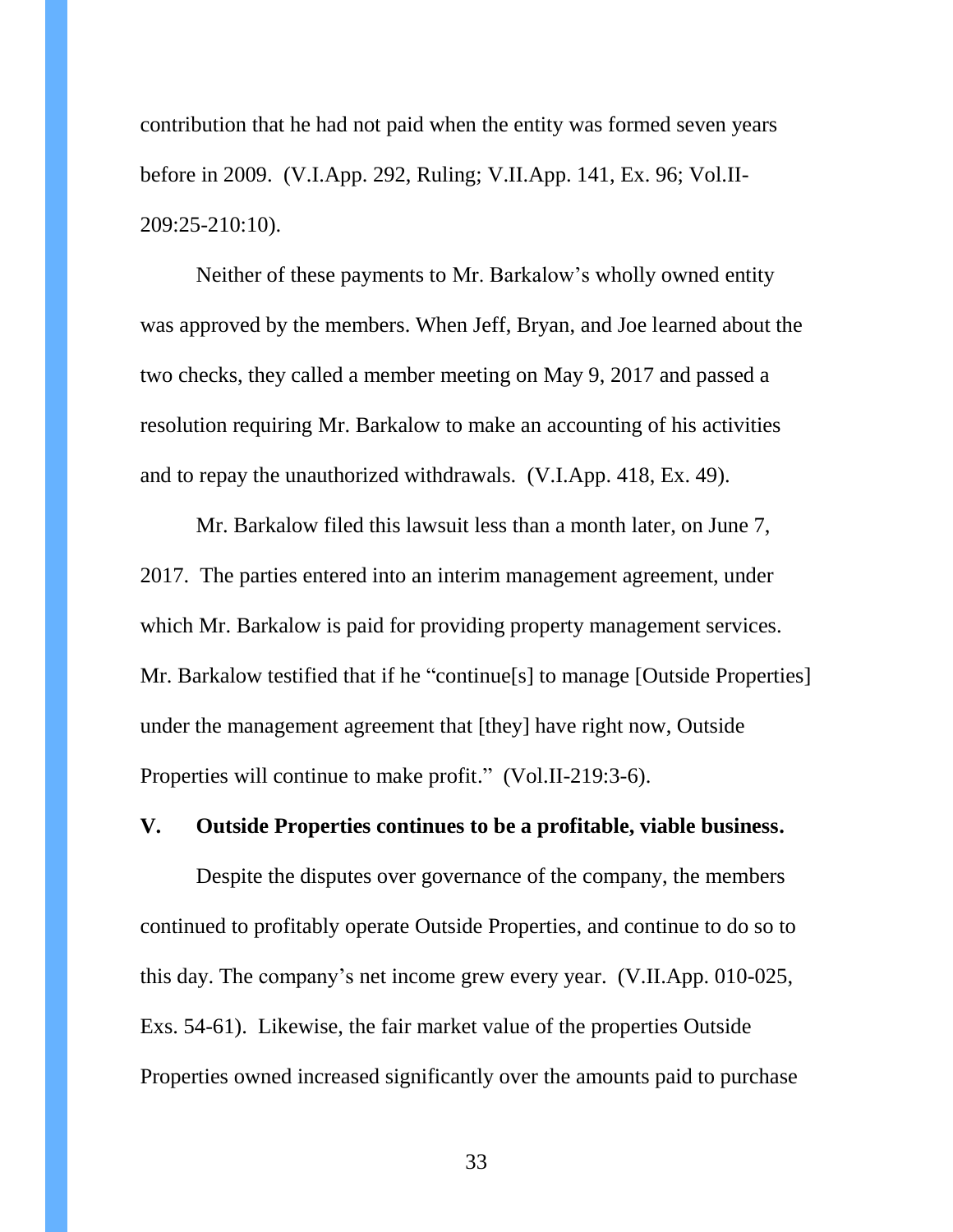them. The seven pieces of property appraised for a total of \$3,420,000 as of July 31, 2018, whereas they were purchased for a total of \$2,706,250, a 26% increase in value. (V.II.App. 219, Ex. 121; Vol.II-14:1-16:5). The properties are located directly across from Kinnick Stadium, roughly between the University of Iowa Children's Hospital and the soon-to-be completed Marriott hotel. (Vol.III-110:2-6).

The primary disputes among the members included voting rights and ownership interests. (Vol.IV-97:24-98:4). The district court settled those disputes, concluding: the governing documents allow the members to approve voluntary capital contributions that change the percentage ownership of the members; the company is a member-managed company; and each member has an equal vote unless any member makes a demand on a particular issue to vote based on proportionate capital contributions. Once those issues were decided, there were no major impediments to the successful and continued operation of Outside Properties. (Vol.III-98:4-15; Vol.IV-180:1-16).

Outside Properties owns a unique group of real estate in Iowa City, which is worth more collectively than divided up. (Vol.IV-95:19-21). Joe, who preferred to either restore all members to equal ownership or dissolve the company, testified that Outside Properties had operated successfully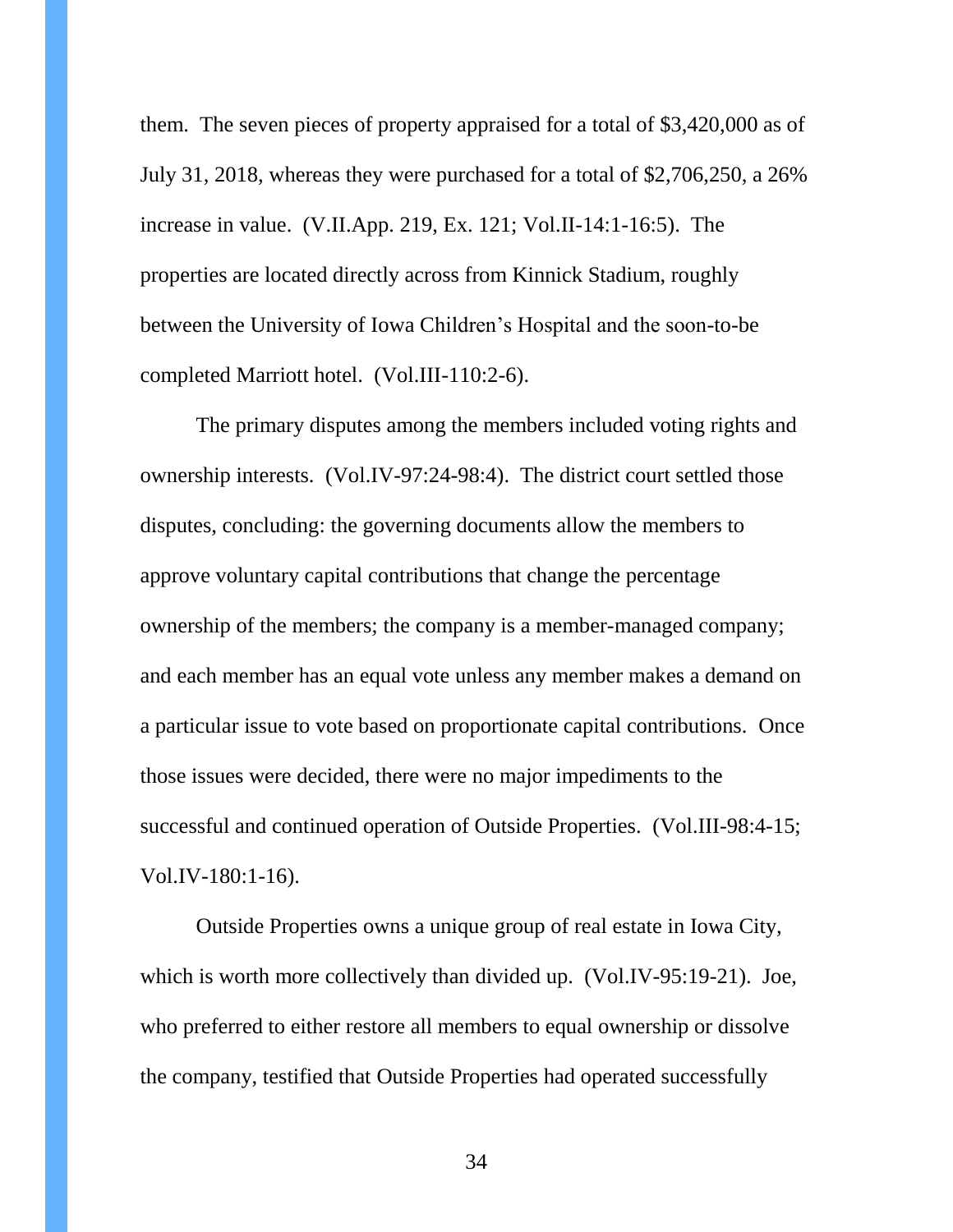since its inception, had increased in value, and continued to operate profitably at the time of trial. (Vol.IV-144:23-146:11; Vol.IV-180:3-5). Even Mr. Barkalow admitted, "[b]y every objective measure, Outside Properties continues to be a financial success." (Vol.II-219:15-18).

As Jeff explained, "in the end maintenance has been worked out, property management's been worked out, it's functioning – Outside Properties is functioning fine." (Vol.IV-64:16-65:16). In fact, the company has "functioned fine all the way through," both before and after an interim management agreement was put in place following the filing of the lawsuit. (*Id.*) As with any company, while there have been questions, "those were resolved." (Vol.IV-43:24-44:10).

## <span id="page-34-0"></span>**VI. Whether the contributions by Bryan and Jeff are treated as loans to Outside Properties or as capital contributions has significant monetary consequences.**

As discussed above, Outside Properties' value has grown significantly since its inception. Mr. Barkalow belatedly "contributed" \$41,000 (with funds the district court found he "presumably . . . converted" from Outside Properties) and provided property management work. (V.I.App. 280, Ruling). Jeff and Bryan each contributed a total of \$849,955 in addition to their significant contribution of construction, remodeling, and maintenance work. Despite the district court's conclusion that the voluntary capital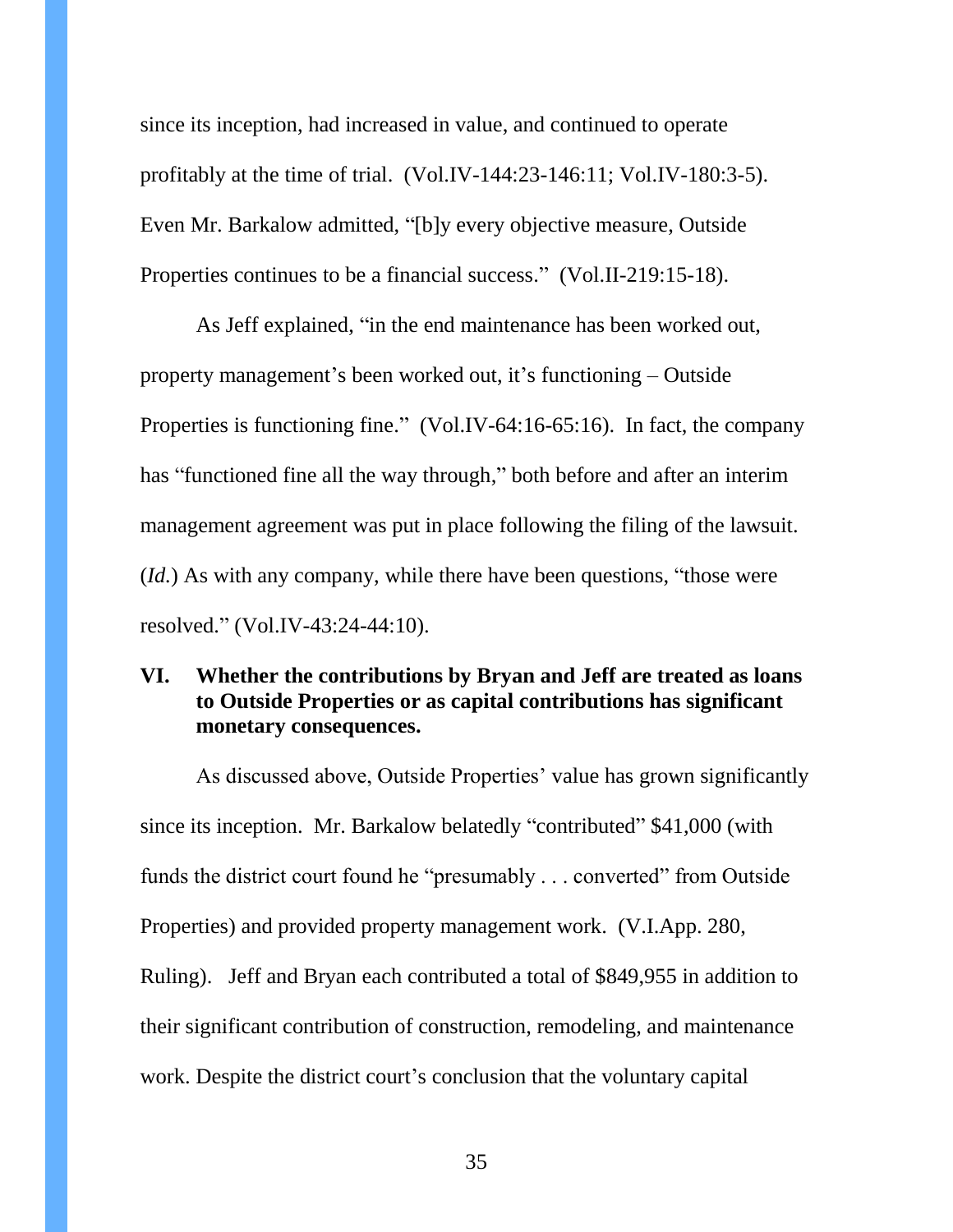contributions were properly authorized and made for valid business purposes, the court nonetheless ordered that Jeff and Bryan's capital contributions, as well as Joe's additional \$333,956 contribution, be reclassified as loans, to earn interest at 3.85%. (V.I.App. 299, Ruling). As discussed above, these capital contributions were made for proper business purposes. The December 2015 capital contributions were needed to pay off the Ellis Shultz balloon payment, and the 2016 capital contributions were needed to pay off the Clark entity loans.

If this reclassification is upheld, it will have an immense impact on the financial benefit each party will receive from Outside Properties. If Jeff and Bryan's capital contributions are reclassified as loans, Mr. Barkalow's \$41,000 "investment" is worth \$422,937 as of December 31, 2018—more than *ten times* his original investment. (V.II.App. 677, Ex. 323; Vol.II-32:25-33:15). However, if the Clarks' capital contributions are recognized as such, Mr. Barkalow's initial \$41,000 investment (which he did not even pay until September 15, 2016, assuming he paid at all) will have a fair market value of \$79,037 as of December 31, 2018. (V.II.App. 676, Ex. 323; Vol.II-20:13-21:5).

At the same time, Jeff and Bryan each made \$849,955 worth of capital contributions into Outside Properties (\$41,000 initial investment + \$333,956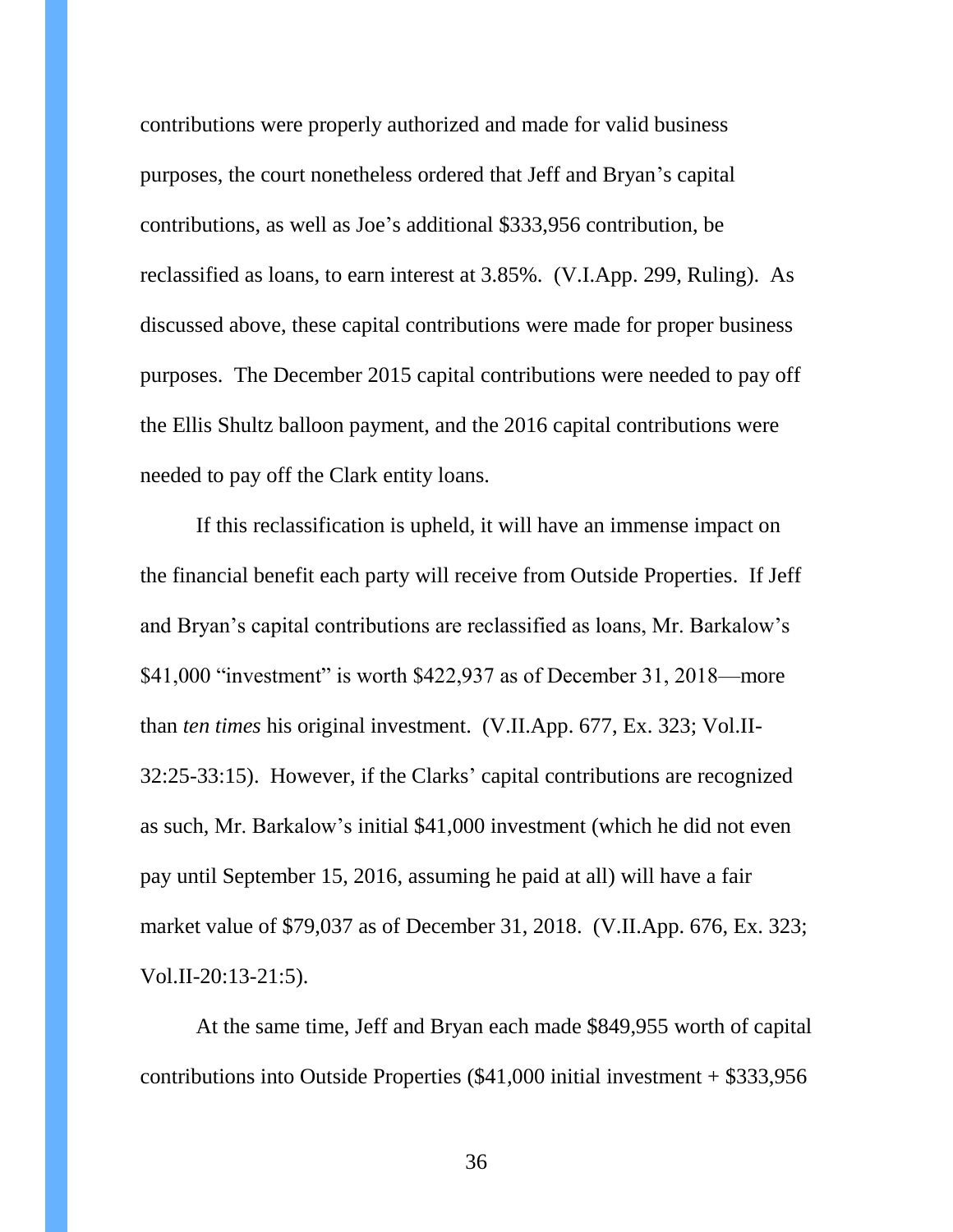$2015$  investment  $+$  \$474,999 2016 investment). But under the reclassification scenario, their equity return is the same as Mr. Barkalow's, \$422,937, and the company would owe them \$984,105 each for repayment of the loans. Mr. Barkalow, therefore, derives a one-sided and immense benefit from the reclassification remedy, and the Clarks are punished. (Vol.II-37:19-39:16 ; V.II.App. 677, Ex. 323). In effect, reclassifying Jeff and Bryan's capital contributions as loans shifts the benefit of those funds from Jeff and Bryan to Mr. Barkalow.

This has the significant inequitable effect of depriving Jeff and Bryan of the equity associated with the capital they properly contributed to Outside Properties and redistributing it to Mr. Barkalow, who "had not contributed one dollar towards this growing business" until he "repaid" the Clarks for his \$41,000 capital contribution with money the district court held he effectively stole from the company. (*Compare* V.II.App. 676, Ex. 323, (Engstrom Expert Report) (concluding Mr. Barkalow's \$41,000 capital contribution was worth \$79,037 as of December 31, 2018 if the additional Clark contributions remained classified as contributions) *with* Vol.II-69:1- 18(Eubank)) (concluding Mr. Barkalow's membership interest was worth \$477,163 as of December 31, 2018 if the Clark capital contributions were reclassified as loans at 3.85% interest)).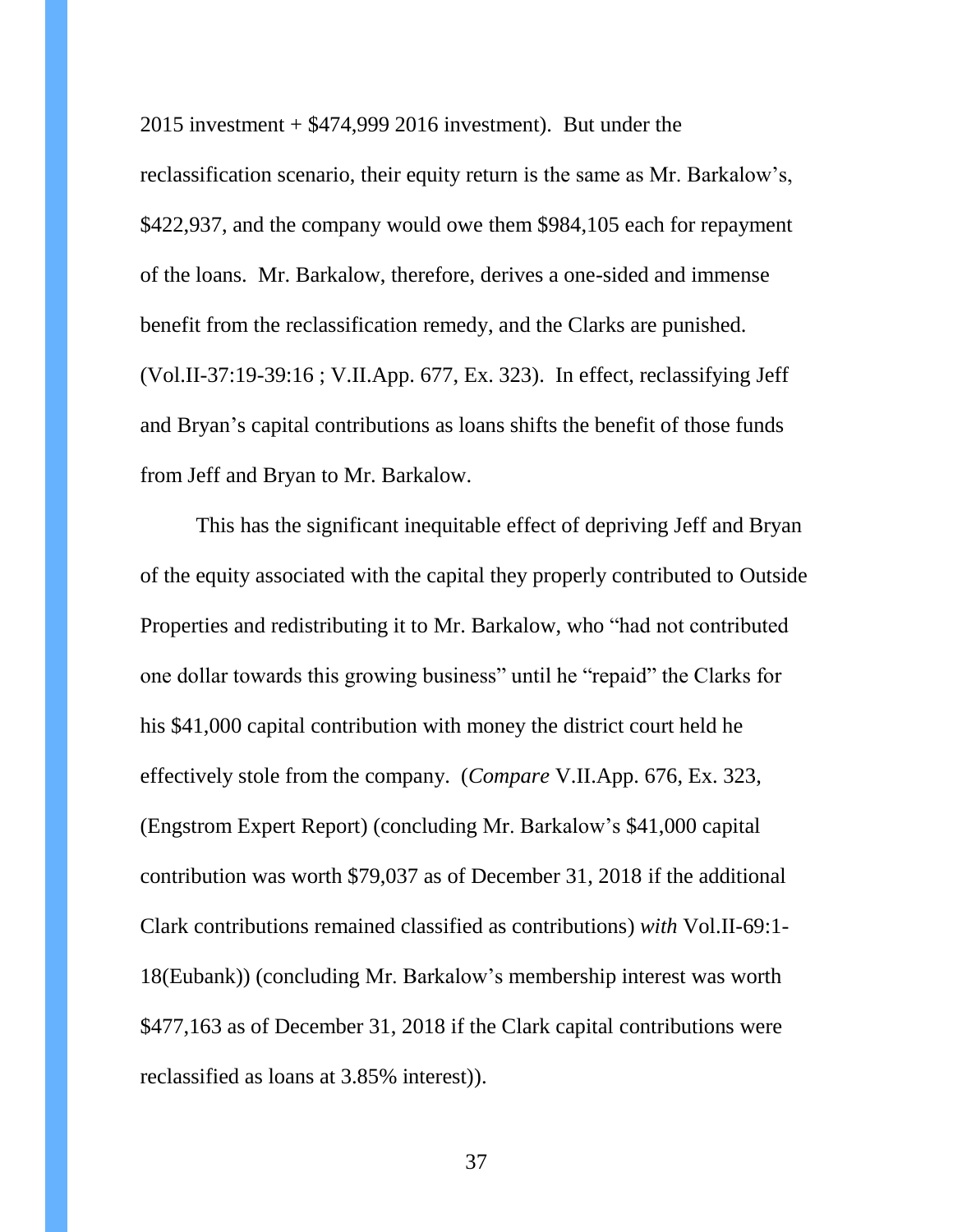#### **SUMMARY OF THE ARGUMENT**

<span id="page-37-0"></span>Bryan and Jeff won the battles—all of them—yet somehow still managed to lose the war. Though the district court made insightful, detailed fact findings, in the end, it exceeded its authority when it found all of the disputed issues in Bryan and Jeff's favor, but then gave Mr. Barkalow the exact relief he sought by ordering dissolution of Outside Properties, and reclassifying the Clarks' entirely proper capital contributions as low-interest loans as part of the dissolution and winding up process.

The district court's ruling brings to fruition this court's warning in *Baur v. Baur*, 832 N.W.2d 663 (Iowa 2013), Iowa's foundational case on the adjudication of minority shareholder claims of oppression. The outcome of the district court decision gave Mr. Barkalow, a minority member in Outside Properties, "a foothold that is oppressive to the majority." *See Baur*, 832 N.W.2d at 678. The court secured that foothold by financially rewarding Mr. Barkalow, fulfilling his unreasonable expectation that he alone could prevent Outside Properties' other members from making additional voluntary contributions, and defeating the Clarks' reasonable expectations that their properly made capital contributions would remain investments in Outside Properties—not loans.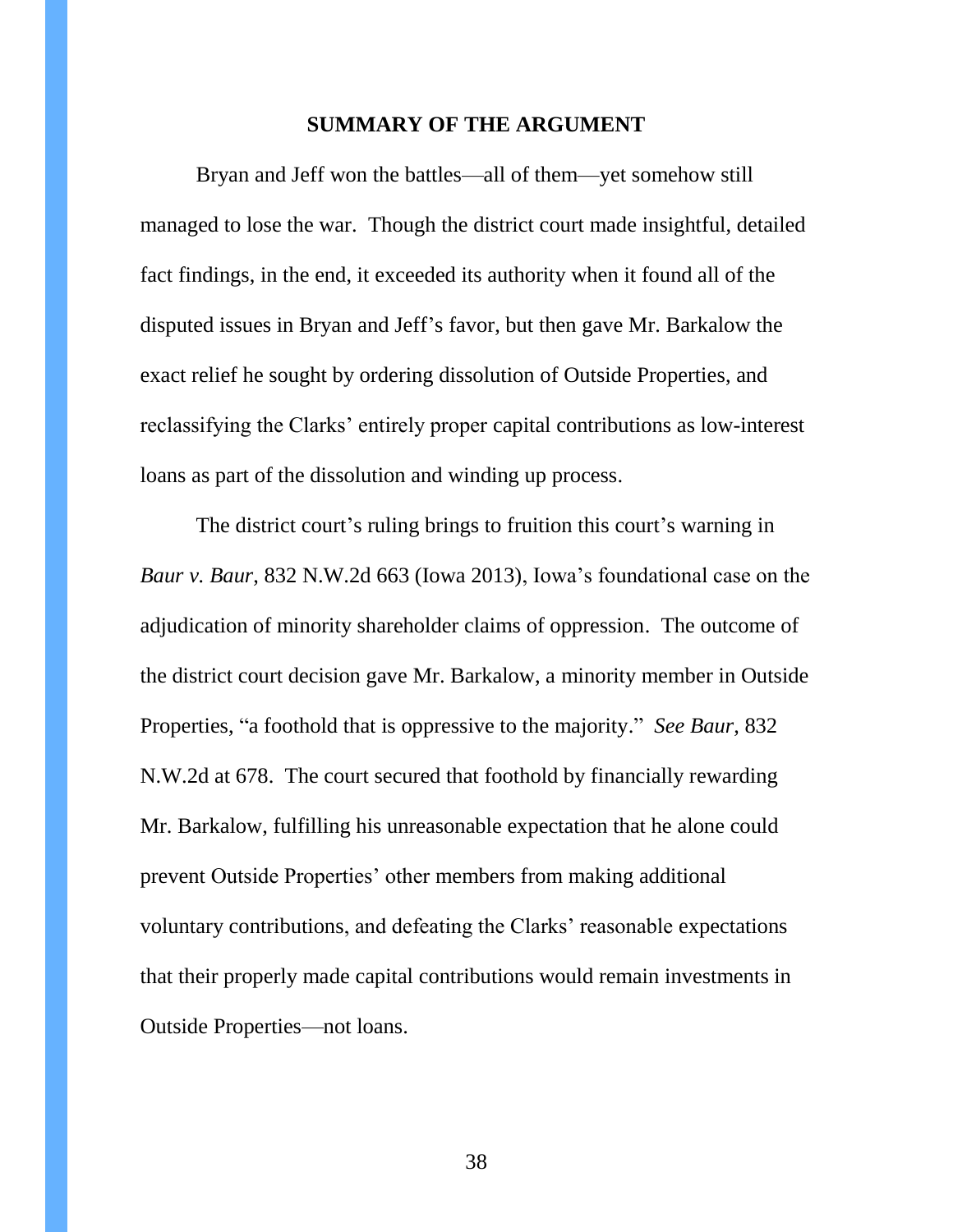Reversal of the order of dissolution will necessarily result in reversal of the district court's remedial order reclassifying the voluntary capital contributions as loans, as there would be no equitable basis to even consider reclassifying the contributions.

<span id="page-38-0"></span>Even if this court does not reverse the order of dissolution, it should nonetheless reverse the district court's order reclassifying the capital contributions as loans. The district court based its dissolution order on the purported impracticability of carrying on company business. Importantly, however, the court first found that the voluntary capital contributions were properly authorized by the company's governing documents and approved by the members. The district court's authority to order dissolution based on an inability to carry on the company's business into the future does not extend to rearranging the members' properly authorized actions in the past. It intrudes upon the parties' freely made contractual agreement that voluntary contributions were permitted, and is inequitable because it gives Mr. Barkalow, a recognized bad actor, a benefit and punishes the Clarks.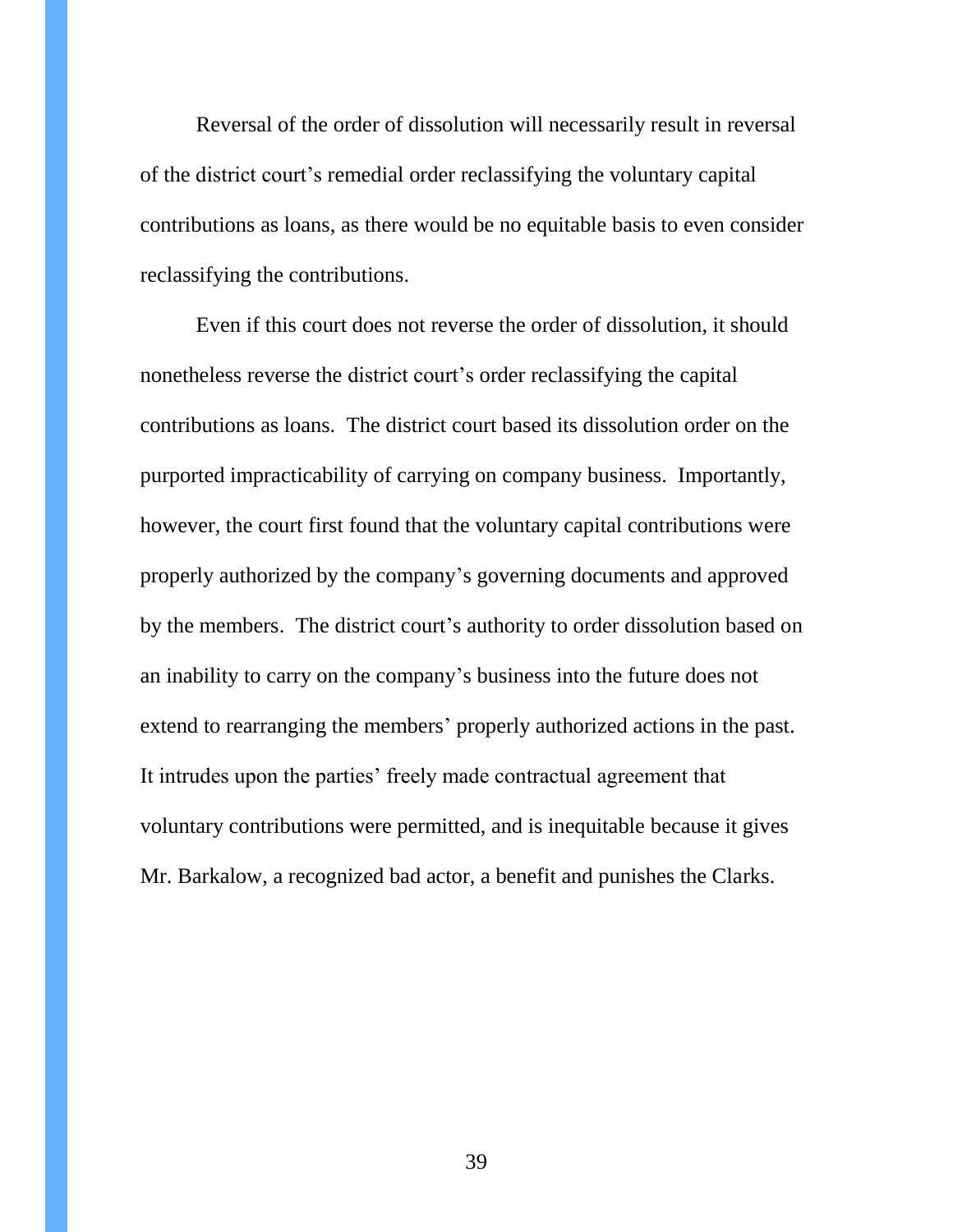#### **LEGAL ARGUMENT**

## <span id="page-39-0"></span>**I. The district court erred in ordering dissolution of Outside Properties, LLC, a viable and profitable enterprise, where the Court's ruling settled the members' disputes.**

### **A. Preservation of error**

<span id="page-39-1"></span>Bryan and Jeff preserved error on this issue by presenting evidence at trial and by identifying the legal issue in their Post-Trial Brief and Post-Trial Reply Brief. (V.I.App. 177-178, 202-204, Jeff/Bryan's 2/4/2019 Post-Trial Brief; V.III.App. 017-19, Jeff/Bryan Post-Trial Reply Brief). The district court addressed the issue in its ruling by granting dissolution. (V.I.App. 298, Ruling). *See Meier v. Senecaut*, 641 N.W.2d 532, 537 (Iowa 2002).

### **B. Standard of review**

<span id="page-39-2"></span>Dissolution of a limited liability company under Iowa Code section 489.701(1)(d)(2) is an equitable matter, which this Court reviews *de novo*. *See Baur*, 832 N.W.2d at 668. Under a *de novo* review, this court reviews the entire record and decides anew the factual and legal issues presented on appeal. *Hensch v. Mysak*, 902 N.W.2d 822, 824 (Iowa Ct. App. 2017). However, "even in a *de novo* appellate review, 'great weight' is accorded the findings of the trial court where the testimony is conflicting. This is because the trial court is in a far better position to weigh the credibility of witnesses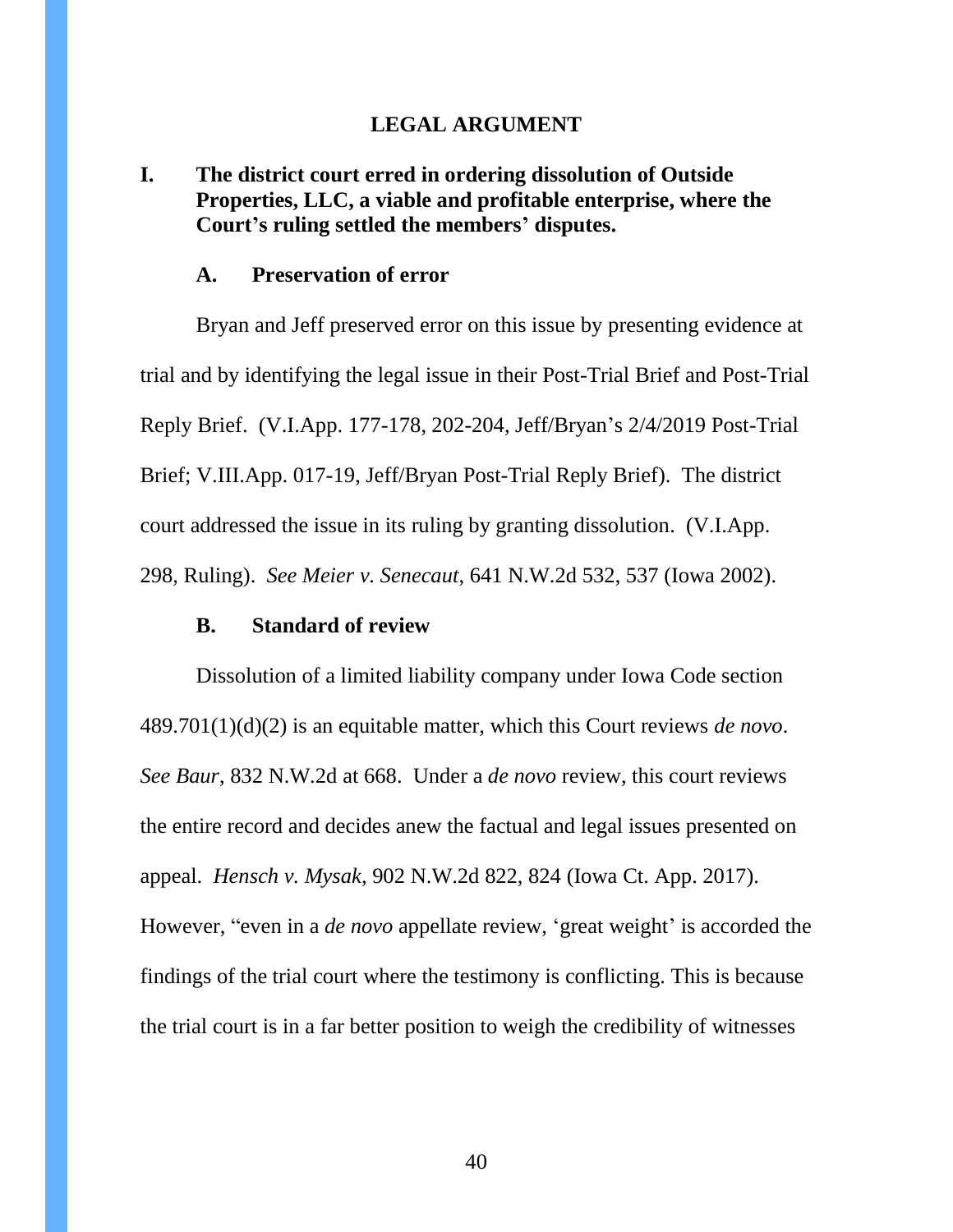than the appellate court." *Albert v. Conger*, 886 N.W.2d 877, 880 (Iowa Ct. App. 2016) (internal citations omitted).

## <span id="page-40-0"></span>**C. The standard for dissolving a limited liability company when it is impracticable to carry on its activities was not met here.**

The district court properly found the Clarks, as the majority members, did not act oppressively toward Mr. Barkalow and rejected his claims for breach of fiduciary duty and dissolution based on oppression under Iowa Code section  $489.701(1)(e)(2)$ . The district court nonetheless ordered dissolution on the separate basis that it was "not reasonably practicable to carry on the company's activities in conformity with the certificate of organization and the operating agreement." (V.I.App. 298, Ruling). *See* Iowa Code § 489.701(1)(d)(2).

That Mr. Barkalow does not get along with the Clark brothers is not a valid basis for dissolving this viable company when it can continue to carry on its identified purposes despite these "relationship" problems.

## **1. Courts make clear that "impracticability to carry on" is a high standard.**

<span id="page-40-1"></span>Judicial dissolution of a properly formed limited liability company is considered a drastic remedy, and for good reason: "A limited liability company is as much a creature of contract as of statute." 5 Ia. Prac., Business Organizations section 13:16. Under Iowa law, "Since time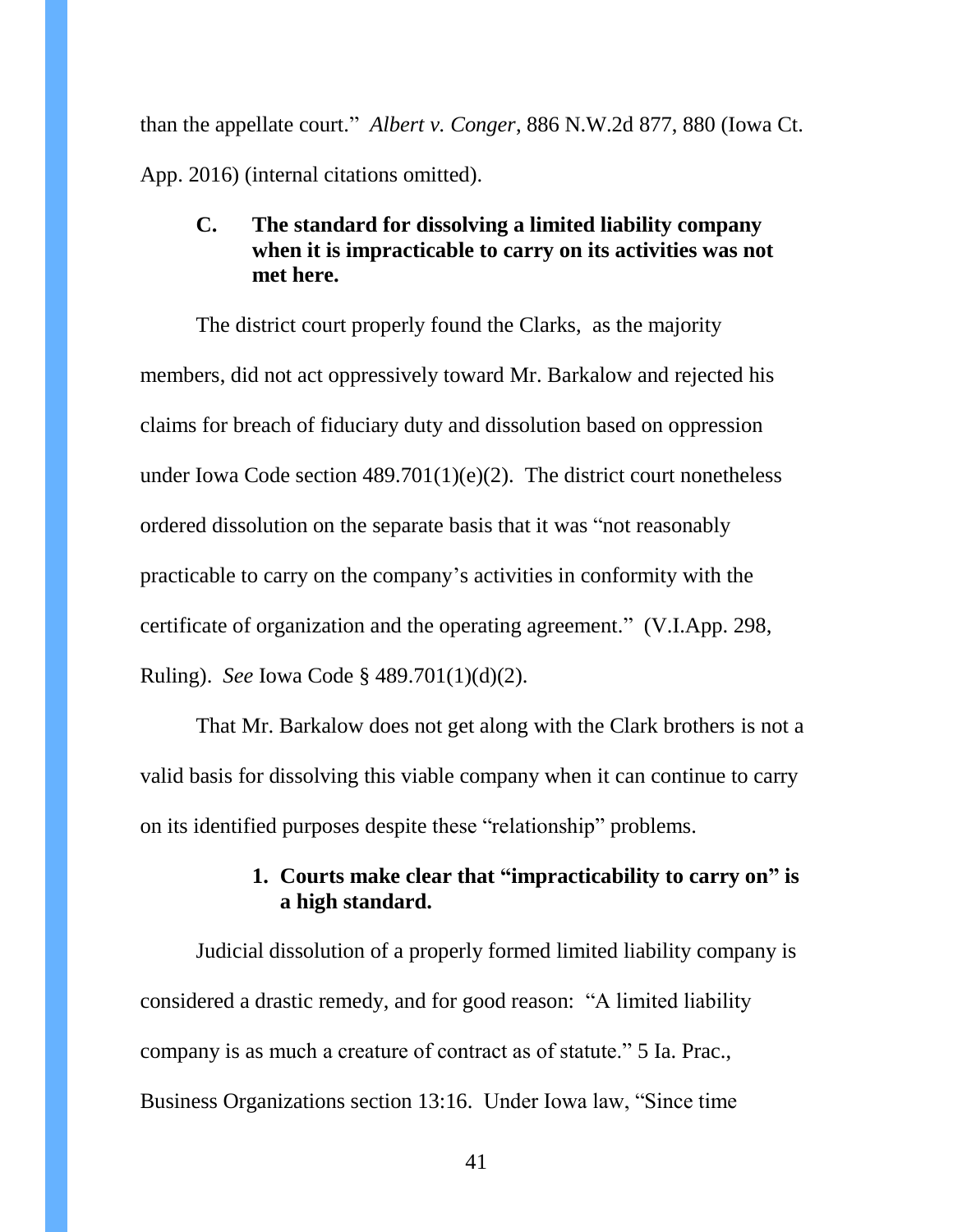immemorial, the law of contracts provides that parties are entitled to bargain freely and that their agreements will be enforced in a court of law. . . . Courts generally enforce contracts as written, plain and simple." *Kern v. Palmer Coll. of Chiropractic*, 757 N.W.2d 651, 667 (Iowa 2008) (Appel, J. concurring).

As to limited liability companies, the Supreme Court of Virginia has also noted the contractual underpinning that makes judicial dissolution an extreme remedy: "The statutory standard set by the General Assembly for dissolution of a limited liability company is a strict one, reflecting legislative deference to the parties' contractual agreement to form and operate a limited liability company*." Dunbar Grp., LLC v. Tignor*, 267 Va. 361, 367, 593 S.E.2d 216, 219 (2004). Likewise, one prominent commentator explained in the context of corporate dissolution,

Since dissolution is viewed as an extreme remedy, courts are vested with broad discretion in determining whether there is sufficient evidence of unbreakable management or shareholder deadlock and whether dissolution is in the best interests of the corporation and its shareholders. Thus, for example, the profitable operation of a deadlocked corporation may warrant the dismissal of a dissolution proceeding. There must be a demonstrated inability to conduct the business of the corporation. Mere disagreement on how to conduct the business is not sufficient. Likewise, a shareholder's dislike of another shareholder does not create a corporate deadlock.

16A Fletcher Cyc. Corp. § 8066.10 (footnotes omitted).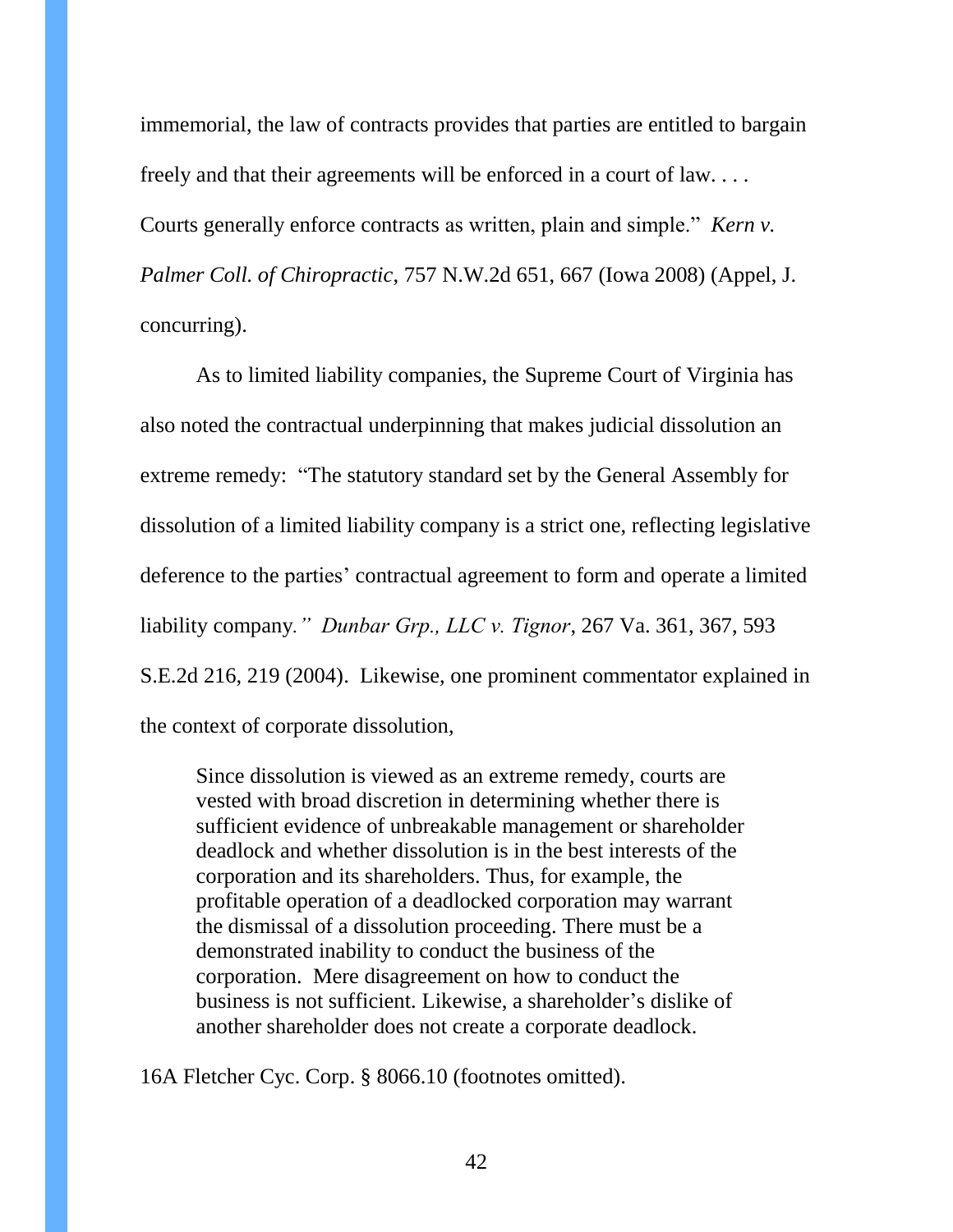Other courts that have addressed dissolution under the standard that it is no longer practicable to carry on the LLC's purpose make clear that it is a drastic remedy to be sparingly used. *See Matter of Arrow Inv. Advisors, LLC*, CIV.A. 4091-VCS, 2009 WL 1101682, \*2 (Del. Ch. 2009) ("Given its extreme nature, judicial dissolution is a limited remedy that this court grants sparingly"). The focus is on the purpose of the entity as defined in its governing documents and whether it can continue to operate. The Mississippi Supreme Court found dissolution appropriate under this standard where an entity, whose purpose was the development and sale of commercial and residential property, had "existed for more than ten years and has yet to achieve, or even begin fulfilling, its stated purpose." *Venture Sales, LLC v. Perkins*, 86 So. 3d 910, 916-17 (Miss. 2012). The *Venture Sales* court distinguished *Arrow*, a Delaware case where the Chancery Court "refused to order the dissolution of a limited liability company based on the petition of a member who was dissatisfied with the direction of the company." *Id.* at 916-17 (citing *Arrow*, 2009 WL 1101682 at \*2-3). In *Arrow,* the Delaware court granted a motion to dismiss a petition to dissolve a limited liability company as not practicable to carry on, explaining, "[t]he court will not dissolve an LLC merely because the LLC has not experienced a smooth glide to profitability or because events have not turned out exactly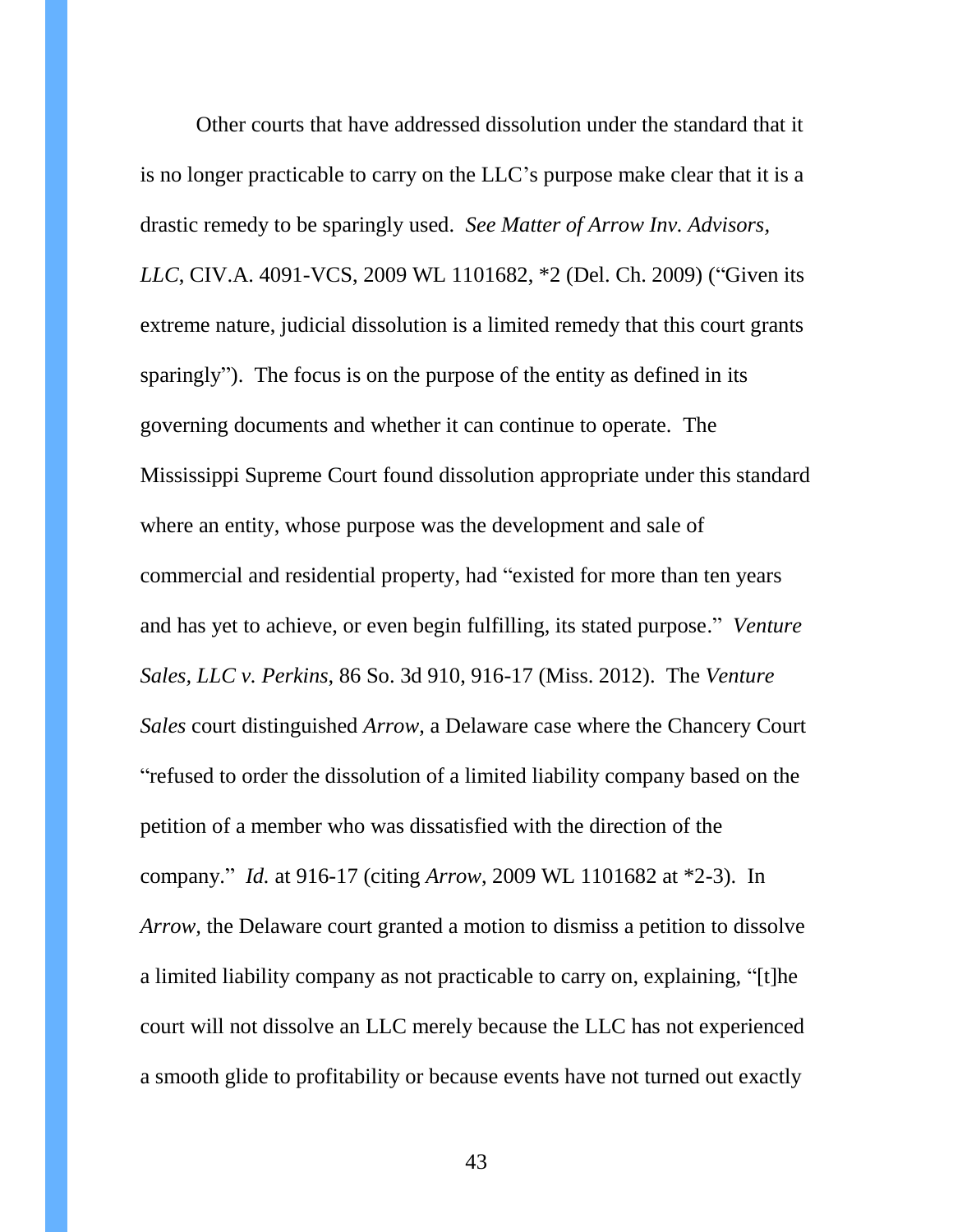as the LLC's owners originally envisioned; such events are, of course, common in the risk-laden process of birthing new entities in the hope that they will become mature, profitable ventures." *Arrow*, 2009 WL 1101682 at  $*2-3$ .

In *Dunbar*, the Supreme Court of Virginia likewise held serious differences of opinion among the members and the managers and the commingling of funds were insufficient to support a finding that it was not reasonably practicable for the company to continue. *See Dunbar Group, LLC*, 593 S.E.2d at 218. After considering application of the standard by other courts, the New York appellate court requires that "the petitioning member must establish, in the context of the terms of the operating agreement or articles of incorporation, that (1) the management of the entity is unable or unwilling to reasonably permit or promote the stated purpose of the entity to be realized or achieved, or (2) continuing the entity is financially unfeasible." *In re 1545 Ocean Ave., LLC*, 893 N.Y.S.2d 590, 597-98 (N.Y. App. Div. 2d Dept. 2010).

The Iowa Business Court encountered a request for judicial dissolution under the "reasonably practicable" standard in *Busse v. Busse*, No. LACV083022, Findings of Fact, Conclusions of Law, and Judgment Entry, slip op. at 66 (Iowa Dist. Ct. for Linn County, May 22, 2017)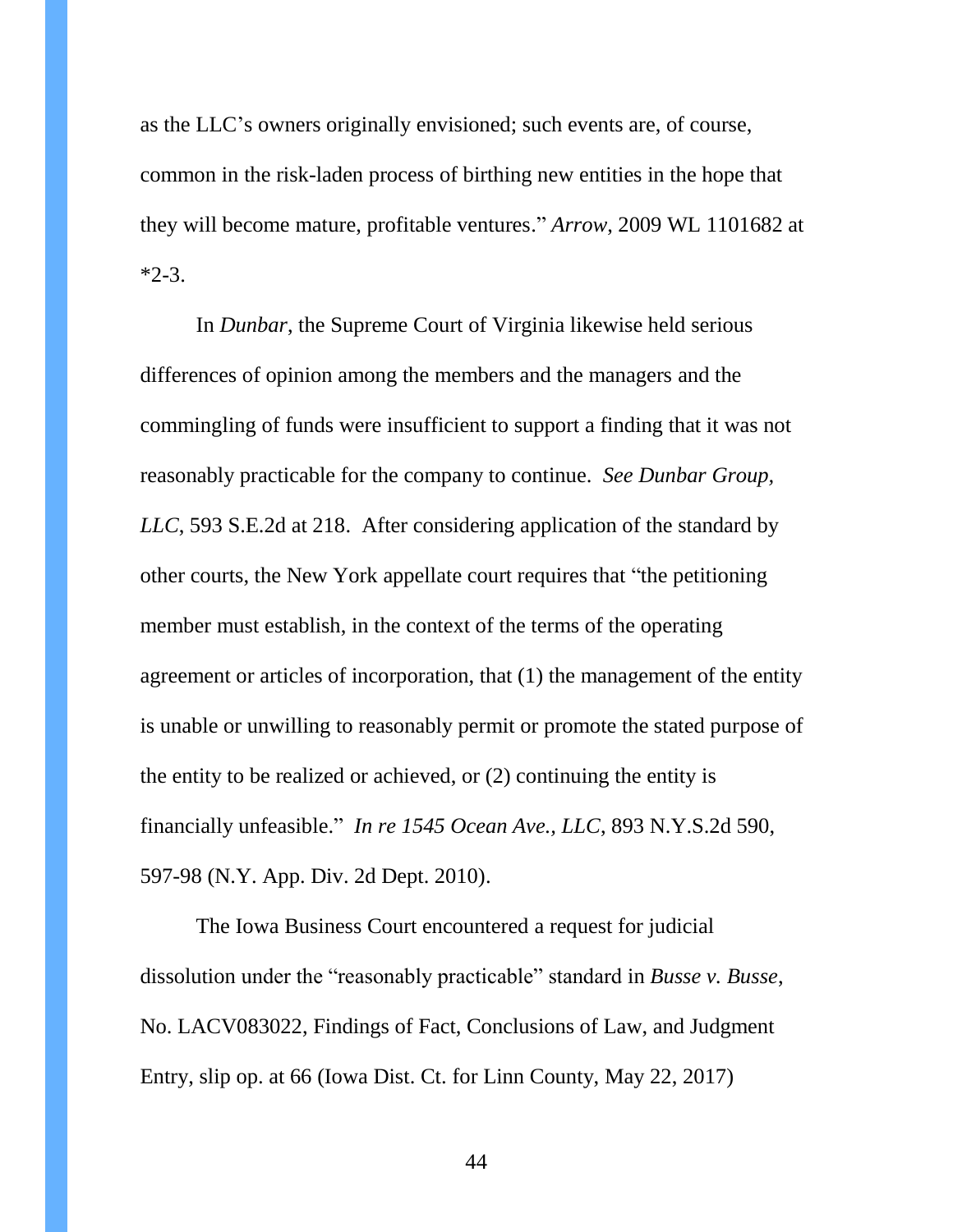(Telleen, J.). In that case, the district court held that where the LLC "continued to operate as intended," continued to make distributions, and the managing partner was found to have not breached fiduciary duties, "the drastic remedy of dissolving BFA would be improper . . . ." *Id.*

Here, the purpose of Outside Properties is "to invest in real estate holdings." (App. 391, Ex. 36, § 3). There is no dispute that Outside Properties is fulfilling that purpose by profitably owning and leasing seven residential real estate properties in Iowa City. Disagreement over who should be identified as the tax matters partner or who is responsible for providing information to the company's accountant—the types of disputes the District Court relied on to support dissolution— do not thwart the company's ability to profitably carry on its stated purpose. (V.I.App. 297- 298, Ruling).

Even deadlock is not generally sufficient, by itself, to support dissolution under a "not practicable to carry on" standard. *See, e.g., In re Hefel,* No. BR 10-02787, 2011 WL 4356215, at \*3-5 (Bankr. N.D. Iowa Sept. 19, 2011) (canvassing caselaw and noting the unsettled nature of the law surrounding dissolution of an LLC under Iowa Code §  $489.701(1)(d)(2)$ . Yet, under the district court's ruling prior to ordering dissolution, there is not even a chance of deadlock (let alone an actual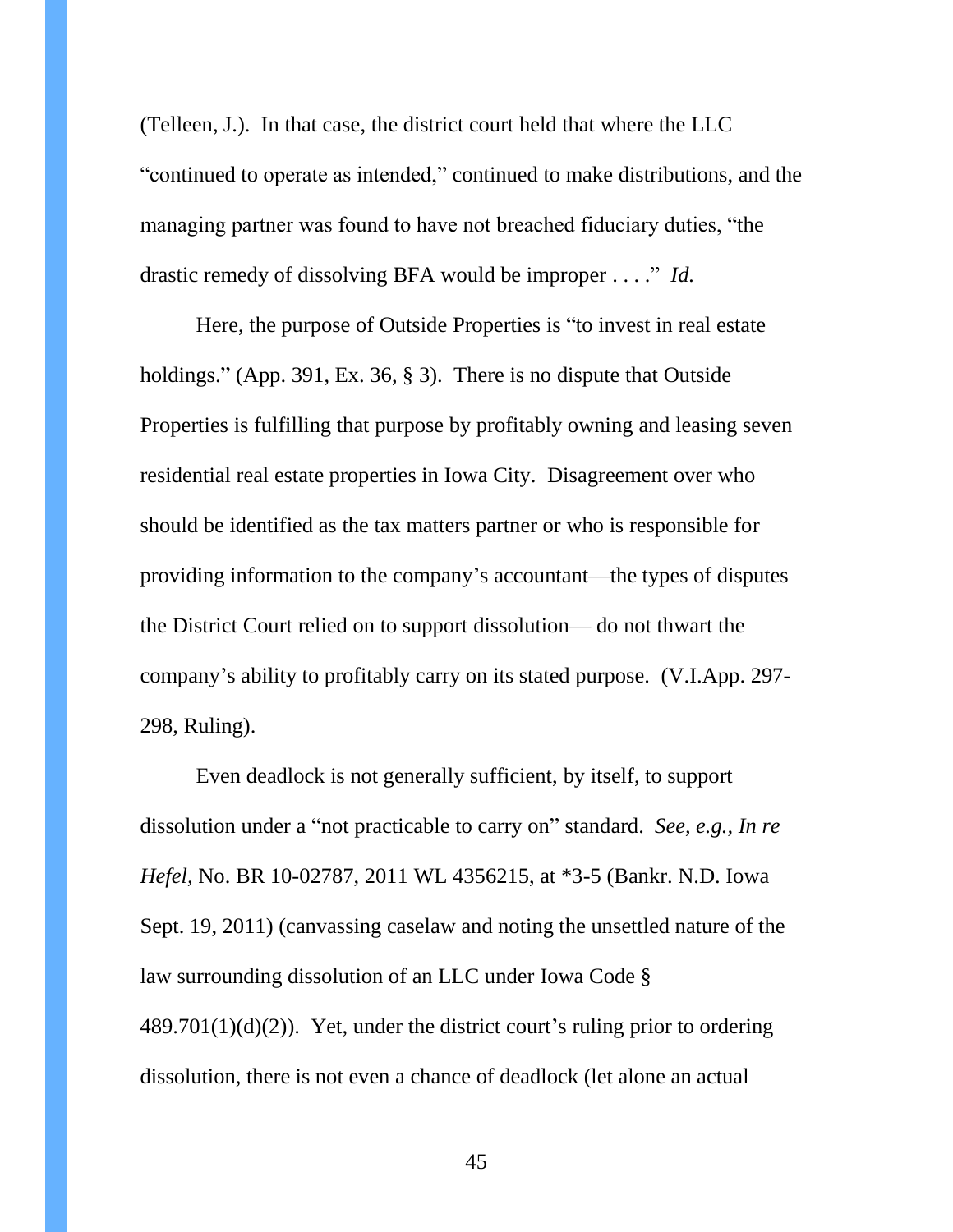decision that is in deadlock) given the court's interpretation of voting rights and allowance of Bryan and Jeff's capital contributions. Where any member can demand that voting be based on proportionate interests rather than one vote per member, the Operating Agreement—the one adopted by the members—provides a clear resolution to any dispute. That Mr. Barkalow (or even Mr. Barkalow and Joe Clark together) lack the votes necessary to defeat Jeff and Bryan if they choose to vote together is not a basis for dissolving the company.

The district court's order dissolving Outside Properties as not practicable to carry on its intended purpose is contrary to authority addressing the proper standard. The court's ruling effectively resolved the source of the parties' disputes, and the company continues to operate profitably and for the purpose for which it was organized. The district court erred in ordering dissolution merely because it viewed the parties' relationships as "toxic."

### **2. The district court's concerns do not make it impracticable to carry on Outside Properties' real estate investment business.**

<span id="page-45-0"></span>A review of the purported disputes the district court relied on to support its dissolution order reveals the vast majority of those disputes involved governance issues that were settled by the district court's ruling.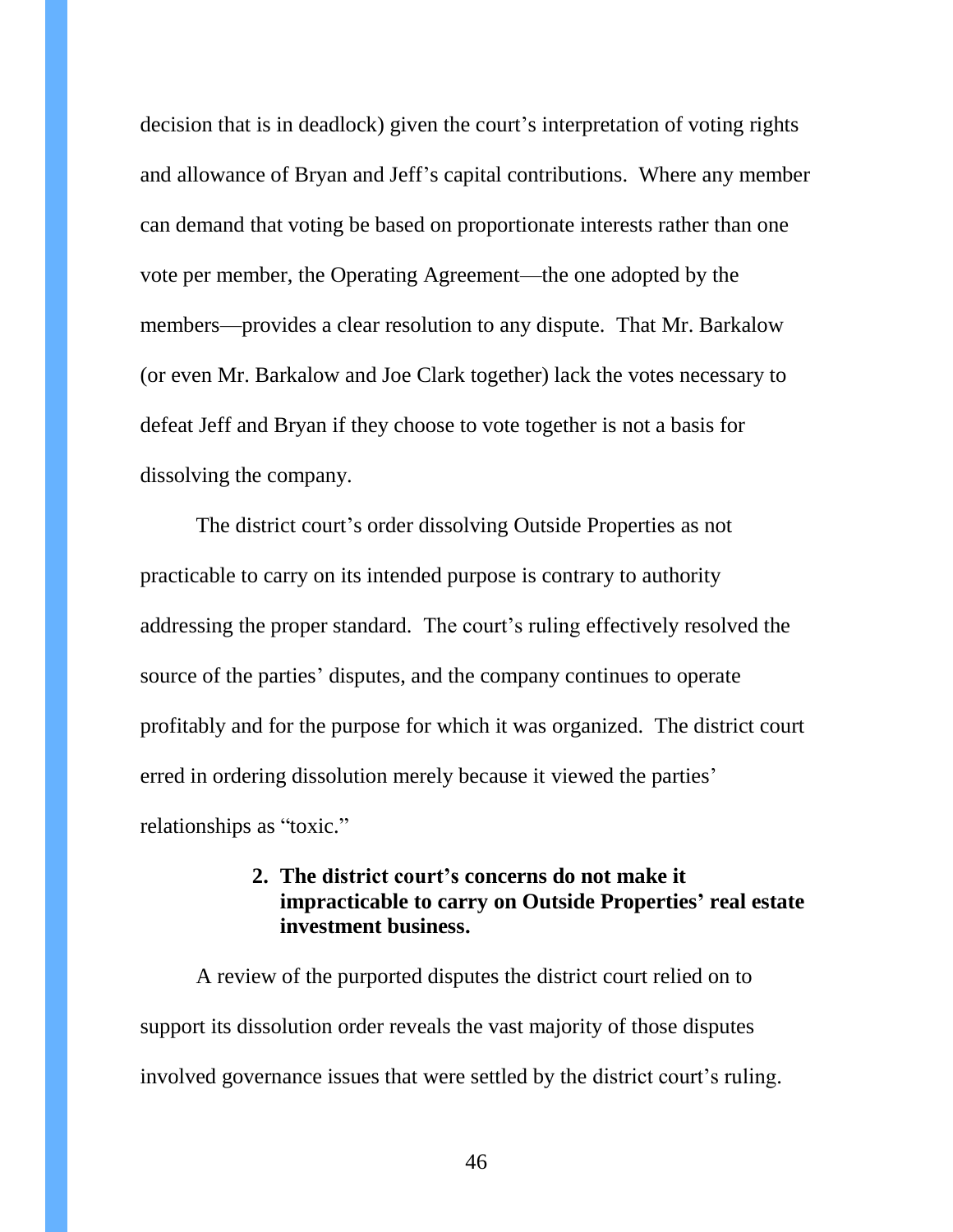(V.I.App. 297-298, Ruling). Importantly, the resolution of these governance issues (specifically, ownership and voting rights) provides the necessary framework for this viable company to continue on. (V.I.App. 270, Ruling). To the extent the district court did not directly address every past conflict raised by Mr. Barkalow,<sup>2</sup> the district court's resolution of the voting structure—as approved by the members—provides a mechanism for the parties to resolve disputes that arise in the future. (V.I.App. 272-273, Ruling). The district court's ruling clarified the manner in which decisions are to be made and found that the two voluntary capital contributions were properly made, changing the percentage of voting power held by Bryan and Jeff given their additional capital contributions made in December 2015 and June/July 2016.

In the future, Outside Properties will be able to rely upon the voting structure that its members agreed upon, and the district court validated in its ruling. That Mr. Barkalow has a minority interest, and theoretically can be outvoted, does not make it impracticable to carry on the company's purpose of investing in real estate. Under that theory, a minority member would always have veto power over the majority members. In fact, Mr. Barkalow's

 $\overline{a}$ 

<sup>&</sup>lt;sup>2</sup> Many of the specific disputes were created by Mr. Barkalow's attempted unilateral actions, such as attempting to fire RSM as the company's accountant without agreement of the other members. (*See, e.g.,* V.I.App. 410, Ex. 44.)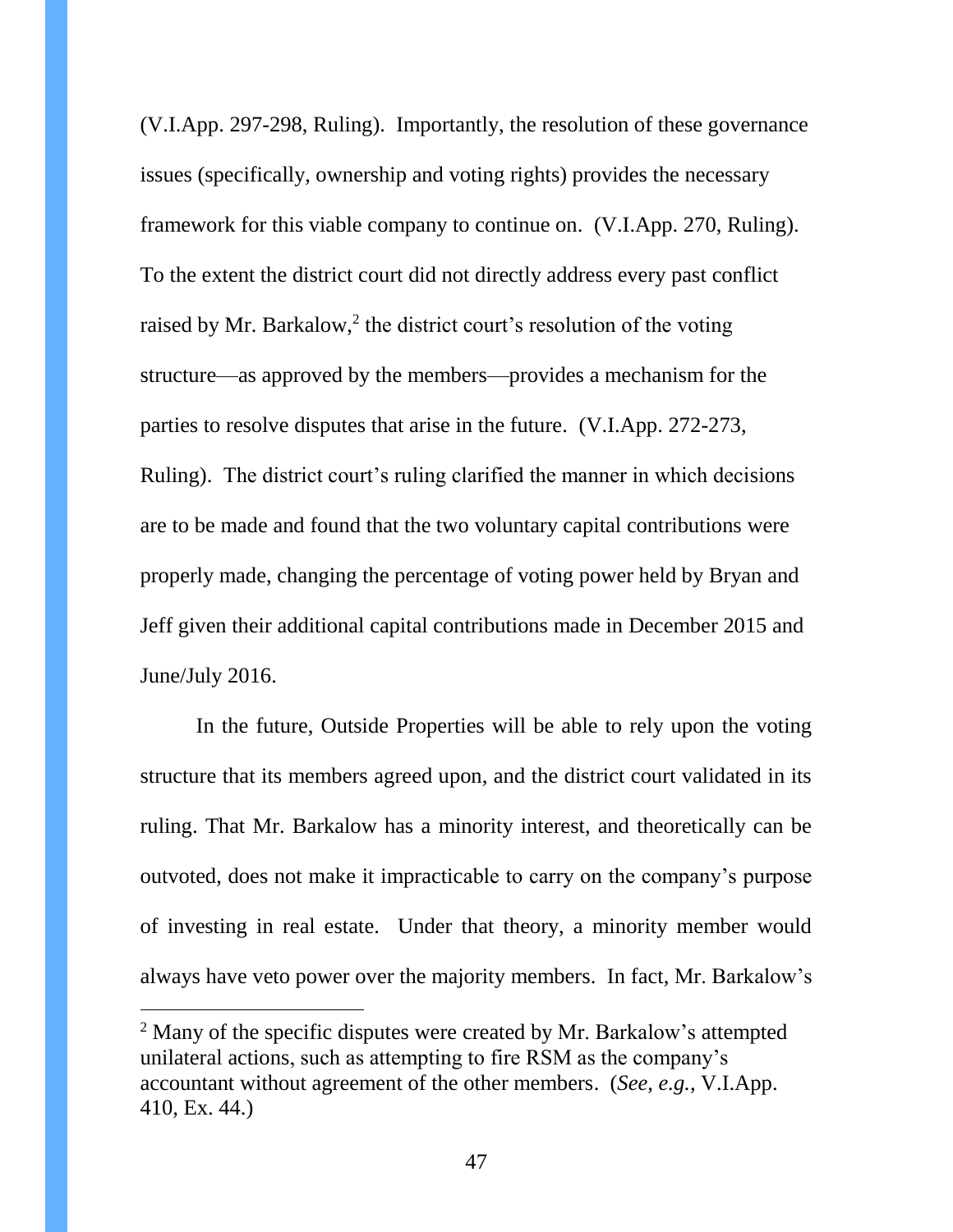own testimony showed his understanding that having unequal voting power helps keep a company moving forward by preventing gridlock. (Vol.I-92:25-93:5). The district court has enabled to the company to carry on, despite the past acrimony between the members.

#### **D. The district court's ruling upends corporate governance.**

<span id="page-47-0"></span>Policy considerations also support reversal of the district court's ruling dissolving the company. Quoting *Maschmeier v. Southside Press, Ltd.*, 435 N.W.2d 377, 383 (Iowa Ct. App. 1988), the Iowa Supreme Court explicitly cautioned in *Baur* that in majority-minority oppression claims, courts "must be careful when determining relief to avoid giving the minority a foothold that is oppressive to the majority." *Baur*, 832 N.W.2d at 674. The "foothold" may refer to the danger that a court's broad view of dissolution allows a disgruntled minority to hamstring a company's legitimate business and exert outsized control with threats of corporate death if the minority does not get its way. The court of appeals in *Maschmeier* looked to the Illinois appellate court's rationale in *Polikoff v. Dole & Clark Bldg. Corp.*, 37 Ill. App. 2d 29, 35-36, 184 N.E.2d 792, 795 (Ill. App. Ct. 1962), where that court explained:

It is, however, fundamental in the law of corporations that the majority of its stockholders shall control the policy of the corporation, and regulate and govern the lawful exercise of its franchise and business. \* \* \* Every one purchasing or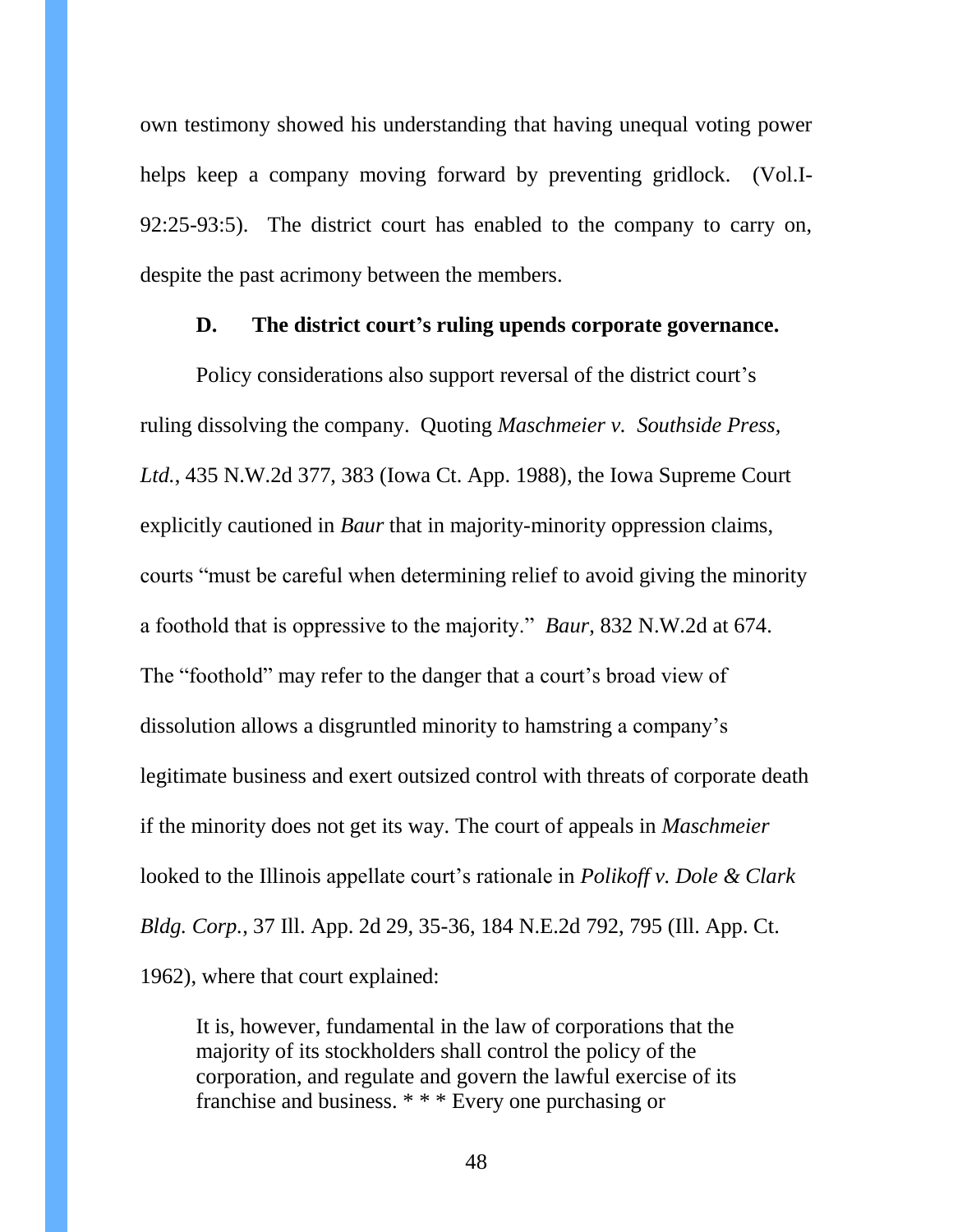subscribing for stock in a corporation impliedly agrees that he will be bound by the acts and proceedings done or sanctioned by a majority of the shareholders, or by the agents of the corporation duly chosen by such majority, within the scope of the powers conferred by the charter. And courts of equity will not undertake to control the policy or business methods of a corporation, although it may be seen that a wiser policy might be adopted, and the business more successful if other methods were pursued. The majority of shares of its stock, or the agents by the holders thereof lawfully chosen, must be permitted to control the business of the corporation in their discretion, when not in violation of its charter, or some public law, or corruptly and fraudulently subversive of the rights and interests of the corporation or of a shareholder.

The Business Corporation Act has given to the courts the power to relieve minority shareholders from oppressive acts of the majority, but the remedy of liquidation is so drastic that it must be invoked with extreme caution. The ends of justice would not be served by too broad an application of the statute, for that would merely eliminate one evil by substituting a greater one-oppression of the majority by the minority.

*Id.*; *see also Alaska Plastics, Inc. v. Coppock*, 621 P.2d 270, 274 (Alaska 1980) ("Liquidation is an extreme remedy. In a sense, forced dissolution allows minority shareholders to exercise retaliatory oppression against the majority.").

This is exactly the outcome of the district court's dissolution order in this case. Mr. Barkalow is a minority member of Outside Properties. Yet he has managed, through his claims in litigation challenging lawful and legitimate business decisions that he disagrees with, to dissolve a viable company against the will of the controlling members, and without even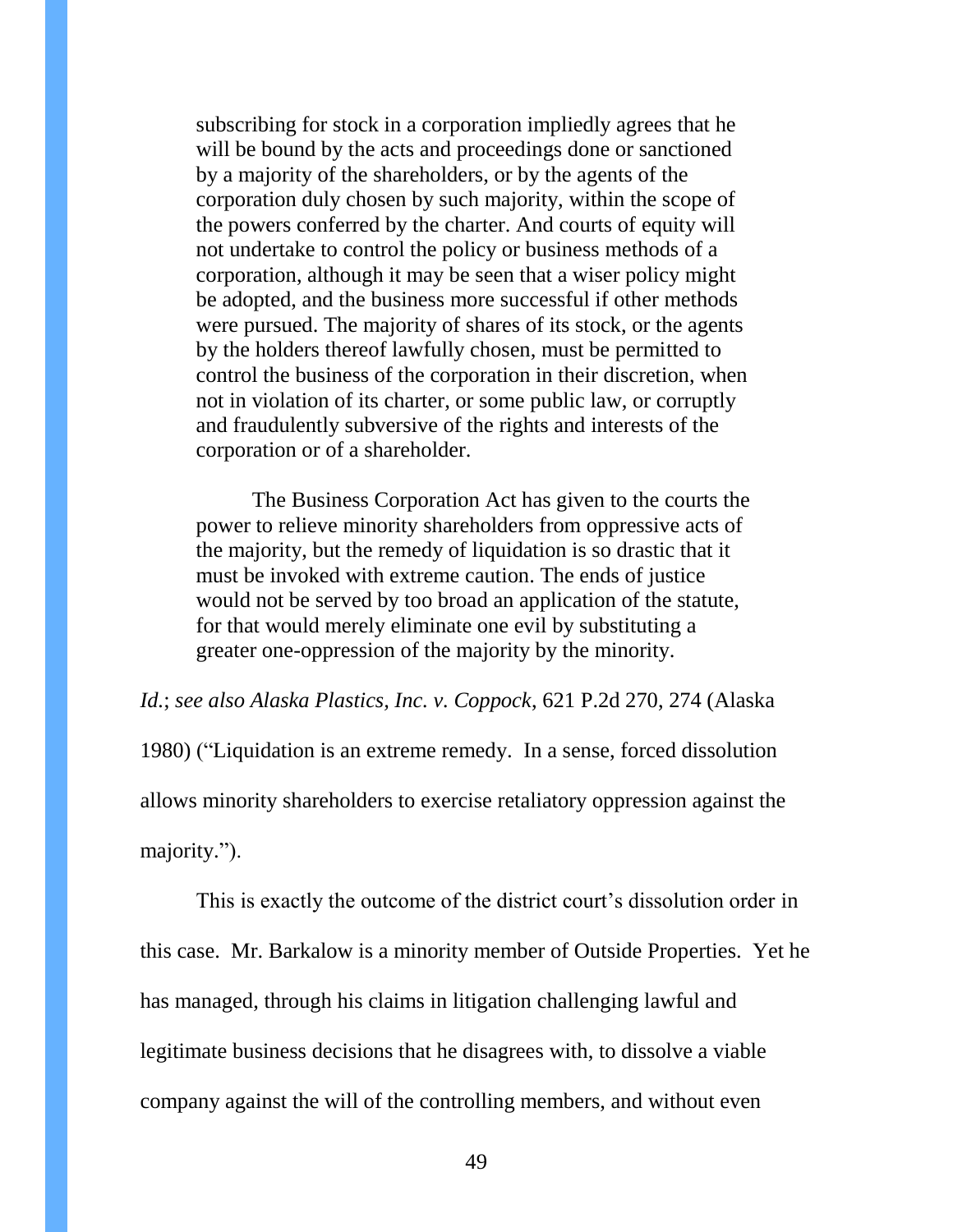showing that he has been oppressed. Instead of proving oppression by the majority, Mr. Barkalow has "become the oppressor." *Cf. Van Horn v. R.H. Van Horn Farms, Inc.*, 919 N.W.2d 768 (Iowa Ct. App. June 20, 2018) (rejecting minority shareholder oppression claim).

## <span id="page-49-0"></span>**II. The district court exceeded its statutory and equitable authority by transforming capital into debt and by setting ownership shares in contravention to the LLC documents.**

### **A. Preservation of Error.**

<span id="page-49-1"></span>Bryan and Jeff preserved error on this issue by presenting evidence at trial and by identifying the legal issue in their post-trial brief and post-trial reply brief. (V.I.App. 177-179, 202-204, Jeff/Bryan's 2/4/2019 Post-Trial Brief; V.III.App. 017-019, Jeff/Bryan Post-Trial Reply Brief at 9-11). The district court addressed the issue in its Ruling by ordering re-categorization of the voluntary contributions made by the Clark brothers to Outside Properties as loans. (App. 299 Ruling, ¶ 4). *See Meier v. Senecaut*, 641 N.W.2d 532, 537 (Iowa 2002).

#### **B. Standard of review**

<span id="page-49-2"></span>This Court reviews the district court's exercise of its equitable authority *de novo*. *Baur*, 832 N.W.2d at 668; *Albert*, 886 N.W.2d at 880.

<span id="page-49-3"></span>**C. Absent fraud or oppression, the statute requires the court to defer to the operating agreements and the statute limits the available remedy.**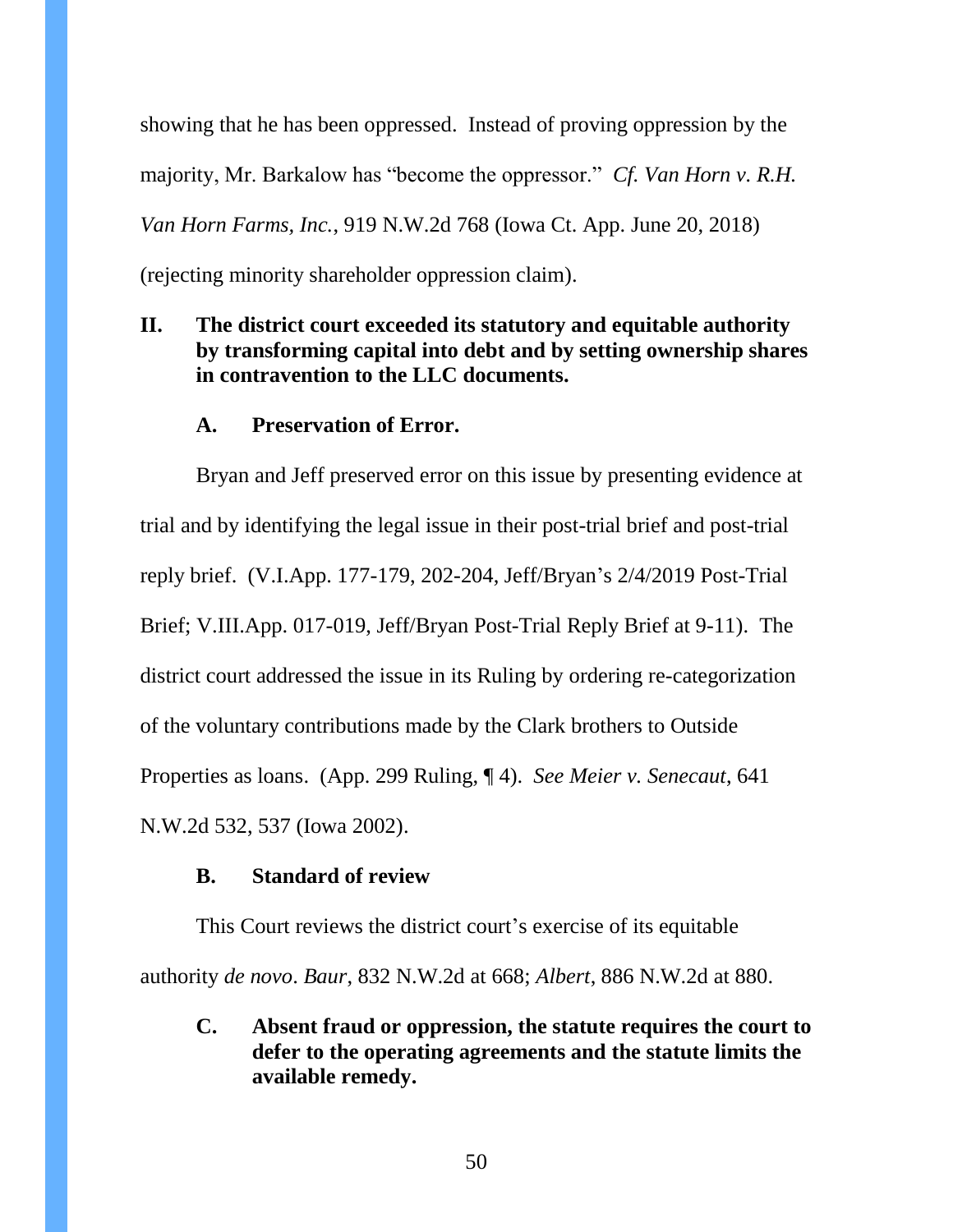After determining Outside Properties should be dissolved, the district court sought to use its "equitable powers to fashion a remedy that I believe is as fair as possible to all members." (V.I.App. 298, Ruling, ¶ 5). The district court then entered the following order to govern the distribution of company assets upon winding up:

I am ordering that the 2015 capital contributions by Jeff, Joe, and Bryan and the 2016 capital contributions by Jeff and Bryan will be re-categorized as debt and will be treated as loans to Company and the members will be returned to their initial equity position of 25% each.<sup>3</sup>

(V.I.App. 298, Ruling, ¶ 5). If this court affirms dissolution of Outside

Properties, the "re-categorization" and "return" remedy should be reversed

because: (1) the statute requires the court to respect the intent of the parties

to allow voluntary capital contributions, as expressed in Outside Properties'

governing documents; and (2) the statute specifically limits the remedy

<span id="page-50-0"></span>absent fraud or oppression.

l

## **1. Outside Properties' governing documents allowed voluntary capital contributions, and the district court's re-categorization remedy is not faithful to the parties' intent to allow them.**

<sup>&</sup>lt;sup>3</sup> The Court's award of 25% ownership interest matters: After the repayment of debt and unreturned contributions, the dissolution will require payment of the gains in value based on shares in the capital account in this case driven by the appreciation in real estate values. (V.I.App. 462, Ex. 319). The district court's order re-categorizing the Clarks' capital contributions as loans erases a significant portion the Clark brothers' ownership interest in Outside Properties, and increases Mr. Barkalow's ownership interest.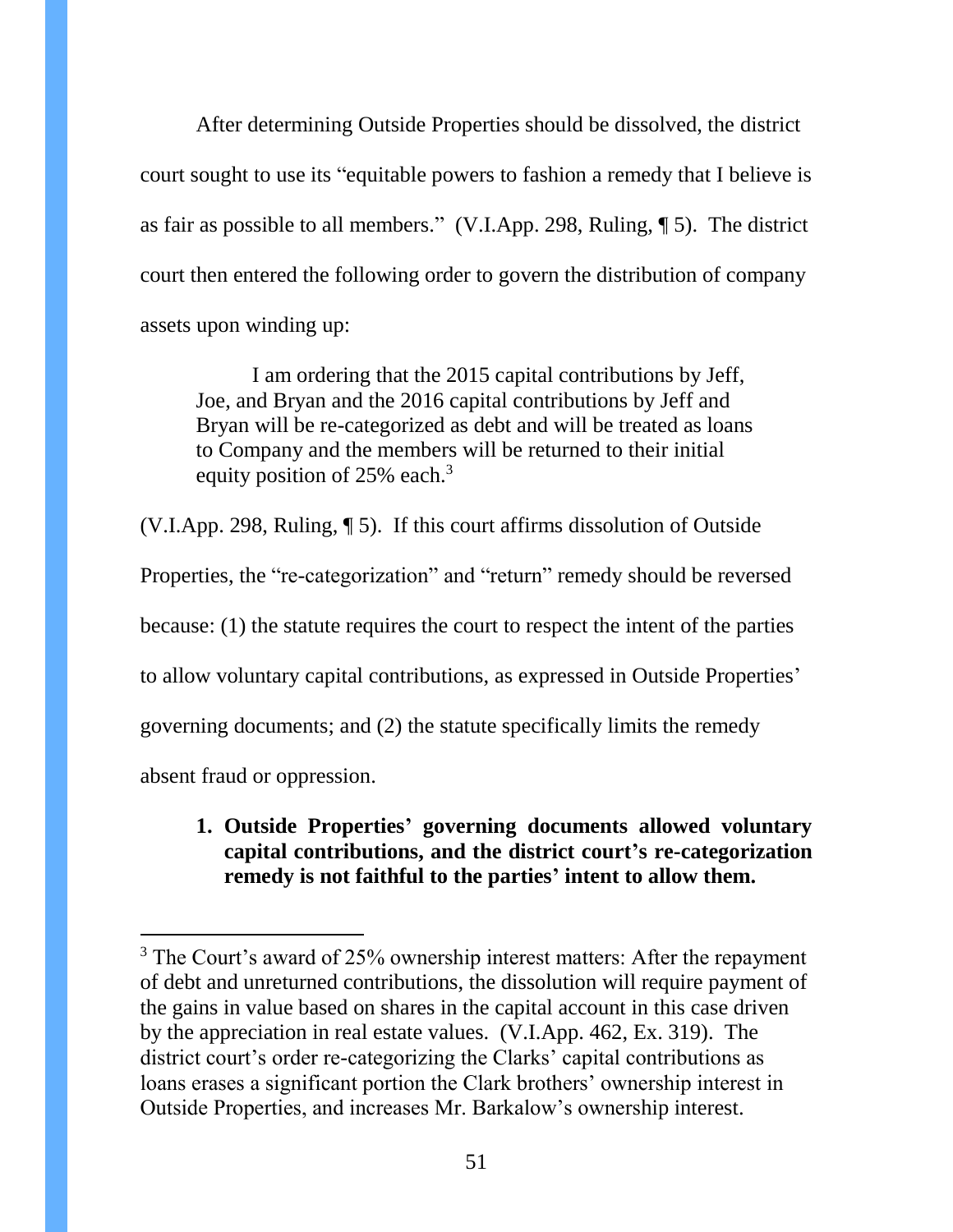Under Iowa law, an operating agreement governs an LLC, with the statutory provisions of the Iowa LLC Act governing where the operating agreement does not otherwise provide. Iowa Code § 489.110(1)-(2); *Felt v. Felt*, 928 N.W.2d 882, 2019 WL 2372321 (Iowa Ct. App. June 5, 2019); 5 Ia. Prac. Series, Business Organizations § 13:16. The statute defines Operating Agreement broadly to be "the agreement whether or not referred to as an operating agreement and whether oral, in a record, implied, or in any combination thereof, of all the members of a limited liability company, including a sole member, concerning the matters described in section 489.110, subsection 1 (describing operating agreements)." Iowa Code § 489.102.

Here, the district court correctly recognized that the governing documents of Outside Properties (the certificate of organization, operating agreement, and management certificates) were contractual in nature. (V.I.App. 271, Ruling, ¶ 3). *See Felt*, 928 N.W.2d at \*3 (interpreting an LLC operating agreement under ordinary contract principles); 5 Ia. Prac. Series, Business Organizations § 13:16 ("Based on the limited available precedent to date, it appears that Iowa courts apply ordinary contract construction principles when determining the meaning of a company's operating agreement"). The district court noted that the operating agreement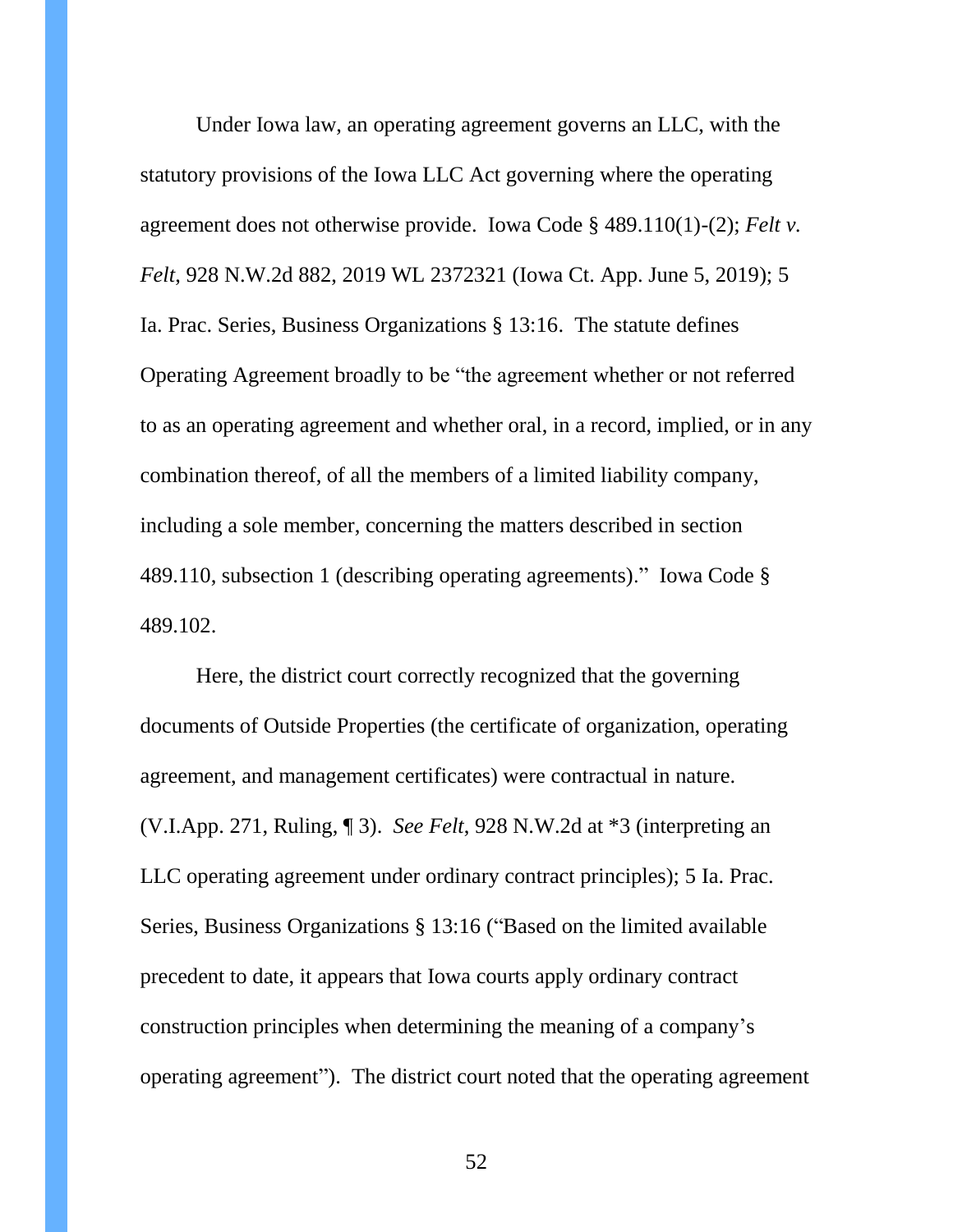and management certificates unambiguously allowed additional voluntary capital contributions. (V.I.App. 271, Ruling, ¶ 5). Even Mr. Barkalow admitted capital contributions and membership dilution were permitted if done "lawfully, legally,  $\dots$  and in the best interest of the company  $\dots$ " (Vol.II-110:5-17). The district court found voluntary contributions were permissible when they were (1) approved by a majority of voting members, and (2) all members were "provided an opportunity to participate in the capital contributions." It held: "Both conditions were met here." (V.I.App. 271, Ruling, ¶ 7).

While the district court's fact-findings are sound, by relying on its equitable authority to fashion a remedy instead of enforcing the valid contractual provisions of the governing documents, the district court exceeded its authority. *See Felt*, 928 N.W.2d at (reversing district court's refusal to dissolve a company, and looking to "the intent of the parties forming the company" as expressed in the operating agreement to decide whether company should have been dissolved, stating "we are constrained to construe the contract according to its terms and the statutory law. We determine the intent of the parties forming the company from the language of the contract.").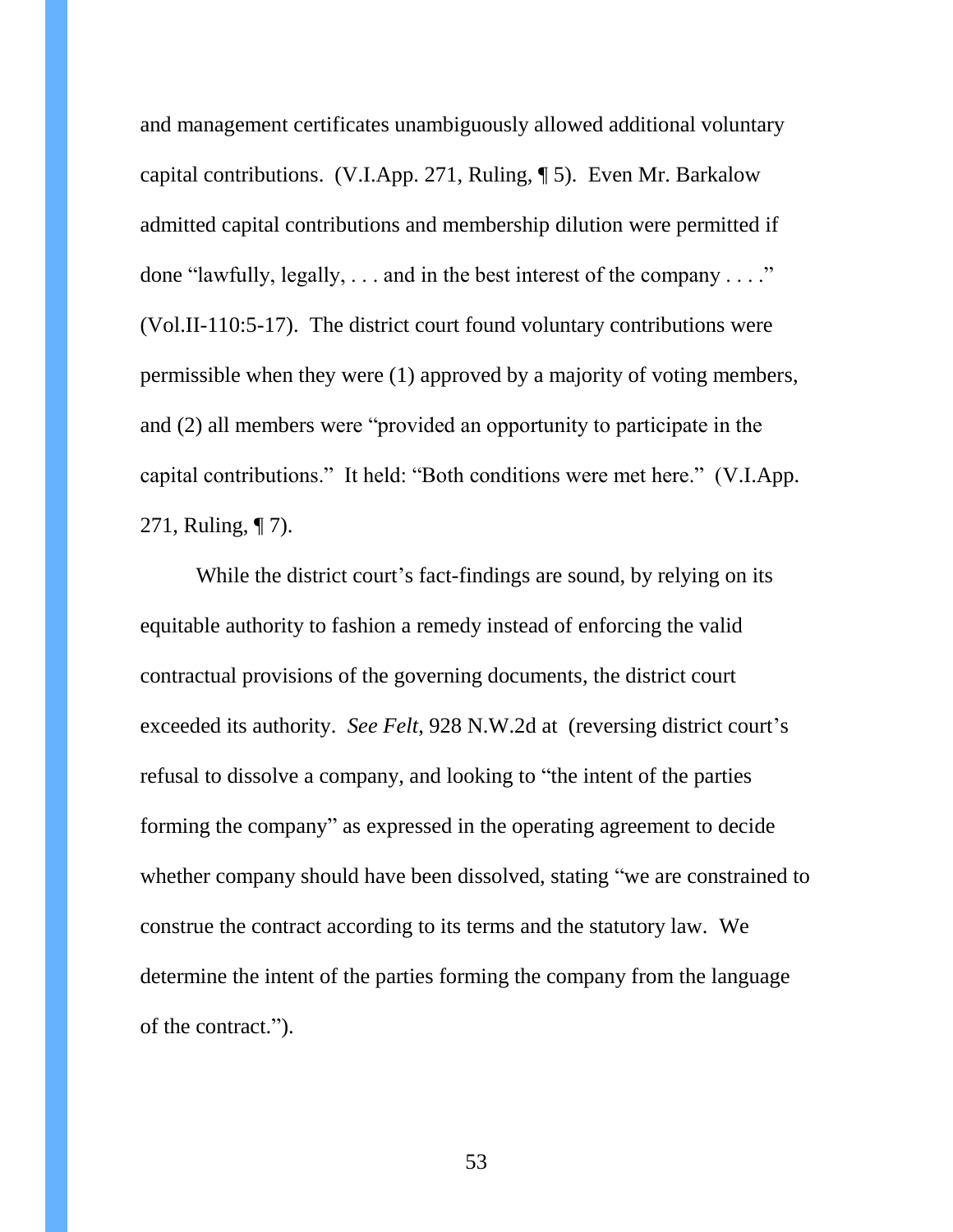The district court's re-categorization remedy contravenes the intent of the parties. Even though the district court was acting in equity jurisdiction in dissolving Outside Properties, it was nonetheless constrained by Outside Properties' operating agreement and governing documents. "[A] court of equity does not undertake to make a contract for the parties or to supply any essentials thereof." *Smith v. Stowell*, 256 Iowa 165, 171, 125 N.W.2d 795, 798 (1964). Considering the appropriateness of a request for the remedy of specific performance (an action in equity), the *Stowell* court stated as follows:

It is not within the province, function, duty, or power of the court to alter, revise, modify, extend, rewrite, or remake a contract by construction, or to make a new, or different, contract for the parties, whether in the guise of construction or otherwise; its duty is confined to the construction or interpretation of the one which they have made for themselves.

The court may not rewrite the contract for the purpose of accomplishing that which, in its opinion, may appear proper, or, on general principles of abstract justice, or under the rule of liberal construction, make for the parties a contract which they did not make for themselves, or make for them a better contract than they chose, or saw fit, to make for themselves, or remake a contract, under the guise of construction, because it later appears that a different agreement should have been consummated in the first instance, or in order to meet special circumstances or contingencies against which the parties have not protected themselves.

Likewise, the court may not alter a contract for the benefit of one party and to the detriment of the other or others, or make a new contract at the instance of one of the parties, or, by a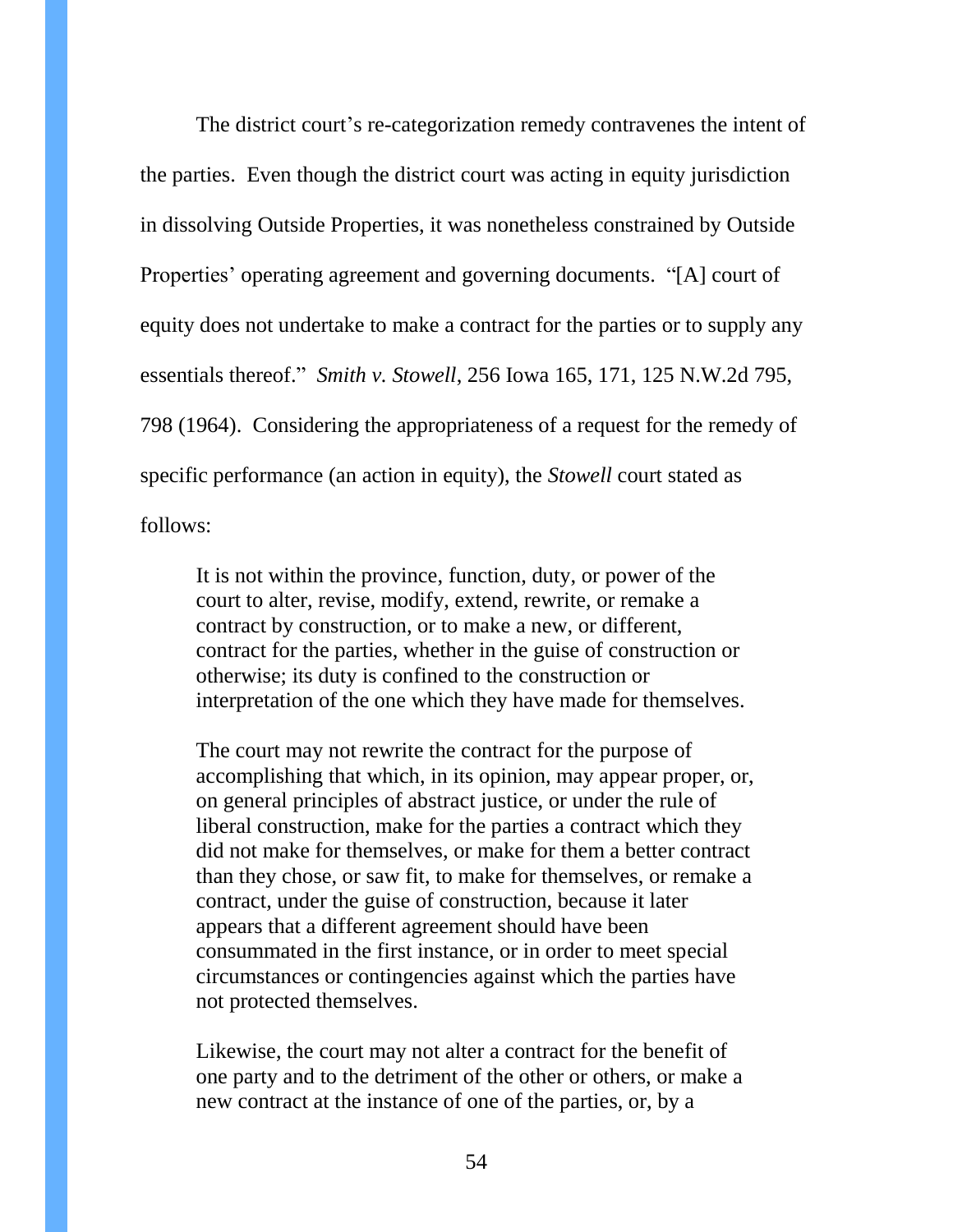process of interpretation, relieve one of the parties from the terms to which he voluntarily consented, **or, because of equitable considerations, obviate objections which might have been foreseen and guarded against.**

*Id.*, 256 Iowa at 172, 125 N.W.2d at 799 (quoting [17A C.J.S. Contracts](https://1.next.westlaw.com/Link/Document/FullText?findType=Y&serNum=0289515094&pubNum=0156372&originatingDoc=Ib628a800fe8a11d99439b076ef9ec4de&refType=TS&originationContext=document&transitionType=DocumentItem&contextData=(sc.Search)) § [296\(3\),](https://1.next.westlaw.com/Link/Document/FullText?findType=Y&serNum=0289515094&pubNum=0156372&originatingDoc=Ib628a800fe8a11d99439b076ef9ec4de&refType=TS&originationContext=document&transitionType=DocumentItem&contextData=(sc.Search)) pages 89–98 (1963)) (emphasis added).

In *Maschmeier*, the Iowa Court of Appeals applied these principles in its consideration of a minority-shareholder oppression action. 435 N.W.2d at 383. There, the court found that although its equitable authority allowed it to order majority stockholders to purchase the stock of the oppressed minority stockholders, nonetheless "the method of payment should be in a manner consistent with the bylaws." *Id.* The court of appeals stated it was compelled to modify the district court's ruling to the extent that it displaced the bylaws' method of payment:

The method of payment is clear and unambiguous, and the intent of the parties under the bylaw in question is not disputed. For us to change the method of payment from the course agreed to in the bylaw would constitute a rewriting of the agreement of the parties. This, under these circumstances, courts should not do.

Courts should not rewrite a shareholder agreement under the guise of relieving one of the parties from the apparent hardship of an improvident bargain.

*Maschmeier*, 435 N.W.2d at 383 (declined to follow by *Baur*, 832

N.W.2d at 674 (providing a different definition of majority

oppression)).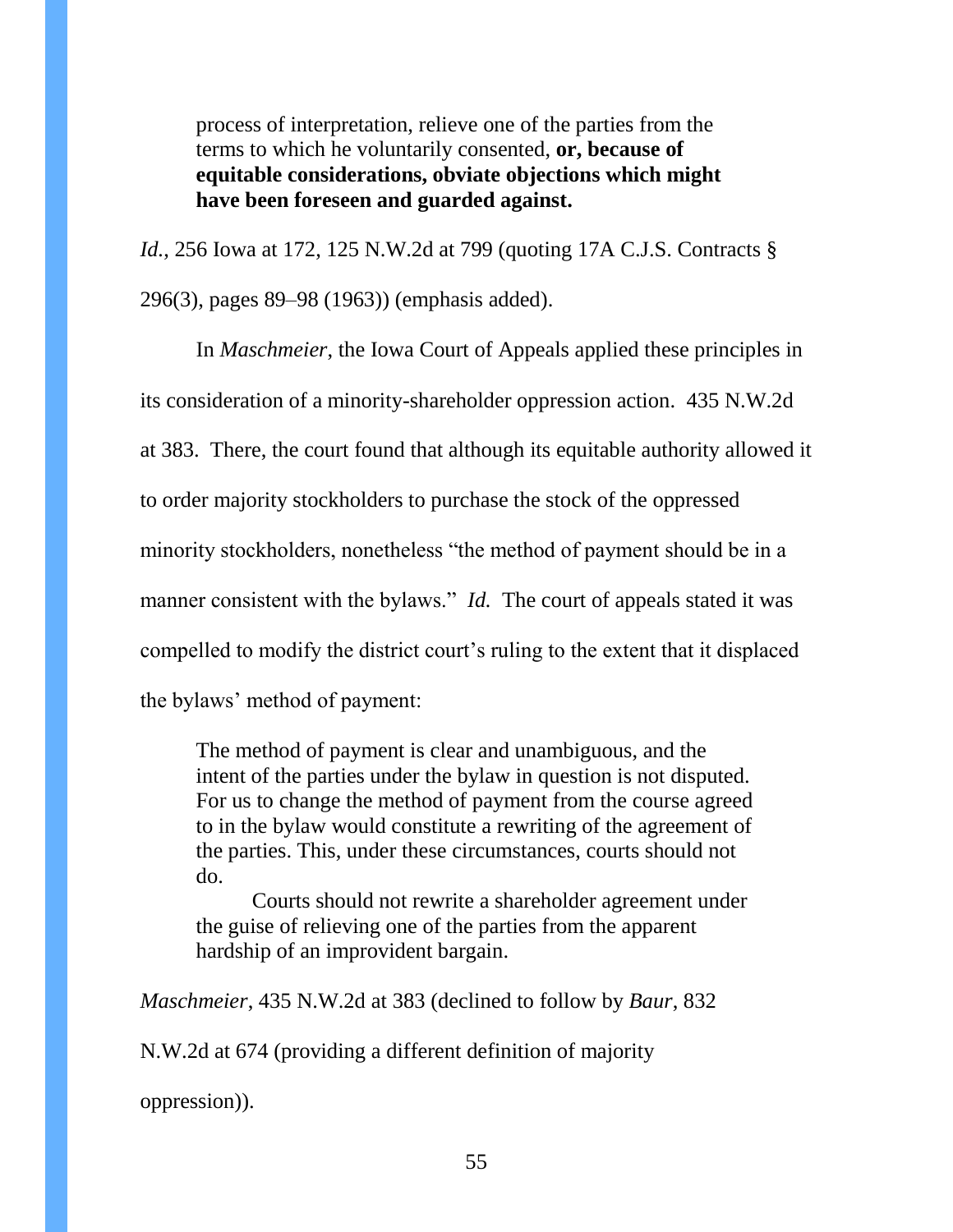Assuming without conceding that the district court was correct in dissolving Outside Properties, its remedy of re-categorizing the Clarks' prior, proper additional capital contributions as debt resulted in a re-writing of Outside Properties' governing documents. The district court found all three Clark brothers voted for the additional capital contributions, which were justified by a legitimate business purpose. (V.I.App. 274; 276, Ruling p. 13, ¶ 3; p. 15, ¶ 7). Mr. Barkalow declined the opportunity. These findings were determinative as to the validity of the capital contributions and prohibited their re-categorization as loans.

The district court's re-categorization remedy of the validly made capital contributions goes against the intent of the parties and Outside Properties' governing documents. It should be reversed, and the parties' capital contributions, and resulting proportionate equity interests, should be restored.

### <span id="page-55-0"></span>**2. The statute does not provide the court with a remedy beyond dissolution unless the managing members acted in a manner that was illegal, fraudulent, oppressive or directly harmful.**

The district court's authority to dissolve Outside Properties under Iowa Code section 489.701(1)(d)(2) is limited to those acts related to "the entry by a district court of an order dissolving the company." In contrast, the court may order a remedy other than dissolution only in proceedings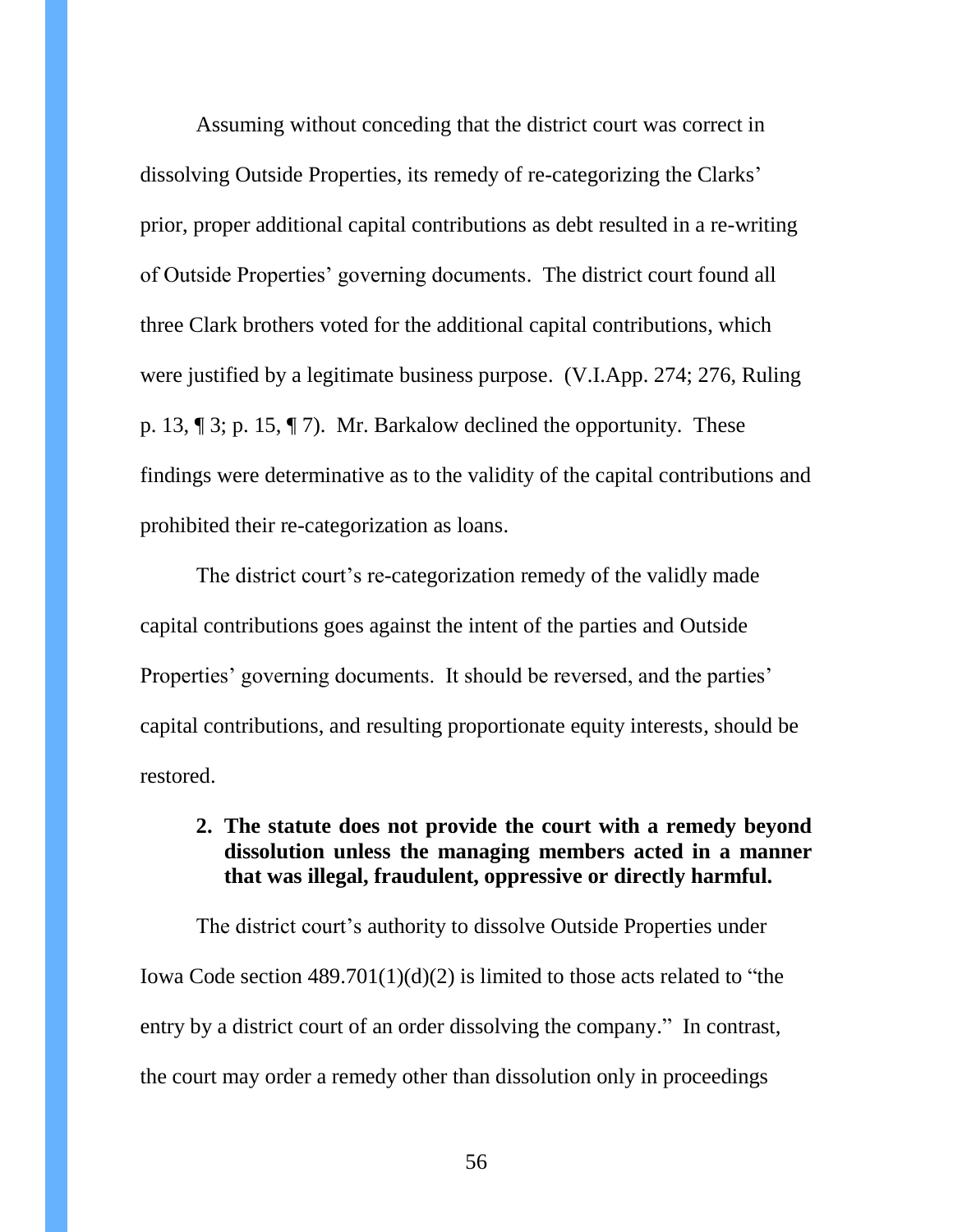where the court finds that the members in control have acted in a manner that is illegal, fraudulent, oppressive or directly harmful. Iowa Code section  $489.701(1)(e)$  & (2). In this case the court determined there was no illegal, fraudulent, oppressive or directly harmful conduct. The plain reading of the statute limits the remedy to dissolution.

As stated previously, the court declined to find fraud or oppression by the members in control against Mr. Barkalow. For that reason, the court's statutory remedy is limited dissolution (and only then if it meets the "not reasonably practicable" standard set out above).

The district court's equitable authority does not include reaching back three years to undo the 2015 and 2016 capital contributions that it expressly found to have complied with the governing documents. Assuming it was reasonably impracticable for the business to go on, and the district court correctly ordered dissolution, it nonetheless exceeded its authority in recategorizing previous legitimate capital contributions as loans.

### <span id="page-56-0"></span>**D. The court does not have equitable authority to fashion a remedy where there is no wrong.**

A court's equitable power to fashion a remedy may be exercised when "a situation exists which is contrary to the principles of equity . . . ." *Moser v. Thorp Sales Corp.*, 256 N.W.2d 900, 907 (Iowa 1977); *Becker v. Cent.*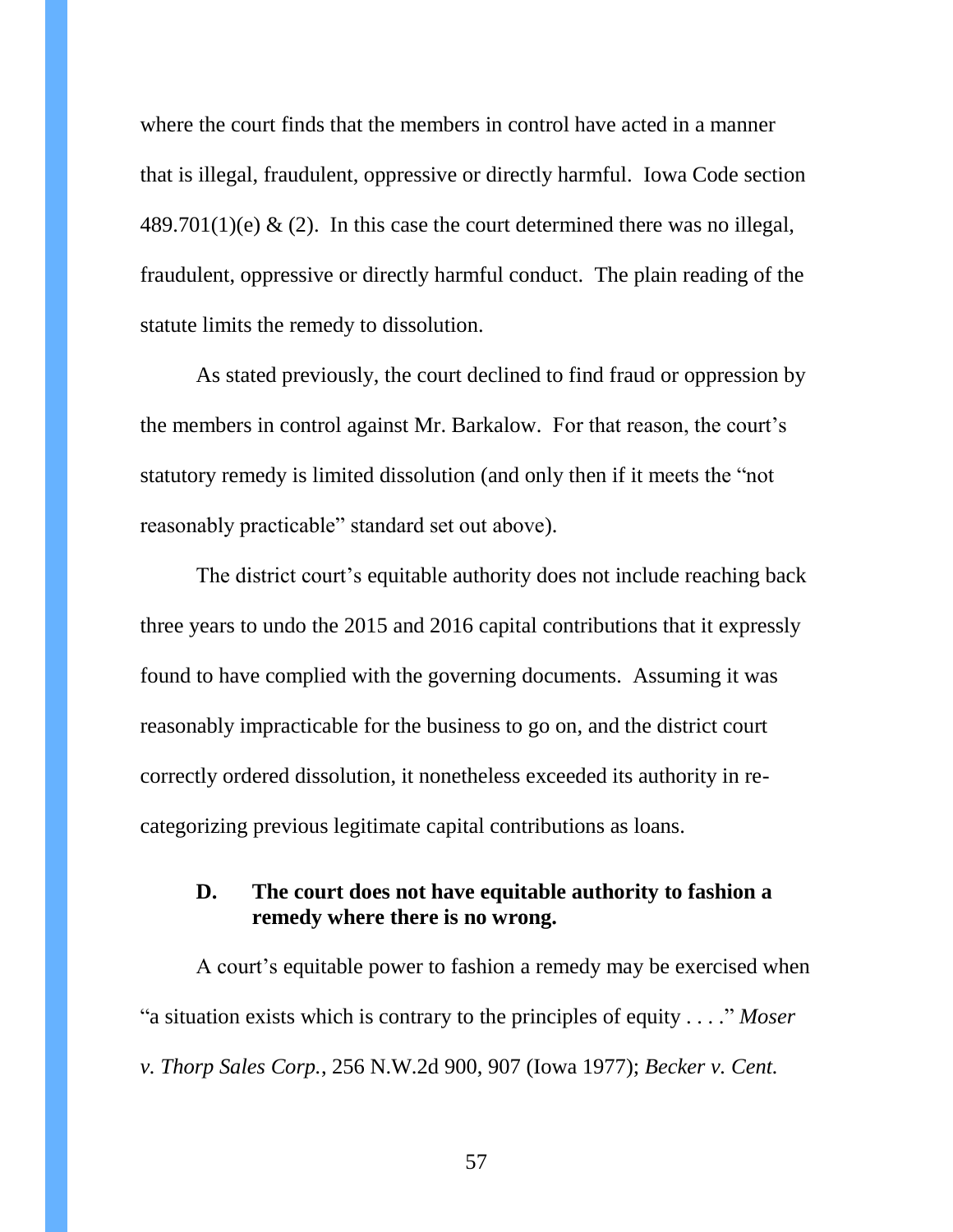*States Health & Life Co. of Omaha*, 431 N.W.2d 354 (Iowa 1988). The following cautionary statement, although from a dissenting opinion, is an accurate description of the limitations on the court's equitable authority: "[E]ven our equitable powers should be exercised in a principled fashion, consistent with precedent; equity is not an opportunity to do whatever we think is right regardless of the law." *In re Marriage of Gallagher*, 539 N.W.2d 479, 489 (Iowa 1995) (dissent). Blackstone warns that:

And law, without equity, tho' hard and disagreeable, is much more desirable for the public good, than equity without law; which would make every judge a legislator . . . .

*Id.* (quoting William Blackstone, 1 Commentaries on the Laws of England 62 (U. Chi. Press 1979)).

The Iowa Supreme Court has specifically cautioned against the use of equitable remedies in corporate disputes where the remedy is oppressive to the majority. *See* Baur, 832 N.W.2d at 678.

Absent from the district court's findings of facts is any finding of a "circumstance that is contrary to the principles of equity" for which the conversion of the Clark brothers' capital contributions into loans would serve as a remedy. The district court did not find Mr. Barkalow was harmed or prejudiced in any way by the Clark brothers' capital contributions.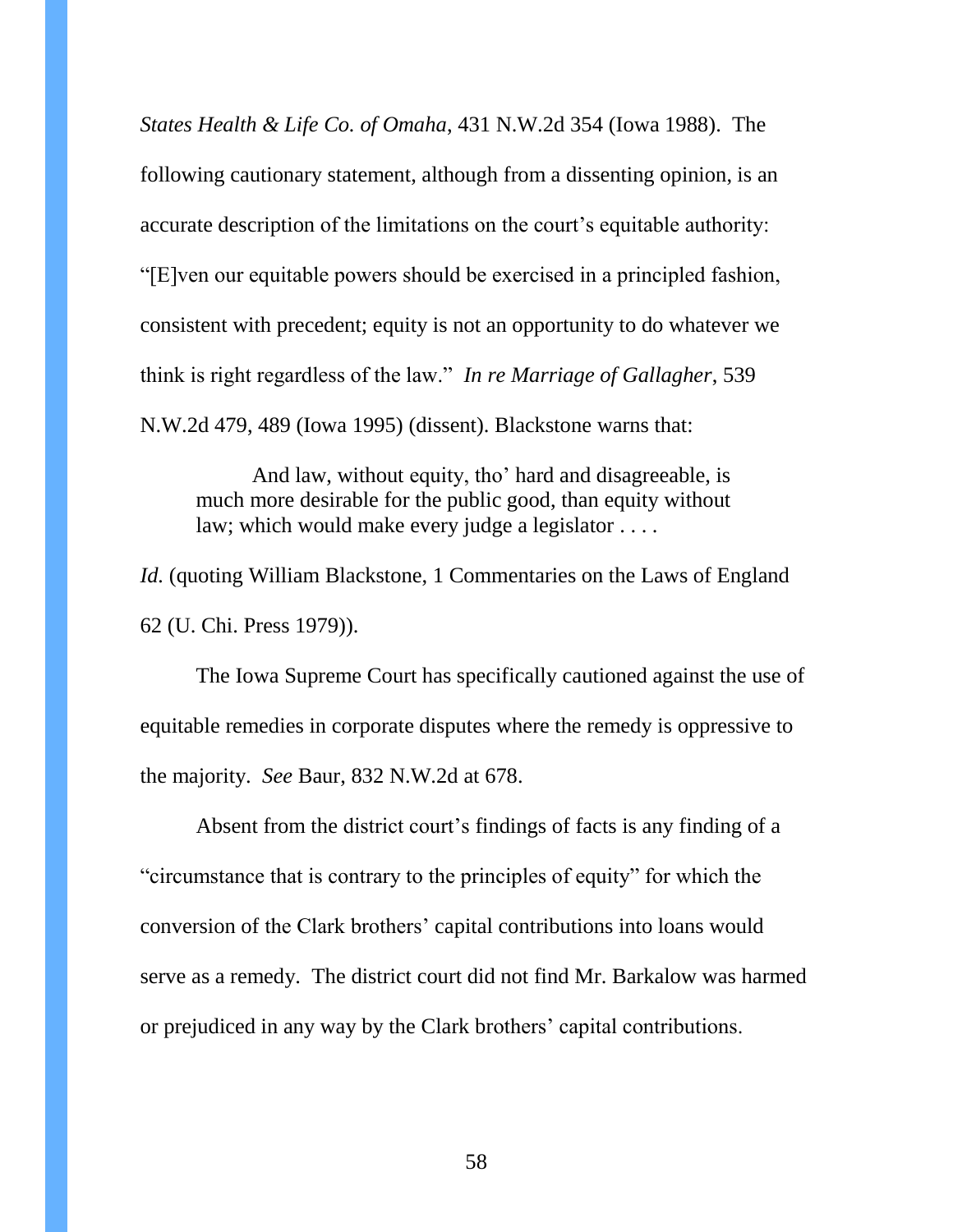Further, the district court did not explain its reasoning for the recategorization remedy. (V.I.App. 298, Ruling).

Contrarily, the district court found that: Mr. Barkalow "was also afforded an opportunity to contribute equally with both capital calls, and he simply chose not to contribute." (V.I.App. 279, Ruling). And that: Mr. Barkalow "seeks instead to force the Clarks to make loans to the Company while he is free to use his assets to make investments in his other enterprises." (V.I.App. 280, Ruling). And that: "Additionally, both of the capital calls were supported by a legitimate business purpose." (V.I.App. 280, Ruling). And that: "[T]he governing documents of Outside Properties allowed members to make voluntary contributions under the following conditions: (1) the voluntary contributions are approved by a majority of voting members and (2) all members are provided an opportunity to participate in the capital contributions. Both conditions were met here." (V.I.App. 271, Ruling). And that "Until [Mr. Barkalow] repaid the \$41,000 loan obtained in 2009 from the Clark brothers, presumably with money that he had converted from the Company for his own use on September 15, 2016, he had not contributed one dollar towards this growing business and had for the majority of the time been treated as an equal partner." (V.I.App. 280, Ruling). Based on the district court's findings, the dilution of Mr.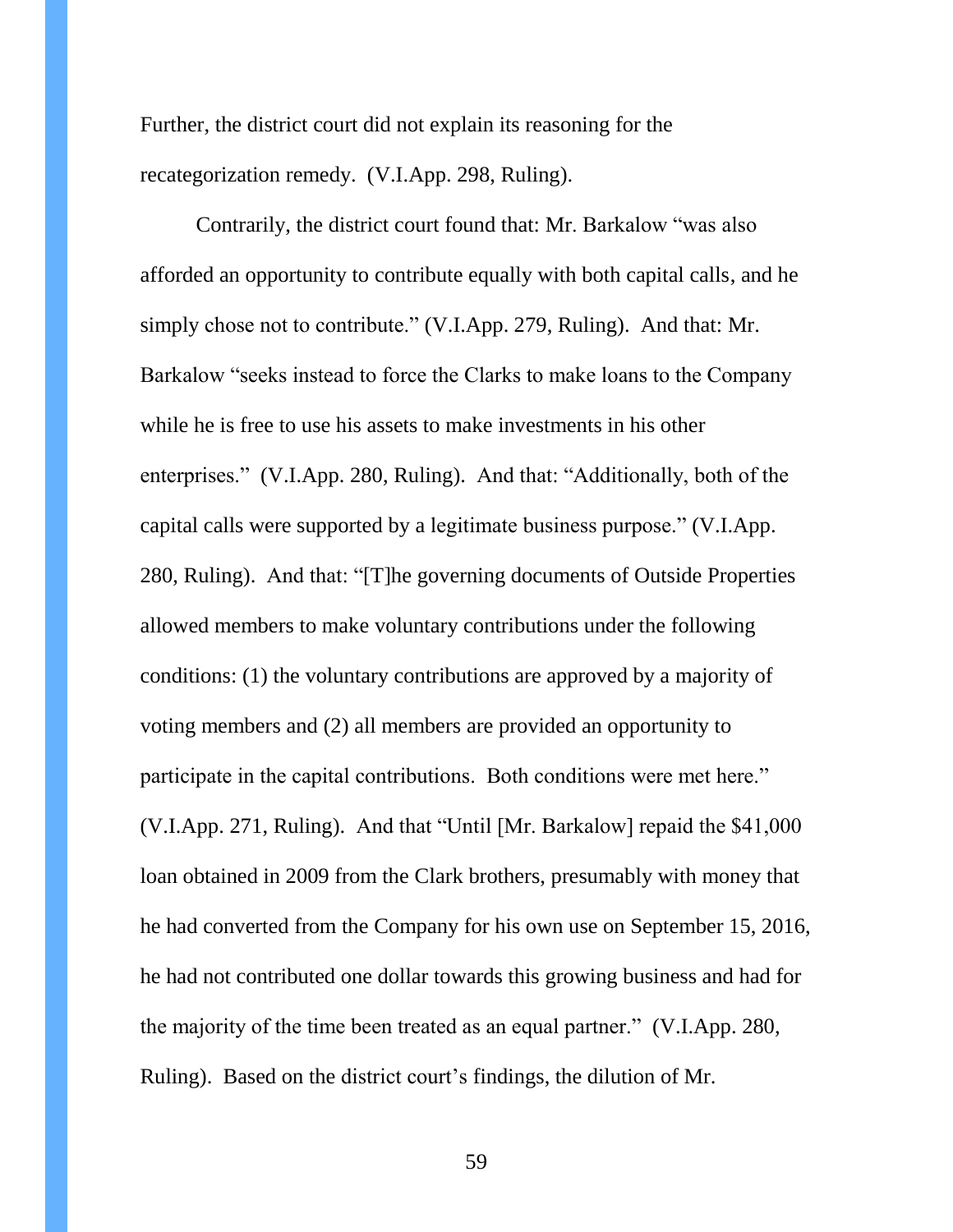Barkalow's interest is not a circumstance that is "contrary to the principles of equity."

Additionally, Iowa law recognizes that "he who seeks equity must do equity . . . ." *Myers v. Smith*, 208 N.W.2d 919 (Iowa 1973). Clearly here, where the district court found Mr. Barkalow liable for converting company funds for his own personal use, Mr. Barkalow cannot be fairly characterized as one who has "done" equity. *Cf. id.* (affirming district court's denial of equitable relief to plaintiff under the related equitable doctrine of unclean hands because the plaintiff had violated his duties to the corporation and "used its assets and facilities in an attempt to increase his personal gain"). The equitable remedy of recategorization of the Clark's investments in Outside Properties as loans was improper for this reason, as well.

So where is the inequitable circumstance for which the district fashioned the remedy? The only whiff of inequity is that Joe Clark did not contribute to the second capital call and Joe Clark's interest was thereby diluted. Joe Clark did participate in the 2015 capital contribution, and so his proportional interest remained equal to that of his brothers at that time. Despite authorizing the 2016 capital contribution, Joe Clark did not contribute to the 2016 capital contribution for reasons that he explained in his testimony.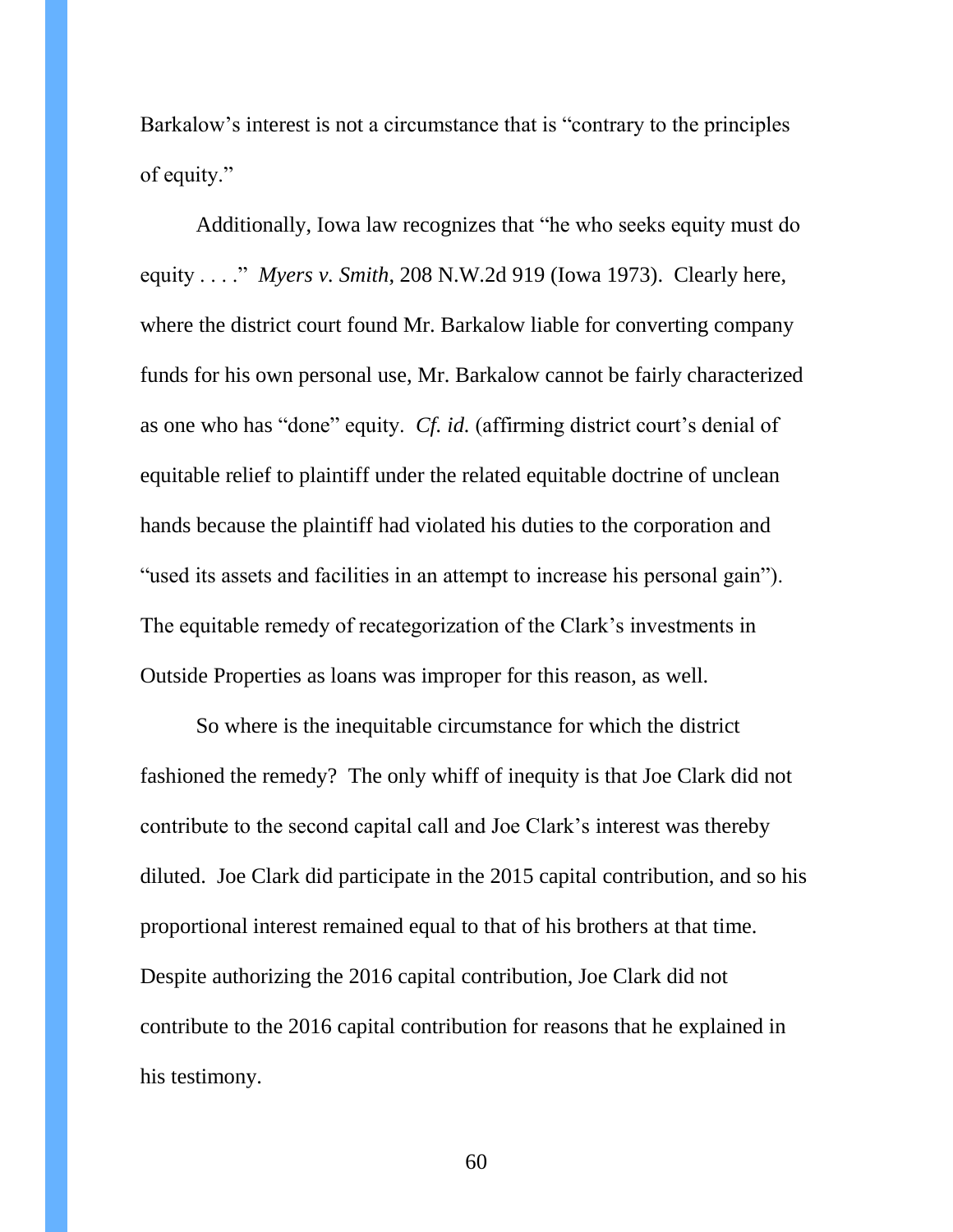The district court erroneously found that Joe testified he "was not aware or notified of Bryan and Jeff's 2016 capital contributions until months after they were made." (V.I.App. 298, Ruling). There was no such testimony. <sup>4</sup> The trial transcript, recited below, establishes that Joe Clark (1) voted for the second capital contribution, (2) was aware that he had an obligation to put money in, and (3) gave Bryan Clark very specific reasons for not making his contribution.

Joe Clark testified that he voted in favor of the second capital call in February 2016. (Vol.IV-135:3-9). Joe Clark testified in detail about his reasons for voting in support of the second capital call. (Vol.IV-104:22- 105:10). The district court found: "Each of the three Clarks stated they would participate in the voluntary [2016] capital contribution." (V.I.App. 276, Ruling). Joe Clark testified he had an obligation to put money in following his vote for the capital contribution. (Vol.IV-132:20-15).

Bryan Clark testified he gave Joe Clark until the end of the month to make his share of that contribution, and that Joe could have made it any time before the end of the year. (Vol.IV-177:5-10). However, Joe made a decision to not make his part of the capital contribution. Joe testified he

 $\overline{a}$ 

<sup>&</sup>lt;sup>4</sup> Joe testified that he was unaware of the 2011 decision to repay a note to U.S. Bank, but that was a different transaction and not a capital contribution. (Vol.IV-109:18-110:5).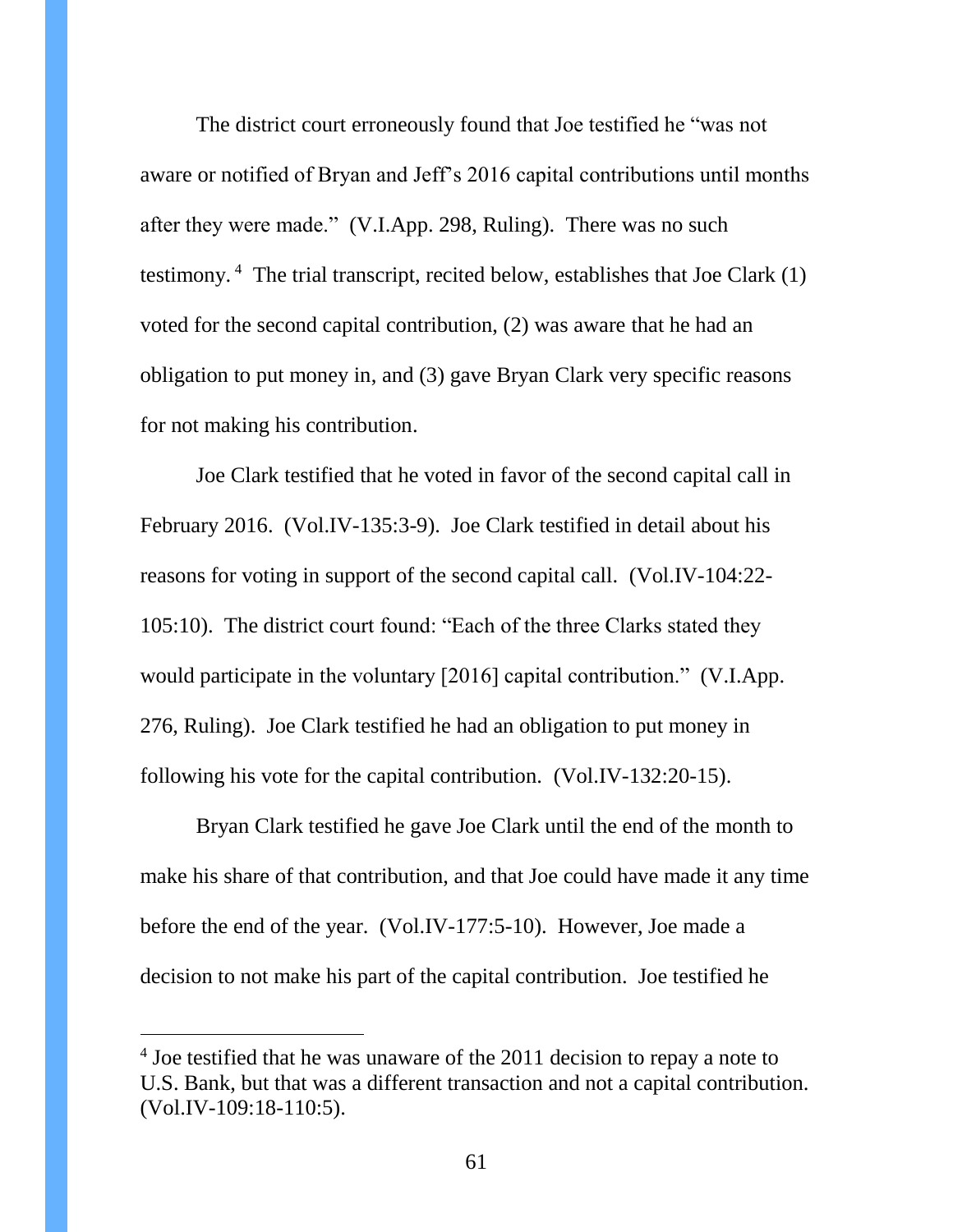exchanged emails and text messages with Bryan to document his reasoning for not putting in his share of the 2016 capital contribution. (Vol.IV-103:17- 22). Joe testified that a big part of his reason for not making the last capital contribution was the source of funds. (Vol.IV-117:4-7; Vol.IV-129:20-25). Joe testified he was concerned about the use of funds from other Clark family entities. (Vol.IV-119:23-121:18).

The trial transcript is inconsistent with the Court's finding that Joe was not aware of his brothers' 2016 contributions. Without the erroneous finding, there is no other fact that would support any inequity that would require a remedy.

Indeed, the district court did not make a finding that the 2016 capital contribution was inequitable in regard to Joe Clark. If that were the case, then the court would not have fashioned a remedy to convert both the 2015 and the 2016 capital contributions to loans. Further, if the inequity was limited to the 2016 capital contribution, presumably the court would have fashioned a remedy that did not include the 2015 capital contribution. If this was an inequity perceived by the district court, the recategorization remedy was still unjustified.

In the winding up an LLC, the parties must first repay debt and contributions. Iowa Code § 489.708. Following those repayments, the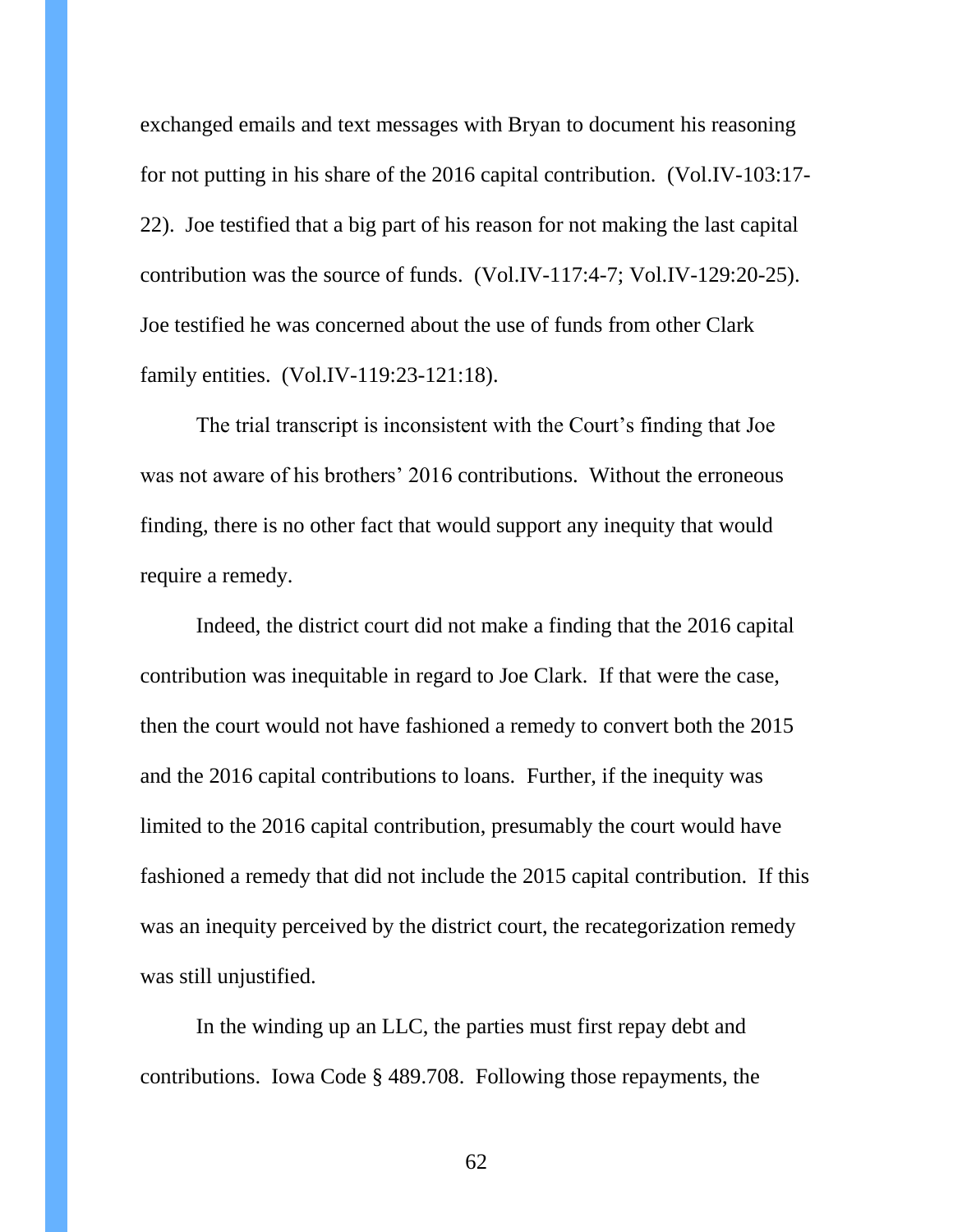parties' operating agreement, including the membership certificate that was simultaneously executed with the operating agreement, governs the distribution of any "surplus." (V.I.App. 462-468, Exs. 319-322 (Management Certificates)). Under that regime, the parties' ownership interests in any surplus are determined by their capital account. The parties' course of conduct confirmed this distribution agreement when they filed tax returns from 2009-2014 that allocated profits and losses as percentages based upon capital contributions. (V.II.App. 232-546, Exs. 312-317). As required by the Operating Agreement and the course of conduct, when the company is dissolved, the profits from the sale of assets must be allocated to the capital accounts in accordance with the adjusted percentages.

However, the district court's 'remedy' has the effect of splitting the profits on the sale of the LLC assets based on the original \$41,000 contributions. This creates a windfall for Mr. Barkalow, who, if he is returned to his original ownership position, stands to receive a return of approximately *ten times* his initial investment (\$422,937) even though in the district court's words, "he had not contributed one dollar towards this growing business…." (Vol.II-33:9-15; 40:17-20). Conversely, the recategorization remedy punishes all three Clark brothers by reducing the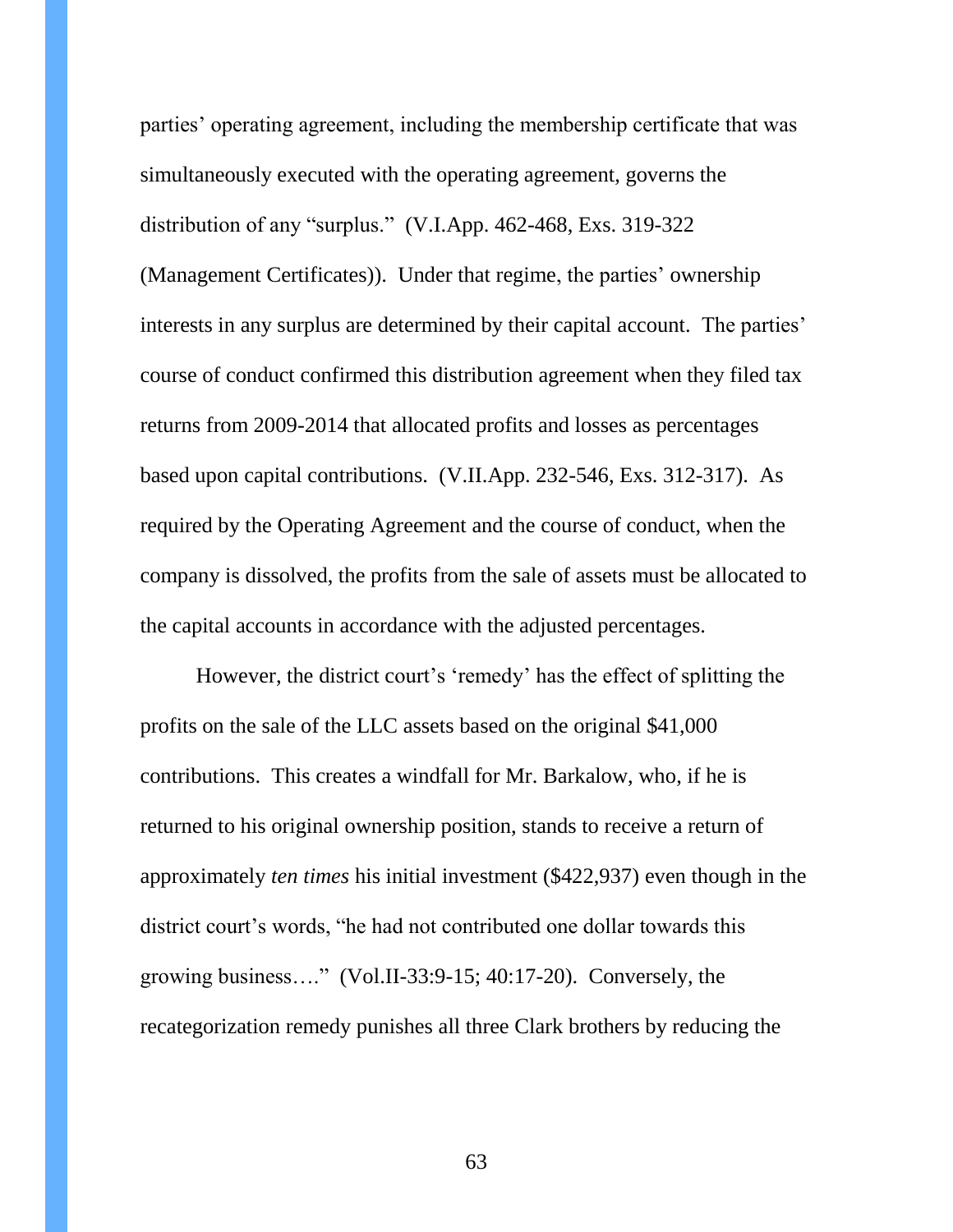return on their capital investment to a 3.85% loan interest. This is not an equitable result and should be reversed.

#### **CONCLUSION**

<span id="page-63-0"></span>The district court's judgment should be reversed to the extent it ordered Outside Properties be dissolved and wound up. If this court reverses the order of dissolution, then the district court's order directing that capital contributions be reclassified as loans must necessarily be reversed as well.

Independent of whether this court affirms or reverses the district court's order of dissolution under Iowa Code § 489.701, the district court lacked the authority to order reclassification of voluntary capital contributions where it expressly found the voluntary capital contributions were properly authorized by the Outside Property's governing documents. Thus, the district court's order directing recategorization of the contributions as loans should be reversed, regardless of whether this Court affirms or reverses the order of dissolution.

#### **STATEMENT ON ORAL ARGUMENT**

<span id="page-63-1"></span>Appellants Bryan Clark and Jeffrey Clark desire to be heard on all issues presented in this appeal.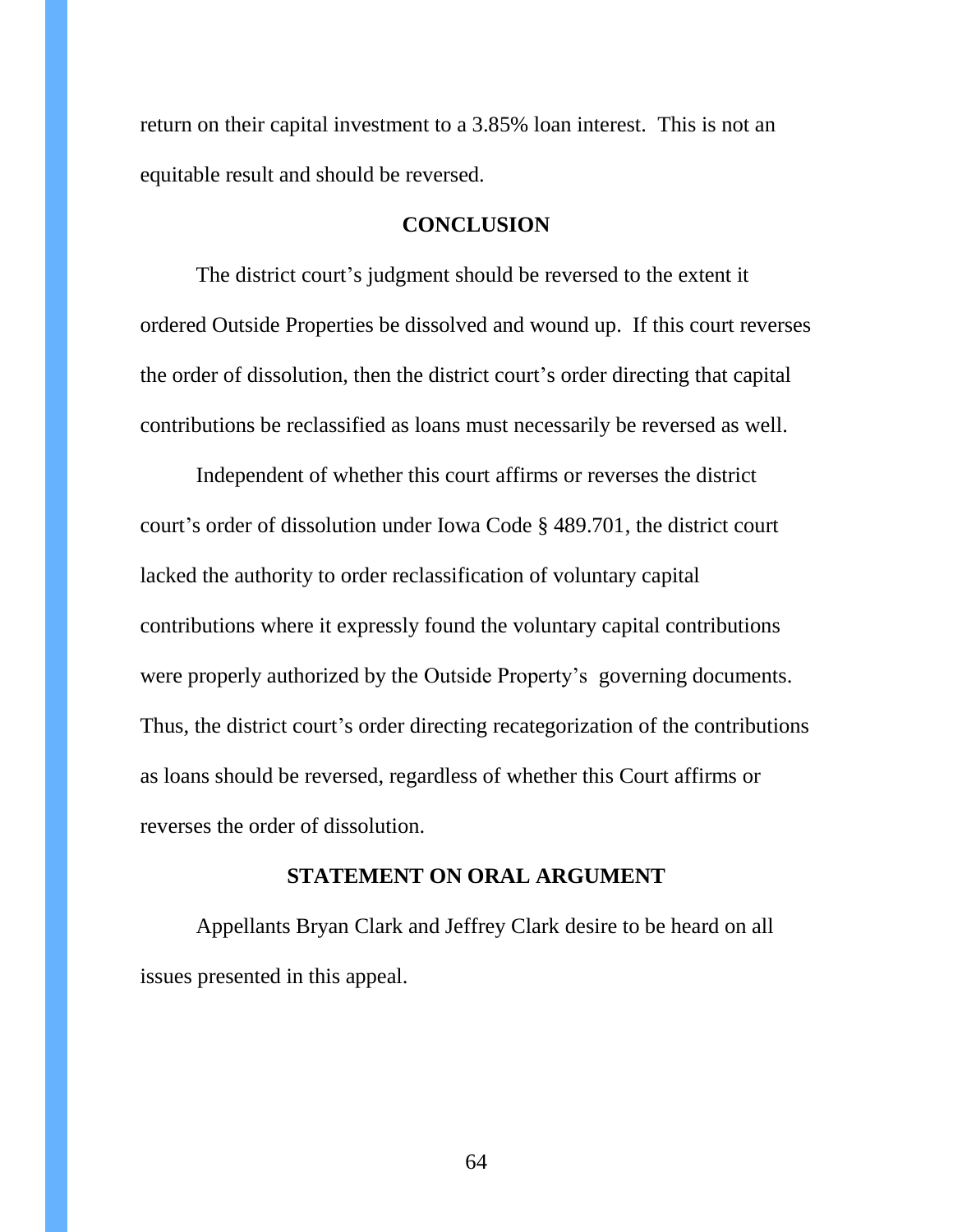*/s/* Kevin J. Caster KEVIN J. CASTER AT0001468 For SHUTTLEWORTH & INGERSOLL, P.L.C. 327 2<sup>nd</sup> Street, Ste. 300 Coralville, IA 52241 Phone: (319) 365-9461 Fax: (319) 364-8443 kjc@shuttleworthlaw.com

## ATTORNEYS FOR BRYAN CLARK AND JEFFREY CLARK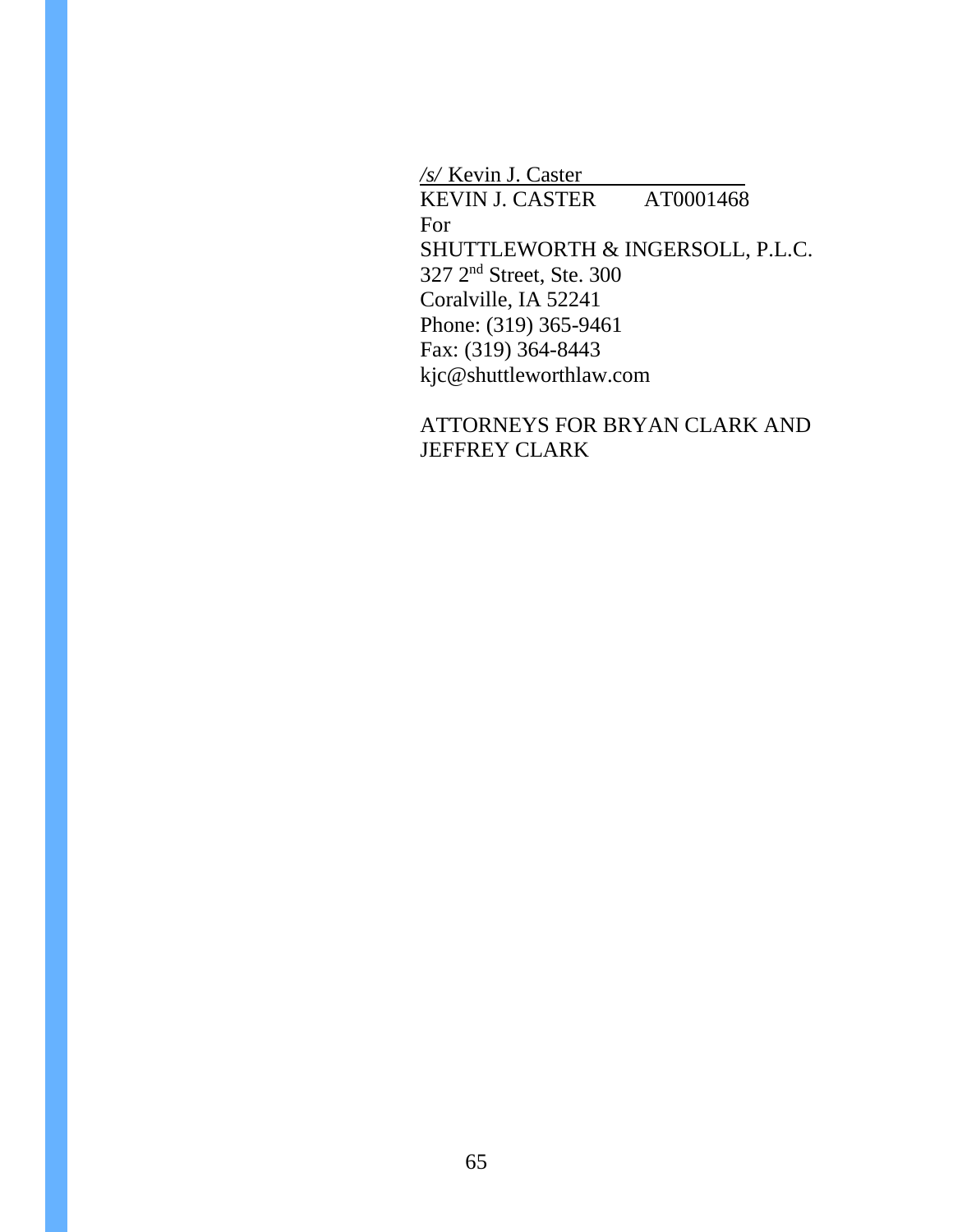## <span id="page-65-0"></span>**Certificate of Compliance with Type-Volume Limitation, Typeface Requirements, and Type Style Requirements**

1. This brief complies with the type-volume limitation of Iowa R. App. P.  $6.903(1)(g)(1)$  or  $(2)$  because:

> [x] this brief contains 12,109 words, excluding the parts of the brief exempted by Iowa R. App. P.  $6.903(1)(g)(1)$  or

[ ] this brief uses a monospaced typeface and contains \_\_\_\_\_\_\_\_\_ lines of text, excluding the parts of the brief exempted by Iowa R. App. P.  $6903(1)(g)(2)$ .

2. This brief complies with the typeface requirements of Iowa R. App. P. 6.903(1)(e) and the type style requirements of Iowa R. App. P. 6.903(1)(f) because:

> [x] this brief has been prepared in a proportionally spaced typeface using Microsoft Word 2010 in Times New Roman 14 point, or

> [] this brief has been prepared in a monospaced typeface using [*state name and version of word processing program*] with [*state number of characters per inch and name of type style*].

/s/ Kevin J. Caster 08/13/2020 Signature Date